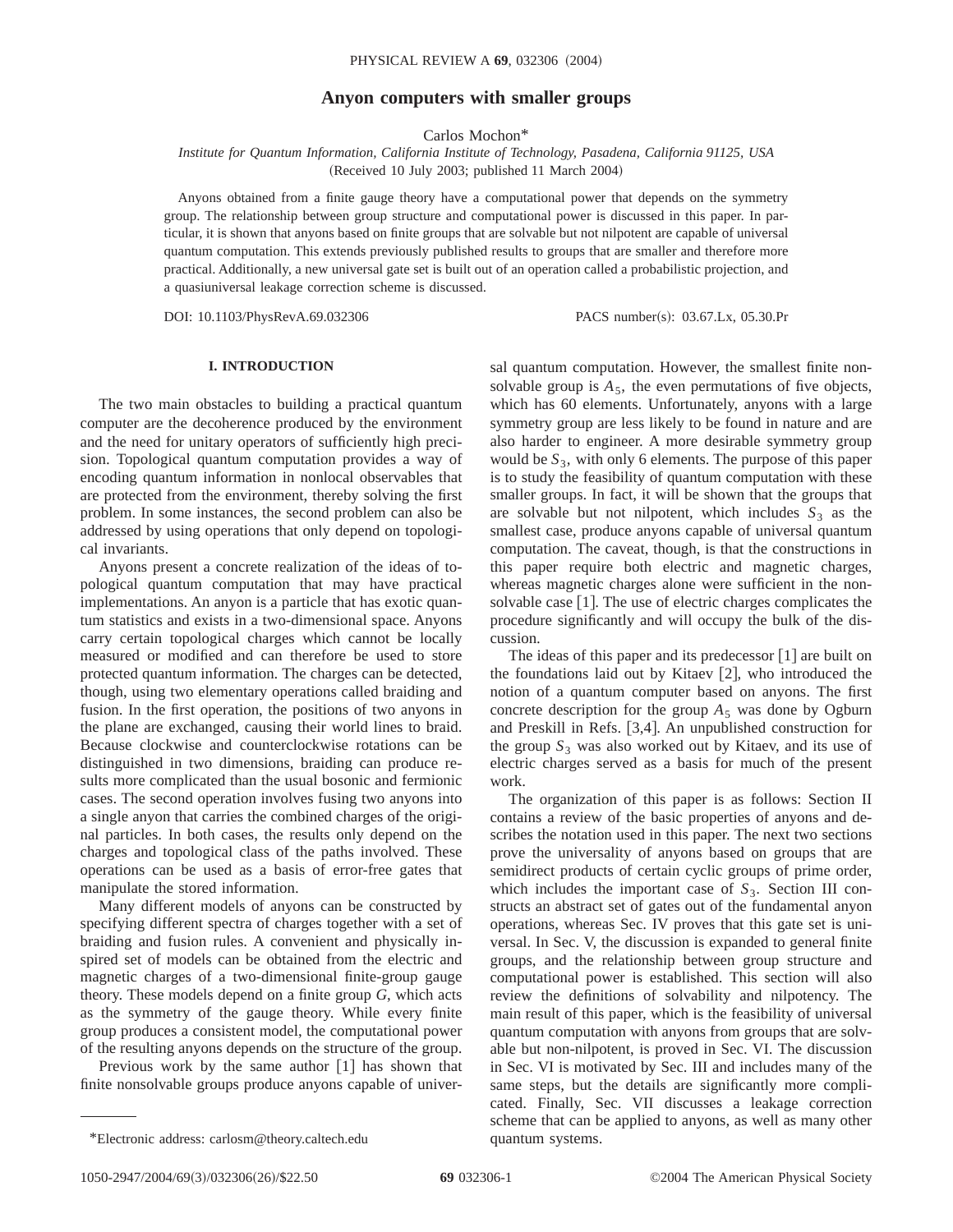# **II. REVIEW AND NOTATION**

In this section we present a brief review of the anyon properties and operations that will be used throughout the paper. Notation for anyon pairs, qudit bases, and a special type of gate will be introduced.

The gauge theory model for anyons that is used in this paper was first presented in Ref.  $[5]$  and is summarized in the review in Ref. [6]. Our notation will be closer to the one used in the author's previous work  $[1]$  though. In the interest of space, we present only a very brief review of the basic ideas and refer the reader to the above references for further details. The only new ideas introduced in this section beyond Ref.  $\lceil 1 \rceil$  are the notation for electric charge pairs and a gate called the probabilistic projection.

#### **A. Anyon model and spectrum**

To fully characterize a system with anyons, we must specify a set of braiding and fusion rules. A set of consistent rules can be obtained from the behavior of electric and magnetic charges in a finite-group gauge theory. Though many other anyon models exist, including models with continuous groups and models with a finite spectrum that cannot be obtained from a gauge theory, only the finite-group gaugetheory model will be discussed in this paper.

For each finite group *G*, there is a gauge theory with symmetry group *G* that contains anyons. The anyonic spectrum of the finite-group gauge theory consists of electric charges, magnetic charges, and particles called dyons which carry both electric and magnetic charge. The magnetic charges, also known as fluxes, are labeled by elements of the group *G*. The electric charges are labeled by an irreducible unitary representation *R* of *G* and have an internal state that transforms as a vector under *R*. The dyons are labeled by an element of  $g \in G$  and a representation of the stabilizer of *g*. The dyons, however, will not play an significant role in this paper.

#### **B. Magnetic charge pairs**

We begin by discussing the braiding rules for the magnetic charges, which will be the most important particles in this paper. The basic rule for magnetic charges is the following: when two fluxes are exchanged, the flux of one is conjugated by the flux of the other. Though this is the basic interaction that will be used between magnetic charges, it has the undesirable consequence that moving single fluxes through the system can introduce unwanted correlations. Therefore, it will be necessary to work with pairs of fluxes of trivial total flux.

For any  $g \in G$ , we define the state  $|g\rangle$  to denote a magnetic charge pair, where the first anyon has flux *g* and the second anyon has flux  $g^{-1}$ . Because the effects of actions on the compensating flux  $g^{-1}$  will mimic the effects on the flux *g* we will generally not mention them explicitly. In fact, we shall refer to the state  $|g\rangle$  as "a state of flux *g*," by which we describe the flux of the first anyon, rather than the total flux of the anyon pair which shall always be trivial.

A general state of *n* magnetic charge pairs has the form

$$
|\Psi\rangle = \sum_{g_1,\ldots,g_n \in G} \alpha_{g_1,\ldots,g_n} |g_1\rangle \otimes \cdots \otimes |g_n\rangle, \qquad (1)
$$

where  $\alpha_{g_1, \ldots, g_n}$  are the complex quantum amplitudes. Due to the existence of superselection sectors, which will be discussed below, the  $g_i$  in the above sums are restricted to a single conjugacy class, which may be different for each *i*.

Because we are dealing with pairs of trivial total flux, any two states can be swapped simply by exchanging the physical position of the anyons:

$$
\sum_{g_1,g_2 \in G} \alpha_{g_1,g_2} |g_1\rangle \otimes |g_2\rangle \rightarrow \sum_{g_1,g_2 \in G} \alpha_{g_1,g_2} |g_2\rangle \otimes |g_1\rangle. \tag{2}
$$

By repeatedly exchanging pairs of adjacent anyons, any two pairs of anyons can be exchanged. This operation will also allow us to move pre-made ancillas into the computational space and to move anyons that have been fused out of the computational space.

The basic interaction between pairs is a pass-through operation by which one pair passes in between a second pair. The result of the operation leaves the first pair invariant, but conjugates the second pair by either the flux of the first pair,

$$
\sum_{g_1,g_2 \in G} \alpha_{g_1,g_2} |g_1\rangle \otimes |g_2\rangle \rightarrow \sum_{g_1,g_2 \in G} \alpha_{g_1,g_2} |g_1\rangle \otimes |g_1g_2g_1^{-1}\rangle, \tag{3}
$$

or its inverse,

$$
\sum_{g_1,g_2 \in G} \alpha_{g_1,g_2} |g_1\rangle \otimes |g_2\rangle \rightarrow \sum_{g_1,g_2 \in G} \alpha_{g_1,g_2} |g_1\rangle \otimes |g_1^{-1}g_2g_1\rangle, \tag{4}
$$

depending on the direction of the pass-though. By using the swap operation, the pass-though can be performed on any two pairs of anyons.

Furthermore, the above operation can be generalized to a conjugation by a function of the fluxes of a set of anyons. That is, consider a function  $f: G^n \to G$  that can be written as a product of its inputs, their inverses, and fixed elements of *G*. For example,

$$
f(g_1, g_2) = c_1 g_1^{-1} c_2 g_1 c_3 g_1 c_4 g_2 c_5, \tag{5}
$$

where the  ${c_i}$  are fixed elements of *G* and this case has *n*  $=$  2. Then, if we assume the existence of ancillas of the form  $|g\rangle$  for each  $g \in G$ , we can perform the unitary transformation

$$
|g_1\rangle \otimes |g_2\rangle \otimes |g_3\rangle \rightarrow |g_1\rangle \otimes |g_2\rangle \otimes |f(g_1, g_2)g_3f(g_1, g_2)^{-1}\rangle, \tag{6}
$$

where we have denoted its action on basis elements and the general transformation follows by linearity. The operation is implemented by conjugating in sequence by the entries of *f*, starting from right to left, where an ancilla of known flux is used for every fixed element of *f*. In general, a conjugation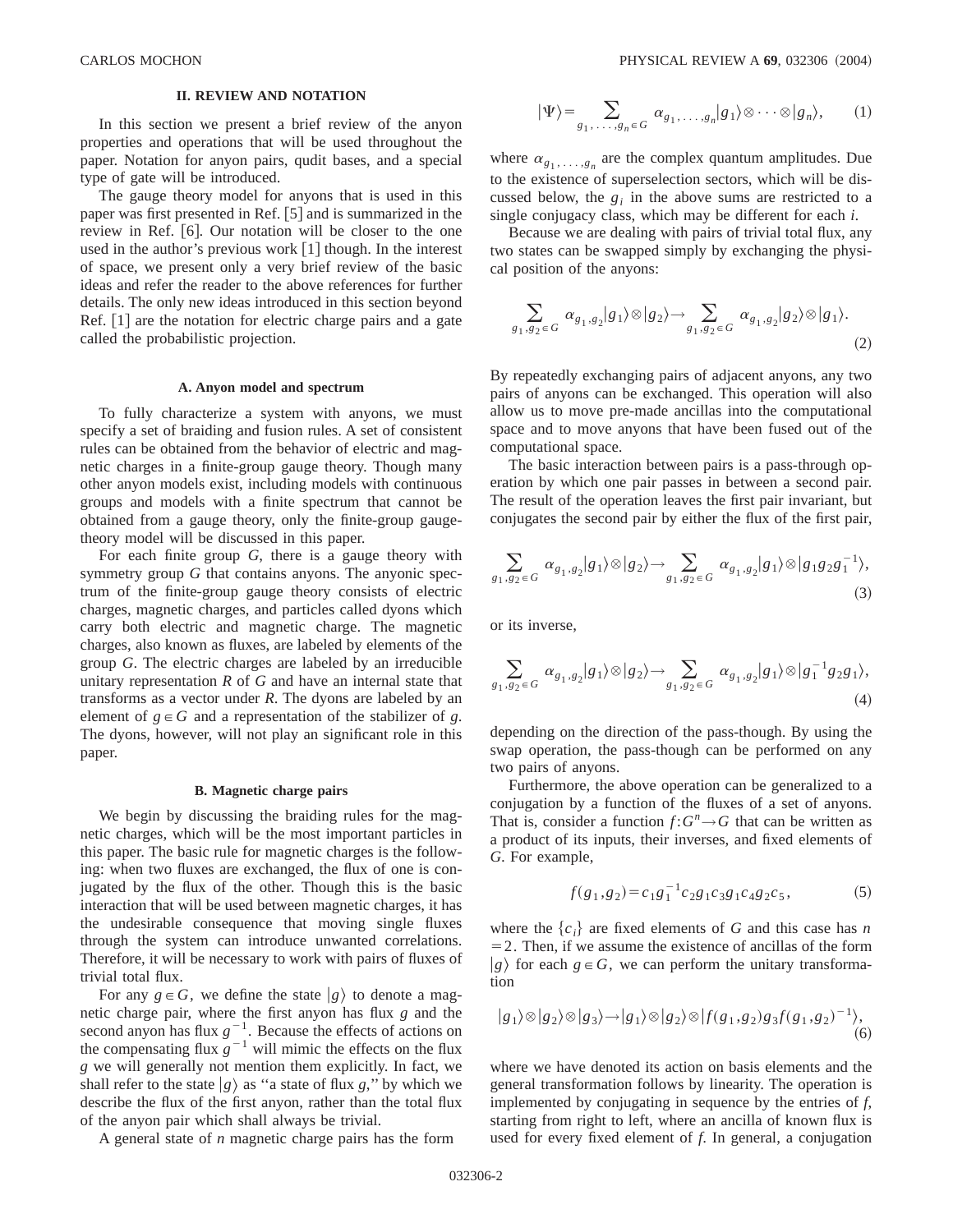by a function can be performed with any state as target and any number of inputs, as long as the function can be written in product form.

### **C. Electric charge pairs**

In addition to pairs of magnetic charges, this paper will often deal with pairs of electric charges, where the first charge transforms under the irreducible representation *R* and the second charge transforms under the complex conjugate representation  $R^*$ . Of course, for some representations  $R^*$  $\approx R$ , which will not be a problem for what follows.

We introduce the bases  $\{|i_R\rangle\}$  and  $\{|j_{R*}\rangle\}$  on which the representations act. The indices  $i, j$  take values from 1 to  $d_R$ , the dimension of the representation. We assume that the basis vectors are compatible in the sense that

$$
\langle i_{R*}|R^*(g)|j_{R*}\rangle = \langle i_R|R(g)|j_R\rangle^*.
$$
 (7)

The combined state of the two charges is spanned by the vectors  $|i_R\rangle \otimes |j_{R*}\rangle$  and can be described by specifying a  $d \times d$  matrix *M*:

$$
|M\rangle_R \equiv \frac{1}{\sqrt{d_R}} \sum_{i,j} M_{ij} |i_R\rangle \otimes |j_{R*}\rangle, \tag{8}
$$

where we have introduced a convenient normalization factor.

We will be interested in the braiding and fusion properties of these states. However, when two electric charges move past each other, even when they are not in pairs, their charges remain unchanged. It is only the magnetic fluxes that have an effect on the electric charges. In particular, when a magnetic flux *g* goes around an electric charge, the flux remains invariant, but the charge transforms as if multiplied by *g* in the representation *R*. Starting with a state  $|M\rangle_R$ , if the flux circles the first electric charge, then it becomes

$$
U(g) \otimes I|M\rangle_R = \frac{1}{\sqrt{d_R}} \sum_{i,j,k} R_{ik}(g) M_{kj} |i_R\rangle \otimes |j_{R*}\rangle
$$
  
=  $|R(g)M\rangle_R$ , (9)

where  $R(g)M$  is the matrix obtained by left multiplying M by the element *g* in the representation *R*. Similarly, if we act on the second charge, we obtain

$$
I \otimes U(g)|M\rangle_R = \frac{1}{\sqrt{d_R}} \sum_{i,j,k} M_{ik} R_{jk}^*(g)|i_R\rangle \otimes |j_{R*}\rangle
$$
  

$$
= \frac{1}{\sqrt{d_R}} \sum_{i,j,k} M_{ik} R_{kj}^\dagger(g)|i_R\rangle \otimes |j_{R*}\rangle
$$
  

$$
= |MR(g^{-1})\rangle_R, \qquad (10)
$$

where we have used the fact that *R* is unitary.

Note that, just as in the case of the magnetic charges, if we have a function  $f({g_i})$  of some anyon fluxes, written out in product form, then we can apply this function to our charges,

$$
|M\rangle_R \to U(f) \otimes I |M\rangle_R = |R(f)M\rangle_R, \qquad (11)
$$

by applying sequentially from right to left the elements of the product.

# **D. Superselection sectors, fusion, and vacuum pairs**

Before describing the fusion rules for the magnetic and electric charges, we need to address the issue of superselection sectors, which is familiar to particle physicists. A superselection sector is a subspace of a Hilbert space that is invariant under all the implementable transformations. A useful analogy is to consider the Hilbert space of a particle called the nucleon, spanned by the four states

$$
|0\uparrow\rangle, |0\downarrow\rangle, |1\uparrow\rangle, |1\downarrow\rangle, \tag{12}
$$

corresponding to a spin- $\frac{1}{2}$  particle with two possible charge values. This is nothing more than the direct sum of the Hilbert spaces of the proton and neutron:

$$
\mathcal{H}_{\text{nucleon}} = \mathcal{H}_{\text{proton}} \oplus \mathcal{H}_{\text{neutron}}.
$$
 (13)

At the energies of atomic physics, it is not possible to measure in the proton plus neutron basis or to perform a unitary rotation along this direction. Therefore, we could say that a nucleon automatically decoheres into either a proton or a neutron.

A similar situation occurs with the anyons. Each conjugacy class of *G* is a magnetic charge superselection sector. The irreducible representations are the electric charge superselection sectors. When given an unknown anyon—for example, an anyon created from the vacuum—we can assume that it has decohered into a specific, though possibly unknown, conjugacy class and/or irreducible representation. Furthermore, when storing quantum information, it will be important to keep the computational space in a single superselection sector to avoid decoherence.

Let  $|\Psi\rangle$  be a pair of anyons created from the vacuum. We may assume that each anyon has decohered into a specific superselection sector. Furthermore, because a vacuum pair must consist of a particle with its antiparticle, the two superselection sectors are related. That is, the pair must have vacuum quantum numbers and be able to fuse back into the vacuum. Therefore, if the first anyon is a magnetic charge with flux in a given conjugacy class, the second anyon will be a magnetic charge with flux in the inverse conjugacy class. If the first anyon is an electric charge of representation *R*, then the second anyon will be a electric charge of the complex conjugate representation. Finally, if one anyon is a dyon, then so is the other.

In the case of magnetic charges, there is exactly one state with vacuum quantum numbers in each conjugacy class. The state is

$$
|\text{Vac}(\mathcal{C})\rangle = \frac{1}{\sqrt{|\mathcal{C}|}} \sum_{g \in \mathcal{C}} |g\rangle,
$$
 (14)

where C is a conjugacy class of *G*. Note that, given our notation, the above state is an entangled state of two anyons.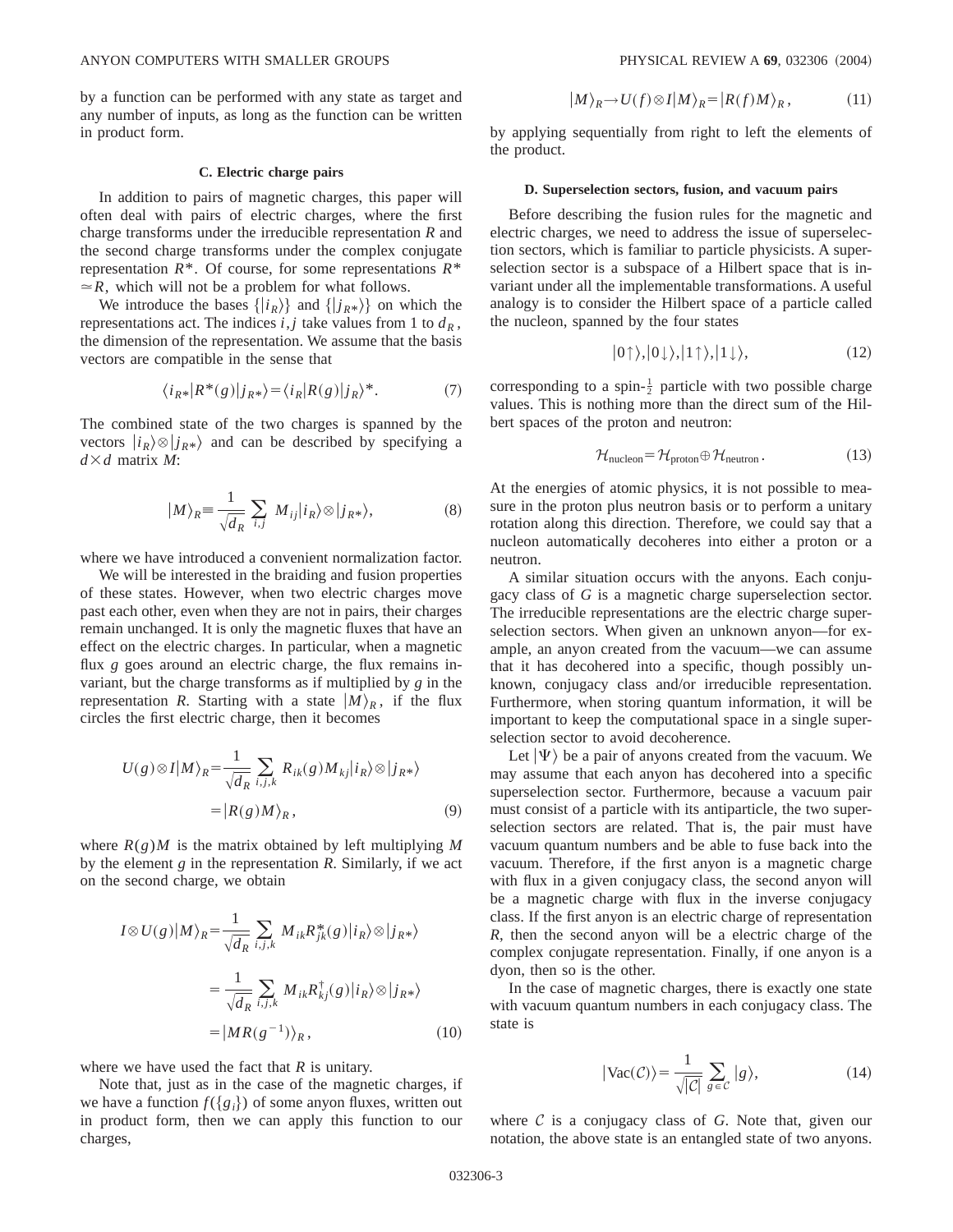In the case of electric charges, the vacuum state for representation *R* is simply  $|R(I)\rangle_R$ , where *R(I)* is the  $d_R \times d_R$ identity matrix.

The operation of fusion is in a sense the inverse of vacuum pair creation. Fusing two anyons produces a single anyon that must carry the total magnetic and electric charges of the pair. In the special case when both total charges are trivial (i.e., one of the above vacuum states) the state can fuse into the vacuum, leaving no particle behind and transferring its energy to some other medium such as photons. In theory, this case can easily be detected in the laboratory and is the primary way of obtaining measurement results.

In the case of magnetic charges, the net resulting flux is just the product of the two fluxes, where the ordering of the product depends on some conventions which will not be important here. While one of our standard anyon pairs always has trivial total flux, we sometimes may fuse anyons from different pairs to determine if their flux is equal. Even if the total flux is trivial, though, the pair may not fuse into the vacuum but may produce an electric charge. This will be the case if the state transforms nontrivially under simultaneous conjugation of both anyons.

The fusion of two electric charges can only produce another electric charge (or the vacuum, which is the charge carrying the trivial representation). To calculate the possible products of fusion, note that fusion implies that a flux can no longer be braided around only one of the two electric charges. Mathematically, it is a restriction to the diagonal transformations

$$
|M\rangle_R \to U(g) \otimes U(g)|M\rangle_R = |R(g)MR(g^{-1})\rangle_R. \quad (15)
$$

However, the above action of the group is not irreducible on this space. The vector space spanned by all possible states  $|M\rangle$ <sup>*R*</sup> decomposes into invariant subspaces. The invariant subspaces correspond to electric charges transforming under irreducible representations. The probability of obtaining each irreducible representation corresponds to the magnitude of the state vector projected down to the appropriate invariant subspace. Furthermore, after fusion, it is no longer possible to measure the relative phase between the different representations and therefore decoherence occurs in the representation basis.

The net result of fusion is a mixed state of different representations. Which representations occur is determined by the decomposition of  $R(g) \otimes R^*(g)$  into irreducible representations. The probability of obtaining each of these representations is determined by the projection of *M* to the different invariant subspaces.

In particular, the trace of *M* is the unique invariant under conjugation by  $G$  (which is the content of Schur's lemma). Therefore the probability of fusion into the vacuum is

$$
P_{\text{vac}} = |\langle R(1)|M \rangle_R|^2 = \left| \frac{\text{Tr}(M)}{d_R} \right|^2. \tag{16}
$$

#### **E. Requirements for the physical system**

To complete our review of the properties of anyons, we will list the operations, ancillas, and measurements that we assume are available on any realistic system and which we will use to build our quantum gate set:

 $(1)$  We can braid or exchange any two particles.

 $(2)$  We can fuse a pair of anyons and detect whether there is a particle left behind or whether they had vacuum quantum numbers.

 $(3)$  We can produce a pair of anyons in a state that is chosen at random from the two-particle subspace that has vacuum quantum numbers.

(4) We have a supply of ancillas of the form  $|g\rangle$  for any  $g \in G$ .

(5) We have a supply of ancillas of the form  $|R(I)\rangle_R$  for any irreducible unitary representation *R*.

The last two requirements are the only questionable ones, as it is not obvious how to produce this reservoir of calibrated electric and magnetic charges. In fact, since many of these ancillas will be destroyed during fusion, the reservoir will have to have a large number of ancillas of each type.

One of the main difference between the constructions in this paper and the one used in producing computations with nonsolvable groups  $\lceil 1 \rceil$  is that the latter case required no electric charge ancillas, which may be harder to produce. Additionally, Ref.  $\lceil 1 \rceil$  presented a protocol for producing the magnetic ancillas for a simple non-Abelian group. The production of calibrated flux and charge ancillas for the groups discussed in the present paper, though similar, will not be addressed here.

A final note is that the requirement of calibrated magnetic charge ancillas will have to be slightly modified in Sec. VI C, in order to work with certain large groups.

#### **F. Notation for qudits**

Throughout this paper it will be useful to perform computations with qudits rather than the usual qubits. We define our computational basis as the states  $|i\rangle$  for  $0 \le i \le d$ , where we will assume that *d* is prime. The unitary *Z* and *X* gates can be defined as follows:

$$
Z|i\rangle = \omega^i|i\rangle,\tag{17}
$$

$$
X|i\rangle = |i+1\rangle, \tag{18}
$$

where  $\omega$  is a fixed nontrivial *d*th root of unity and sums are understood to be modulo *d*. As usual, the eigenstates of *Z* correspond to the computational basis. We can also introduce the eigenstates of *X*,

$$
|\tilde{i}\rangle = \frac{1}{\sqrt{d}} \sum_{j=0}^{d-1} \omega^{-ij} |j\rangle, \qquad (19)
$$

which have the following transformations under the action of our unitary gates:

$$
Z|\tilde{i}\rangle = |\widetilde{i-1}\rangle,\tag{20}
$$

$$
X|\tilde{i}\rangle = \omega^i|\tilde{i}\rangle. \tag{21}
$$

Note that when appropriate, we shall assume all operations are modulo *d* without further comment.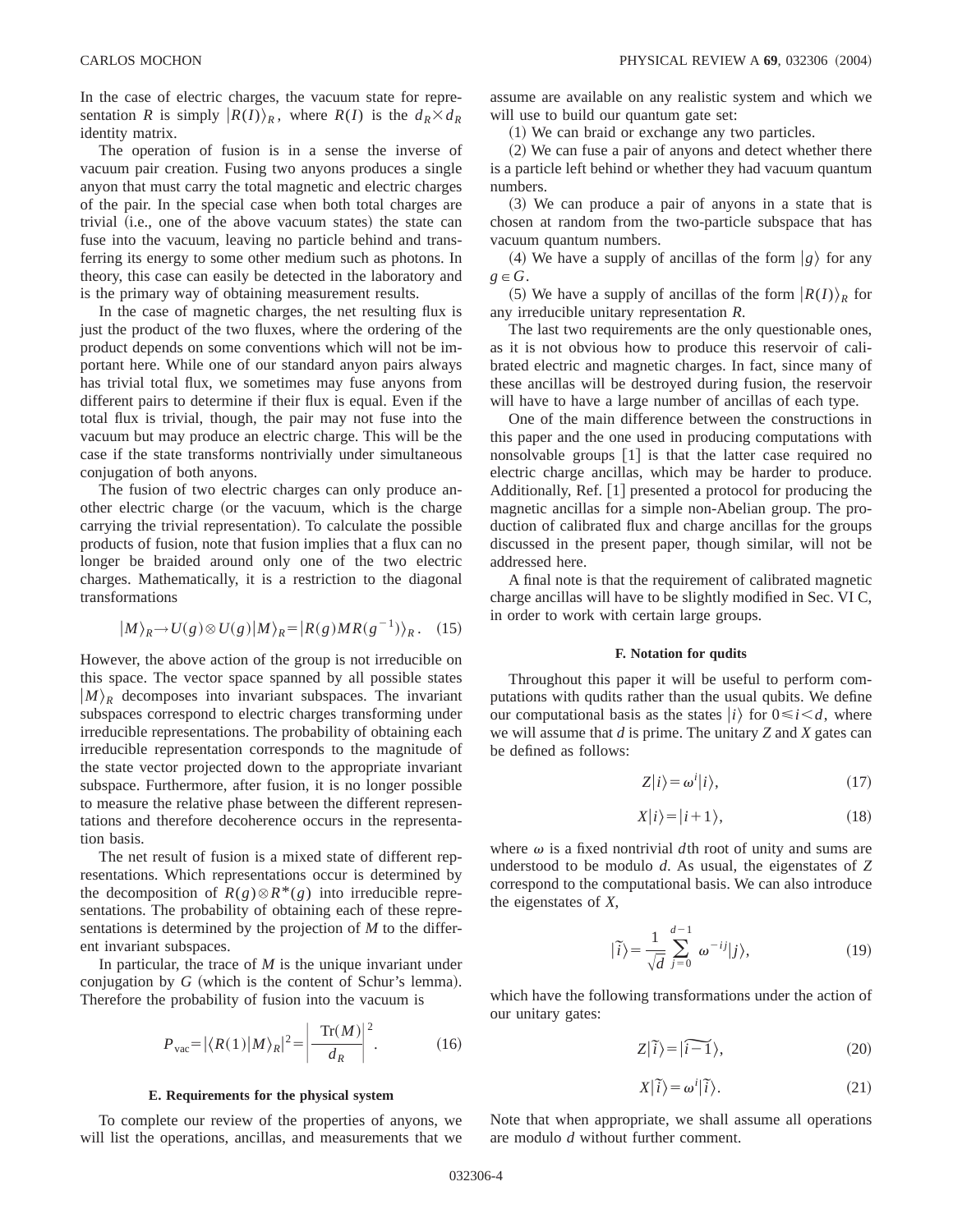# **G. Probabilistic projection onto** K

To conclude with the introduction of notation, we define a new type of gate called a probabilistic projection onto a subspace. The operation is essentially a projective measurement that distinguishes between a subspace  $K$  and its orthogonal complement. However, the operation has a one-sided probability of error, corresponding to a failure to notice the projection into  $K$ .

For example, consider an operation that emits a photon if and only if the state is projected into the subspace  $K$ . The photon is then received at a photodetector that has a probability  $0 < p \le 1$  of absorbing the photon. A photon will never be detected if the state was projected into the complement of  $K$ , but even if the measurement projected into  $K$ , the photodetector may remain silent.

To formalize the idea of a probabilistic projection, let  $K$ be a subspace of a Hilbert space  $H$  and let  $P_K$  be the projection onto K. We define a probabilistic projection onto  $K$ as a two-outcome POVM with operators

$$
F_0 = p_{PP} P_K, \quad F_1 = 1 - p_{PP} P_K,\tag{22}
$$

where  $0 \le p_{PP} \le 1$ . We say that we can do a probabilistic projection onto  $K$  if we can do the above operation for any fixed  $p_{PP}$ .

Furthermore, we demand that if outcome 0 is obtained when applying the operation to a state  $|\Psi\rangle$ , we obtain the state

$$
|\Psi_0\rangle = \frac{P_{\mathcal{K}}|\Psi\rangle}{\sqrt{\langle \Psi | P_{\mathcal{K}} | \Psi \rangle}}.
$$
 (23)

On the other hand, if we get the result 1, we will consider the state damaged, and trace it out of our computational system.

As an example consider

$$
|\Psi\rangle = \frac{1}{\sqrt{2}} (|0\rangle \otimes |1\rangle + |1\rangle \otimes |0\rangle)
$$
 (24)

and let  $K=\{|0\rangle\}$ . Applying a probabilistic projection to the first qubit, we obtain with probability  $p_{PP}/2$  the state

$$
|\Psi_0\rangle = |0\rangle \otimes |1\rangle,\tag{25}
$$

and with probability  $1-p_{PP}/2$  we obtain the mixed state

$$
\rho_1 = \frac{1}{2 - p_{PP}} [(1 - p_{PP}) | 1 \rangle \langle 1 | + | 0 \rangle \langle 0 |], \tag{26}
$$

where we have already traced out the first qubit. Notice that if the probabilistic projection onto  $|0\rangle$  is applied to both qubits simultaneously, it is possible to obtain the result 1 twice, but it is not possible to obtain the result 0 twice.

# **III.** BASE CASE:  $G = \mathbb{Z}_P \times_{\theta} \mathbb{Z}_O$

Before tackling the general case of groups that are solvable but not nilpotent, we will describe the procedure for producing quantum computation using a special type of group based on the semidirect product. The construction for these groups is very similar to the general case, but can be described in more concrete terms. In particular, these groups are very useful in eliminating operations whose usefulness is unclear in the general case, but that have no computational power when reduced to this special case.

#### **A. Algebraic structure**

We will be interested in the groups  $G = \mathbb{Z}_p \times_{\theta} \mathbb{Z}_q$ , the semidirect product of the cyclic groups of order *p* and *q*. We assume that  $p \neq q$  are both prime and that the function  $\theta$  is nontrivial, which guarantees that *G* is not nilpotent.

The group can be described using two generators *a* and *b* which satisfy the relations

$$
a^p = 1, \quad b^q = 1, \quad bab^{-1} = a^t,\tag{27}
$$

where specifying an integer *t* between 0 and *p* is equivalent to specifying the function  $\theta: \mathbb{Z}_q \to \text{Aut}(\mathbb{Z}_p)$  used for the semidirect product. We will require that  $t \neq 1$  which is equivalent to  $\theta$  being nontrivial. Furthermore, consistency requires that

$$
a = b^q a b^{-q} = a^{t^q} \Rightarrow t^q = 1 \mod p, \tag{28}
$$

which can always be solved for some *t* as long as *q* divides  $p-1$ . We henceforth assume that *p*, *q*, and *t* have been chosen in a self-consistent fashion.

The best example of one of these groups and, in fact, the smallest non-Abelian group is  $S_3$ . This group can be expressed as  $\mathbb{Z}_3\times_{\theta} \mathbb{Z}_2$ , with  $t=2$ . We can choose *a* to be any order three element such as  $(123)$ , and we can choose *b* to be any order two element such as  $(12)$ .

The first example of such a group with odd order is  $\mathbb{Z}_7$  $\times_{\theta} \mathbb{Z}_3$  with  $t=2$  or  $t=4$ , both of which are equivalent. One of the most important features of this example is that not all the nontrivial powers of *a* are conjugate to one another. The elements  $a$ ,  $a^2$ , and  $a^4$  form one conjugacy class, whereas the elements  $a^3$ ,  $a^5$ , and  $a^6$  form another.

Both of the above examples will be revisited when we discuss group representations and fusion of electric charges.

#### **B. Computational basis**

We choose a qudit computational basis

$$
|i\rangle = |a^i b a^{-i}\rangle \tag{29}
$$

for  $0 \le i \le p$ . Note that all these states are unique because  $a^i b a^{-i} = a^{i(1-t)} b$  and  $a^{1-t}$  is a nontrivial generator of the group  $\mathbb{Z}_n$ . We are therefore using a complete conjugacy class for the computational subspace.

While the above choice of computational subspace may seem arbitrary, most other choices are either equivalent or less powerful. The conjugacy classes  $a^i b^j a^{-i}$ , for different nontrivial values of *j*, are all equivalent. Dyons with these fluxes are also equivalent since they are just the combination of the above states with electric charges that cannot be detected by braiding. Finally, the powers of *a* and pure electric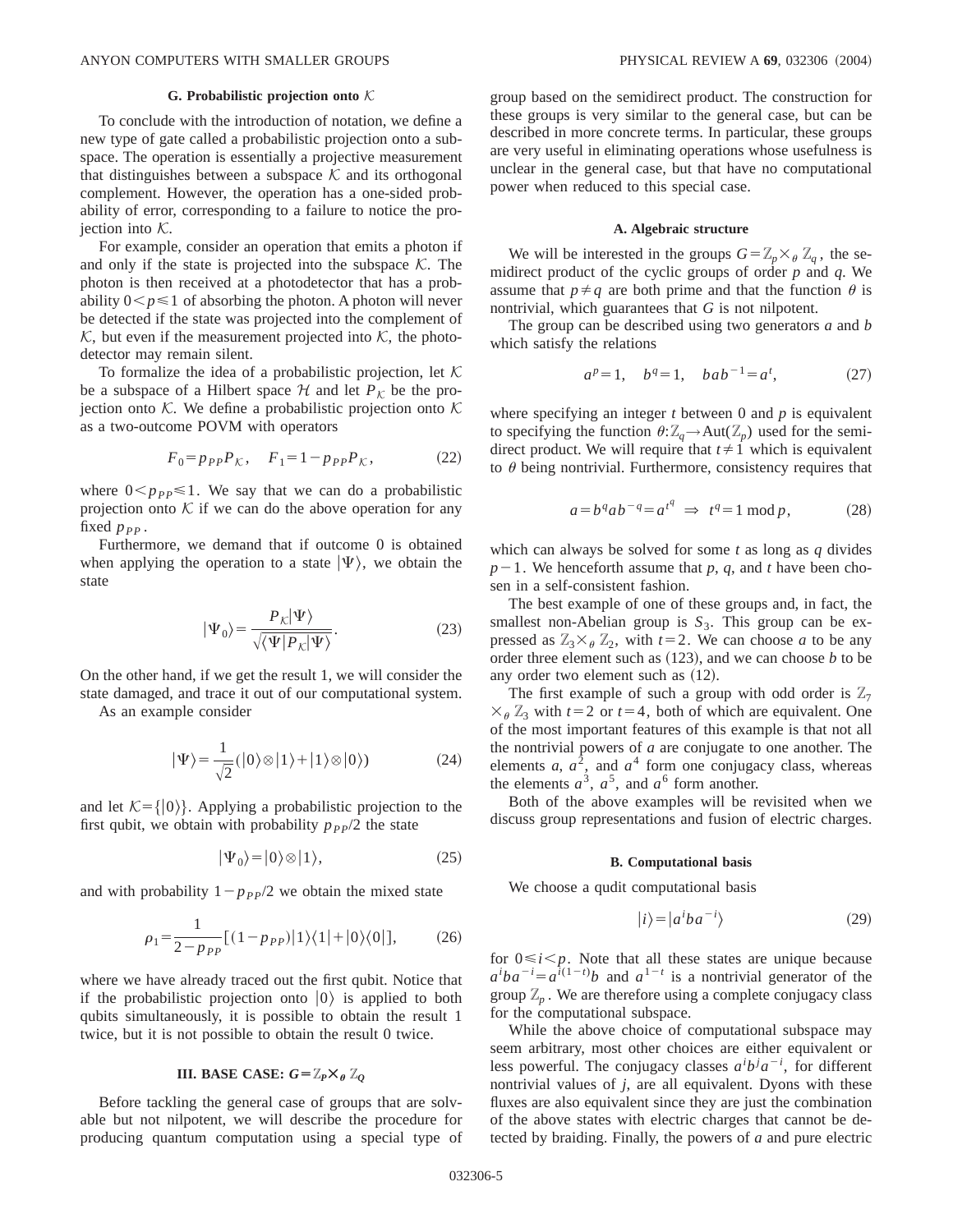charges are suboptimal as they are difficult to entangle (for more on this see the discussion on using nilpotent groups in Sec.  $V$ ).

Initializing a quantum computer in this basis is easy, as we have assumed the existence of flux ancillas in the state  $|0\rangle$ , which can be used as computational anyons. We therefore turn to the task of implementing gates on this space.

#### **C. Operations involving braiding fluxes**

We begin by characterizing the operations that can be achieved by braiding fluxes. Fix a target qudit which we will be conjugating, and assume that it is in the computational subspace. We can conjugate this qudit by the fluxes of arbitrary ancillas in the group. It can also be conjugated by the fluxes of other qudits, which we will also assume to have a definite flux in the computational subspace (as the effect of a superposition of fluxes can be inferred by linearity).

Let us begin with the case when only one qudit (in addition to the target) is involved. If the source qudit is in a state  $|g\rangle$ , then the target will get conjugated by an expression

$$
f(g) = c_1 g c_2 g c_3 \cdots c_n \tag{30}
$$

for some *n*, where the  ${c_i}$  are fixed elements of *G* corresponding to the ancillas used. Of course, these elements represent the product of any ancillas that were used in series and can equal the identity if no ancillas were used.

Because of the structure of the group, all the fixed elements can be expanded as  $c_i = a^{j_i}b^{k_i}$  for some integers  $j_i$ ,  $k_i$ . Furthermore, since the source flux is in the computational basis, it can be written out as  $g = a^x b a^{-x} = a^{x(1-t)} b$  for some *x*. Inserting these expressions, we get

$$
f(g) = a^{j_1}b^{k_1}a^{x(1-t)}ba^{j_2}b^{k_2}\cdots a^{j_n}b^{k_n}.
$$
 (31)

Using the group relation  $ba^i = a^{it}b$ , we can move all the *b*'s to the right and combine factors to get

$$
f(g) = a^{\alpha} a^{\beta x} b^{\delta} \tag{32}
$$

for some integers  $\alpha$ ,  $\beta$ , and  $\delta$ . The effect of each of these factors can be considered separately. Conjugating by  $a^{\alpha}$  is just the application of the gate  $X^{\alpha}$ . Conjugating by  $a^{\beta x}$  is just a controlled- $X$  gate from the source to the target, repeated  $\beta$ times. Finally, conjugating by *b* maps  $|i\rangle$  to  $|it\rangle$ . This operation can be generated using a controlled-*X* gate and an ancilla  $|0\rangle$ :



where  $-1/t$  is computed modulo *p*. Following the above circuit, we can either replace the original qudit with the ancilla or use a swap, which can also be built out of controlled-*X* gates.

So far we have shown that the *X* and controlled-*X* gates generate the set of operations achieved by conjugations. However, we have yet to show that these operations are in fact included in the set of achievable operations. The *X* gate is rather trivial as it is a conjugation by an ancilla of flux *a*. The controlled- $X$  gate is a conjugation by the function

$$
f(g) = (gb^{-1})^{1/(1-t) \mod p} = (a^{x(1-t)}bb^{-1})^{1/(1-t) \mod p} = a^x,
$$
\n(33)

where  $1/(1-t)$  can be computed modulo *p* because we assumed  $1 \lt t \lt p$ .

The case involving many source qudits, all of which can be used to conjugate the target, is very similar to the above. The expression can be simplified by moving all the *b*'s to the left and combining similar factors. In the end, the net effect will again be a series of *X* and controlled-*X* gates.

Finally, one may wonder about using an ancilla as an intermediate step. That is, first we take an ancilla  $(say, g'),$ conjugate it by some function  $(say, f)$  of some qudits, and then conjugate the target by the ancilla. However, the same effect can be achieved by conjugating the target first by  $f^{-1}$ , then by  $g'$ , and finally by  $f$ . This procedure therefore provides no extra computational power.

The conclusion is that the operations achievable from braiding magnetic charges are exactly those generated by the *X* and controlled-*X* gates. In fact, the *X* gate is redundant as we have assumed the existence of  $|1\rangle$  ancillas, which can be used as control qudits in a controlled-*X* gate.

#### **D. Operations involving fusion of fluxes**

Now we turn to the operations achieved by the fusion of magnetic fluxes. For these operations it will be sufficient to determine whether the two particles fused into the vacuum or not, thereby obtaining at most one bit of information from each fusion.

At this point we remind the reader that standard states consist of pairs of anyons, whose total flux is trivial. That is, the state  $|g\rangle$  describes an anyon of flux *g* paired with an anyon of flux  $g^{-1}$ . There are therefore two basic choices for fusion: we can fuse the two anyons that compose a single pair with each other or we can fuse one of them with an anyon from another pair, typically an ancilla. To avoid confusion, in the latter case we will always use the anyon of flux *g* (rather than  $g^{-1}$ ) for the fusion.

The case of fusion with an ancilla will lead to a measurement in the *Z* basis. The fusion of anyons from the same pair will lead to a measurement in the *X* basis. However, we will delay the construction of the actual measurement gates until the next section. For this section, we will simply describe the fusions as abstract operations on the computational space by employing the construction of probabilistic projections.

The fusion of an anyon from a state  $|\Psi\rangle$  with an anyon ancilla of flux  $b^{-1}$  is a probabilistic projection onto the subspace  $K=\{|0\rangle\}$ . That is, an anyon of flux  $a^iba^{-i}$  can only fuse into the vacuum with a flux  $b^{-1}$  if  $i=0$  (modulo p as usual). When  $i>0$  there must be an anyon left over to carry the nontrivial total flux. When  $i=0$  the fusion can either produce the vacuum state or an anyon with nontrivial charge.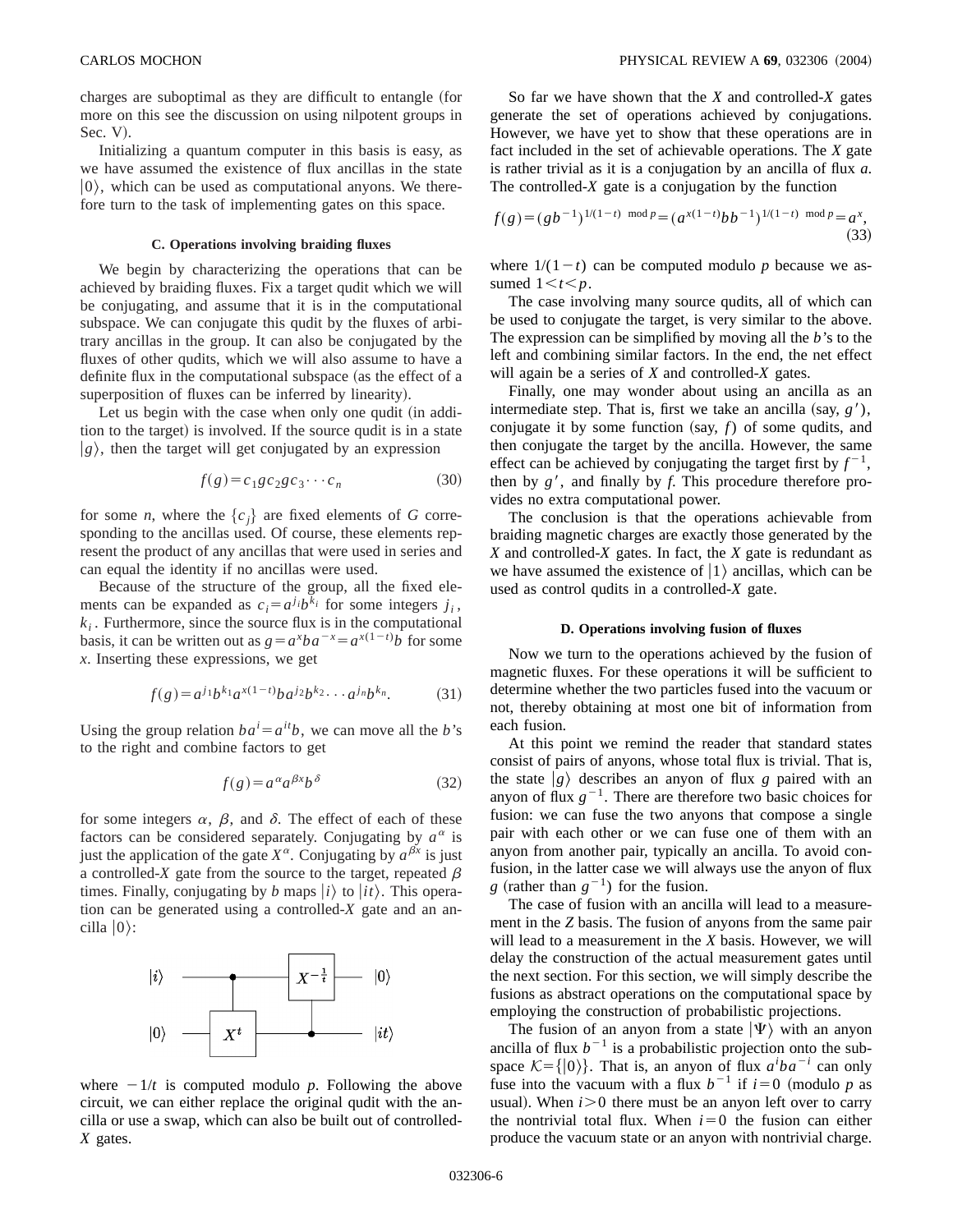The probability for fusion into the vacuum in this case is  $1/p$ . Furthermore, if we fuse into the vacuum we can replace the state with a  $|0\rangle$  ancilla. Therefore the whole operation is a probabilistic projection onto  $|0\rangle$  with  $p_{PP}=1/p$ .

The fusion of two anyons from the same pair is a probabilistic projection onto the subspace  $K = \{|\vec{0}\rangle\}$ . Because the total magnetic flux of the pair is always trivial, the fusion product must be an electric charge. The charge corresponds to a representation of *G* given by the action of conjugation on the anyon fluxes. The state  $|\tilde{0}\rangle$  transforms trivially and corresponds to the vacuum, whereas the states  $|\tilde{i}\rangle$ , for *i*  $>0$ , are orthogonal to the vacuum and correspond to nontrivial representations. In fact, this procedure is a probabilistic projection with  $p_{PP}=1$ . However, since the state is destroyed during fusion, to complete the projection we must be able to produce  $|\tilde{0}\rangle$  states. This will be discussed below.

The other choices for fusion are equivalent to a combination of one of the above measurements and an *X* or controlled-*X* gate. Fusing with a flux of the form  $a^i b^{-1} a^{-i}$  is equivalent to first applying a  $X^{-i}$  gate and then performing a fusion with  $b^{-1}$ . A fusion with any other flux can never produce the vacuum if the qudit is in the computational subspace. Finally, one can consider fusion of anyons from two different qudits. If the state of the two qudits is  $|i\rangle \otimes |j\rangle$ , the fusion will only produce the vacuum state if  $i = j$ . Therefore, the operation can be simulated by a controlled- $X^{-1}$  gate, followed by the fusion of the target with a  $b^{-1}$  flux.

The conclusion so far is that fusion of magnetic charges provides us with two new operations: the probabilistic projections onto the subspaces  $|0\rangle$  and  $|\tilde{0}\rangle$ , which will eventually become measurements in the *Z* and *X* bases. The only operation that has not been considered is using the products of fusion for further operations or fusions. This subject will be briefly touched upon after discussing fusion of electric charges.

# *Production of*  $|\tilde{0}\rangle$  *states*

To conclude the discussion on fusion of fluxes, we present the construction of  $|0\rangle$  states, which were needed to complete the probabilistic projection onto  $|\tilde{0}\rangle$ .

Just as the state  $|\tilde{0}\rangle$  naturally fuses into the vacuum, it is also naturally produced from the vacuum. Unfortunately, producing a pair of anyons from the vacuum is just as likely to produce the vacuum state for one of the other superselection sectors as it is to produce the state  $|\vec{0}\rangle$ . Therefore, after producing a vacuum state we must measure its superselection sector. Vacuum pairs that are produced in the computation subspace (magnetic charge in the conjugacy class of  $b$ ) will be kept as  $|\tilde{0}\rangle$  states and the rest will be tossed out.

Since measurements are done by fusion, which is a destructive procedure, we must copy the vacuum state before measuring the conjugacy class. The procedure starts with a pair created from the vacuum and a  $|0\rangle$  ancilla,

$$
|\text{Vac}\rangle \otimes |0\rangle, \tag{34}
$$

and applies to it a swap, made out of the conjugation-based controlled *X*:



where the circuit depicts the result for the case when the vacuum pair was created in the computational superselection sector, in which case  $|\text{Vac}\rangle = |\tilde{0}\rangle$ .

In the case when the vacuum state was not created in the computational superselection sector, then the effect of the conjugations will be different. However, since the conjugations are performed using braiding, which never changes the superselection sector, the vacuum state can only be transformed into a state that is orthogonal to  $|0\rangle = |b\rangle$ .

After applying the above controlled-*X* gates, we attempt to fuse an anyon from what was the vacuum state with an ancilla of flux  $b^{-1}$ . If they fuse into the vacuum, this implies that the vacuum state was created in the computational superselection sector and the above circuit worked correctly. The ancillas  $|0\rangle$  will have been transformed properly into a  $|\tilde{0}\rangle$  ancilla, which can be used for computation. In the case when the fusion does not produce a vacuum state, the swap probably did not produced the desired state, so we discard it and start over.

To summarize, we now have a source of  $|0\rangle$  ancillas, which can be used as the last step needed to complete the probabilistic projection onto  $|\tilde{0}\rangle$ .

#### **E. Representations and fusion of electric charges**

Thus far, we have only considered operations involving magnetic fluxes. These operations led to a controlled-*X* gate and measurements in the *X* and *Z* bases. However, these gates do not form a universal gate set. We must therefore consider operations involving electric charges as well.

The electric charges transform as irreducible representation of the group *G*. To obtain the spectrum of electric charges, as well as their braiding and fusion rules, we must therefore discuss the representation theory of *G*.

It is easy to see that the commutator subgroup  $G'$  of groups of the form  $G = \mathbb{Z}_p \times_{\theta} \mathbb{Z}_q$  is just  $G' = \mathbb{Z}_p$ . The representation theory of *G* can be obtained by inducing representations from  $G<sup>′</sup>$ . Starting from the trivial representation on  $G'$ , the induced representations are the one dimensional representations where  $a \rightarrow 1$  and *b* is a *q*th root of unity.

The rest of the irreducible representations have dimension *q* and are obtained by inducing from the nontrivial representations of  $\mathbb{Z}_p$ . The induced representations are all irreducible though not necessarily distinct. In fact, they can be easily described in their natural basis as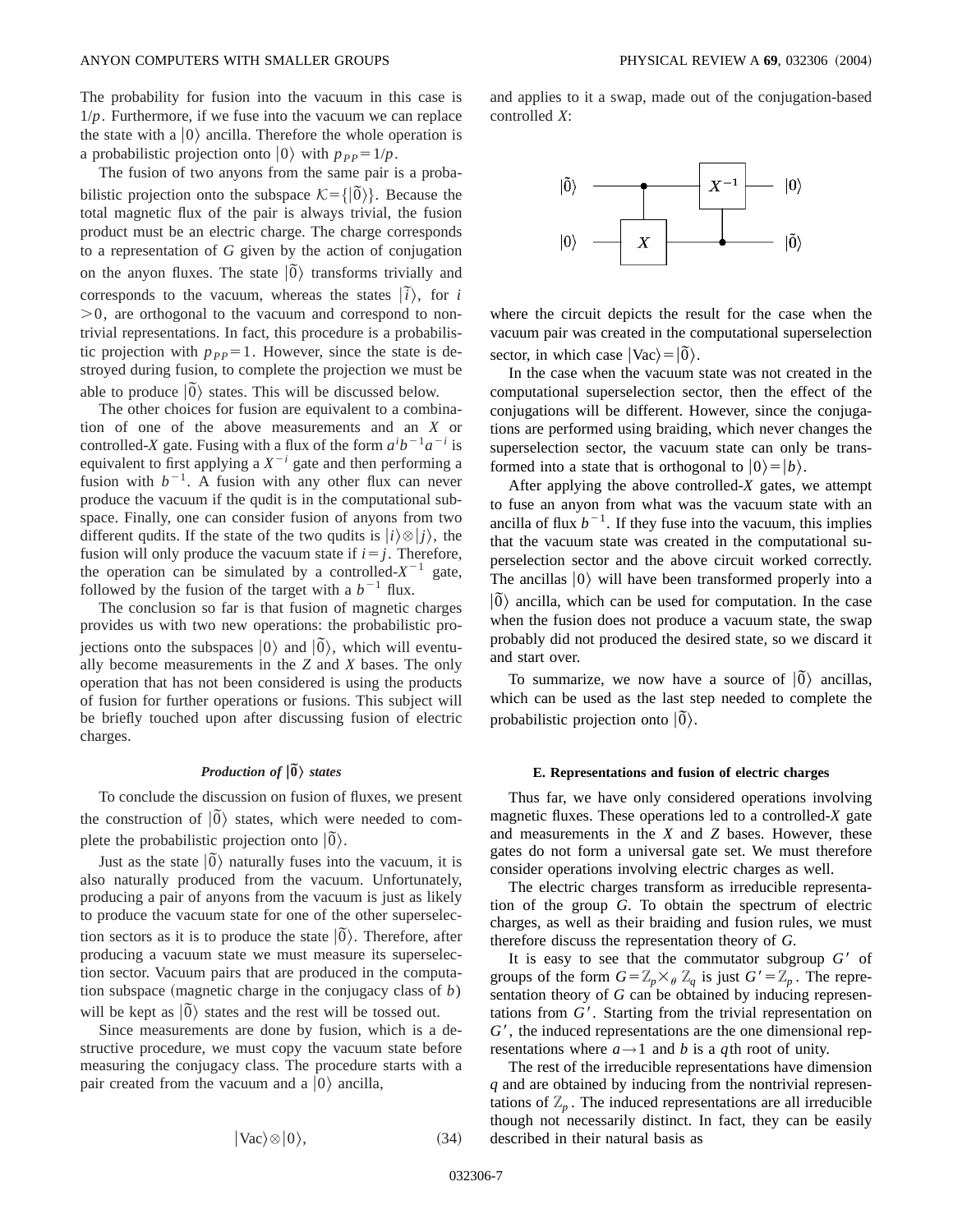$$
a\rightarrow \begin{pmatrix} \omega \\ & \omega^t \\ & & \ddots \\ & & & \omega^{t^{q-1}} \end{pmatrix}, \quad b\rightarrow \begin{pmatrix} 0 & 1 \\ & 0 \\ & & \ddots & 1 \\ & & & 0 \end{pmatrix},
$$

where  $\omega$  is the *p*th root of unity of the representation from which we are inducing. The matrix for *a* is diagonal, whereas *b* is the permutation matrix with entries 1 above the diagonal.

Even though the representation theory for these particular groups is easy, we will use abstract language to describe the fusion rules, which will make the connection to the general case clearer.

Take any non-Abelian irreducible representation, and consider a pair of electric charges in the state  $|R(a^i)\rangle_R$ . What representations do we get if we fuse the two charges? The product of fusion is invariant under the action of *a*,

$$
U(a)\otimes U(a)|R(a^i)\rangle_R = |R(a)R(a^i)R(a^{-1})\rangle_R = |R(a^i)\rangle_R,
$$
\n(35)

and therefore represents the commutator subgroup  $G'$  by the identity. This implies that the representation is Abelian. In particular, it is easy to see that the one-dimensional subspaces

$$
|[\gamma^j]\rangle_R \equiv |\text{diag}(\gamma^j, \gamma^{2j}, \dots, \gamma^{qj})\rangle_R, \qquad (36)
$$

with  $\gamma$ <sup>q</sup> = 1, are the spaces corresponding to the representations  $a \rightarrow 1$ ,  $b \rightarrow \gamma^j$ .

We will be interested in the quantum amplitude that a state  $|R(a^i)\rangle_R$  fuses into the  $b \rightarrow \gamma^j$  representation. This quantity will be denoted by the fusion amplitude

$$
F_{i \to j} \equiv \langle [\gamma^j] | R(a^i) \rangle_R = \frac{1}{q} \sum_{k=1}^q \gamma^{-kj} \omega^{it^{(k-1)}}, \qquad (37)
$$

with  $0 \le i \le p$  and  $0 \le j \le q$ .

Let  $|\Psi\rangle$  be an arbitrary state entangled with an electric charge pair:

$$
|\Psi\rangle = \sum_{i=0}^{p-1} |\Psi_i\rangle \otimes |R(a^i)\rangle_R, \qquad (38)
$$

where the  $|\Psi_i\rangle$  denotes (unnormalized) states of the rest of the system. The fusion amplitudes allow  $|\Psi\rangle$  to be rewritten as

$$
|\Psi\rangle = \sum_{i=0}^{p-1} \sum_{j=0}^{q-1} F_{i\to j} |\Psi_i\rangle \otimes |[\gamma^j]\rangle_R.
$$
 (39)

The basis  $\left[\left(\gamma^j\right]\right)_R$  labels the total charge of the two anyons that comprise the electric charge pair. A fusion of the two electric charges, followed by a measurement of the resulting fusion product, will be a measurement in this basis.

Note that the basis  $\left[\left(\gamma^j\right]\right)_R$  only spans the diagonal subspace of  $|M\rangle_R$ . However, this is the subspace containing all the states  $|R(a^i)\rangle_R$ . The subspaces spanned by  $|R(b^j a^i)\rangle_R$ , for some fixed  $j>0$ , are mapped unchanged into the space of a single higher-dimensional irreducible representation and are therefore not useful for the purposes of this paper.

While the representation *R* does not appear explicitly in the fusion coefficients, it enters implicitly in the above expression as the choice for *p*th root of unity  $\omega$ . Though we could use the notation  $\omega_R$ , this will not be necessary as we will generally work with only one higher-dimensional irreducible representation.

The most important feature of the  $F_{i\rightarrow j}$  coefficients is that  $(R(a^0))$ <sub>*R*</sub> is the vacuum state and therefore

$$
F_{0\to j} = \delta_{j,0},\tag{40}
$$

which can be verified by direct calculation. Another important property is that

$$
|F_{i \to j}| > 0 \tag{41}
$$

for all  $i>0$ . The proof involves showing that a linear relation of roots of unity only vanishes if it is a combination of the obvious regular polygon relations (which is proved in  $[7]$ ).

A final interesting property is that

$$
F_{it^k \to j} = \gamma^{-jk} F_{i \to j}, \qquad (42)
$$

which is a consequence of

$$
|R(a^{it^k})\rangle_R = |R(b^k a^i b^{-k})\rangle_R = U(b^k) \otimes U(b^k) |R(a^i)\rangle_R.
$$
\n(43)

#### **F. Examples**

### *1. S***<sup>3</sup>**

The group  $S_3$  has three irreducible representations, the trivial (identity) representation (where  $a \rightarrow 1$ ,  $b \rightarrow 1$ ), the sign of the permutation (where  $a \rightarrow 1$ ,  $b \rightarrow -1$ ), and a twodimensional one:

$$
a \rightarrow \begin{pmatrix} \omega & 0 \\ 0 & \bar{\omega} \end{pmatrix}, \quad b \rightarrow \begin{pmatrix} 0 & 1 \\ 1 & 0 \end{pmatrix}, \tag{44}
$$

where  $\omega$  is a nontrivial cube root of unity. The fusion amplitudes are

$$
F_{0\to 0} = 1, \quad F_{1\to 0} = -\frac{1}{2}, \quad F_{2\to 0} = -\frac{1}{2},
$$
  

$$
F_{0\to 1} = 0, \quad F_{1\to 1} = -i\frac{\sqrt{3}}{2}, \quad F_{2\to 1} = i\frac{\sqrt{3}}{2}.
$$
 (45)

The best way to visualize these coefficients is to start with a state  $|\tilde{0}\rangle$  and a pair of electric charges in the vacuum state of the two-dimensional representation:  $|R(I)\rangle_R$ . Then entangle with a controlled sum to get

$$
\frac{1}{\sqrt{3}}\sum_{j}|j\rangle|R(a^{j})\rangle_{R}=\frac{1}{\sqrt{3}}\sum_{j}|j\rangle\left|\begin{pmatrix}\omega^{j}&0\\0&\bar{\omega}^{j}\end{pmatrix}\right\rangle_{R}.
$$
 (46)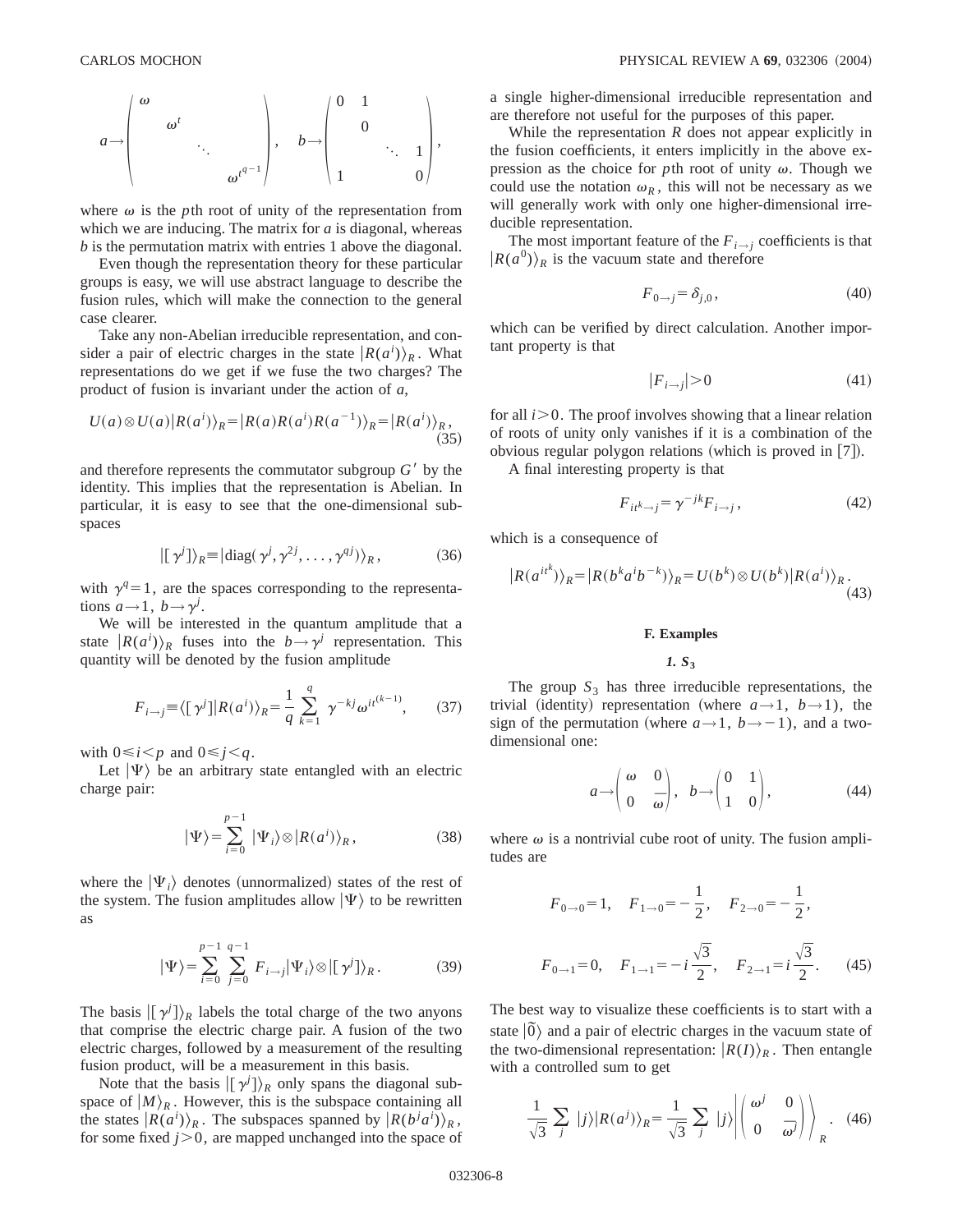Fusion of the electric charge pair produces either the vacuum (trivial representation) or a charge transforming under the sign representation. The probability of getting each is

$$
P_{vac} = \sum_{j} \left| \frac{1}{\sqrt{3}} F_{j \to 0} \right|^{2} = \frac{1}{2},
$$
  

$$
P_{sgn} = \sum_{j} \left| \frac{1}{\sqrt{3}} F_{j \to 1} \right|^{2} = \frac{1}{2},
$$
 (47)

and the state of the magnetic charges afterwards is one of

$$
|\Psi_{vac}\rangle = \frac{1}{\sqrt{6}}(2|0\rangle - |1\rangle - |2\rangle),
$$
  

$$
|\Psi_{sgn}\rangle = \frac{1}{\sqrt{2}}(|1\rangle - |2\rangle).
$$
 (48)

These are obtained by multiplying the initial state by the appropriate *F* coefficients and renormalizing to unit magnitude. In the case of the second state we also introduced an extra global phase of *i*, which is related to the arbitrary choice of phase of the  $|[\gamma^j]\rangle_R$  states.

2.  $\mathbb{Z}_7 \times \mathbb{Z}_9$   $\mathbb{Z}_3$ 

The group  $\mathbb{Z}_7\times_{\theta} \mathbb{Z}_3$  has five irreducible representations. Three of them are one dimensional and set  $a \rightarrow 1$  and *b* to a cube root of unity. The other two are three dimensional and are complex conjugates of each other.

The main new feature of this group is that the nontrivial powers of *a* are not all conjugate to one another. This leads to more complicated fusion coefficients. For example,

$$
F_{0\to 1} = 0,
$$
  
\n
$$
F_{1\to 1} = \frac{1}{3}A, \quad F_{2\to 1} = \frac{\gamma^2}{3}A, \quad F_{3\to 1} = \frac{\gamma}{3}B,
$$
  
\n
$$
F_{4\to 1} = \frac{\gamma}{3}A, \quad F_{5\to 1} = \frac{\gamma^2}{3}B, \quad F_{6\to 1} = \frac{1}{3}B,
$$
 (49)

with

$$
A = \gamma^2 \omega + \gamma \omega^2 + \omega^4 = e^{2\pi i (17/21)} + e^{2\pi i (13/21)} + e^{2\pi i (12/21)},
$$
  
\n
$$
B = \gamma^2 \omega^{-1} + \gamma \omega^{-2} + \omega^{-4} = e^{2\pi i (11/21)} + e^{2\pi i (1/21)} + e^{2\pi i (9/21)},
$$
\n(50)

where we have chosen  $\gamma = e^{2\pi i/3}$  and  $\omega = e^{2\pi i/7}$ . Notice how *A* is close in magnitude to 3 whereas *B* is close in magnitude to 1.

# **G. Operations involving electric charges**

Now it is time to apply the discussion in the previous subsections to build a useful operation out of electric charges. While there seems to be a wealth of strange ancillas that could be produced using electric charges, most of them have complicated relative amplitudes or phases that are hard to use in a constructive proof of universal computation. We will therefore focus our attention on producing an operation that arises naturally from the fusion amplitudes: the projection onto the subspace orthogonal to  $|0\rangle$ .

Consider a qudit in the state

$$
|\Psi\rangle = \sum_{i=0}^{p-1} \psi_i |i\rangle, \qquad (51)
$$

where the coefficients  $\{\psi_i\}$  could either be complex numbers or could represent the state of the rest of the system if the qudit is entangled with other qudits.

We append to the qudit an electric charge pair  $|R(I)\rangle_R$  in the vacuum state of a non-Abelian representation *R*. Using braiding, we can right multiply the state of the electric charge by some function *f* of the qudits flux:

$$
|\Psi\rangle \otimes |R(I)\rangle_R \to \sum_{i=0}^{p-1} \psi_i |i\rangle \otimes |R(f(i))\rangle_R. \tag{52}
$$

We have shown in Sec. III C that the most general function is of the form  $f(i) = a^{\alpha} a^{\beta i} b^{\delta}$ . Choosing  $\delta \neq 0$  turns out not to be useful, and choosing  $\alpha \neq 0$  can be used to get projections to the spaces orthogonal to  $|i\rangle$  for  $i>0$ , but this can be achieved as well with an *X* gate. We will therefore focus on  $f(i) = a^{\beta i}$  so that we obtain the state

$$
\sum_{i=0}^{p-1} \psi_i|i\rangle \otimes |R(a^{\beta i})\rangle_R = \sum_{i=0}^{p-1} \sum_{j=0}^{q-1} F_{\beta i \to j} \psi_i|i\rangle \otimes |[\gamma^j]\rangle_R.
$$
\n(53)

A fusion of the electric charge pair, followed by a measurement of the resulting electric charge (the feasibility of which will be the subject of Sec. III H below), leads to a state that is proportional to

$$
\sum_{i=0}^{p-1} F_{\beta i \to j} \psi_i |i\rangle, \tag{54}
$$

where *j* now labels the result of the measurement in the basis  $|[\gamma^j]\rangle_R$ .

Because of the property  $F_{0\rightarrow j} = \delta_{j,0}$ , if the measurement result is  $j \neq 0$ , we will have projected into the space orthogonal to  $|0\rangle$ . Unfortunately, we will have also introduced undesired relative phases and amplitudes. The trick will be to balance these out.

Consider repeating the above procedure  $p-1$  times, with  $\beta$  taking values from 1 to  $p-1$ . Furthermore, assume that in each case the fusion results in  $j=1$ . The resulting state will be, up to normalization,

$$
\propto \sum_{i=1}^{p-1} \left( \prod_{\beta=1}^{p-1} F_{\beta i \to 1} \right) \psi_i |i\rangle \propto \sum_{i=1}^{p-1} \psi_i |i\rangle, \tag{55}
$$

where we have used the fact that multiplication by *i*, modulo  $p$ , is just a rearrangement of the values of  $\beta$ .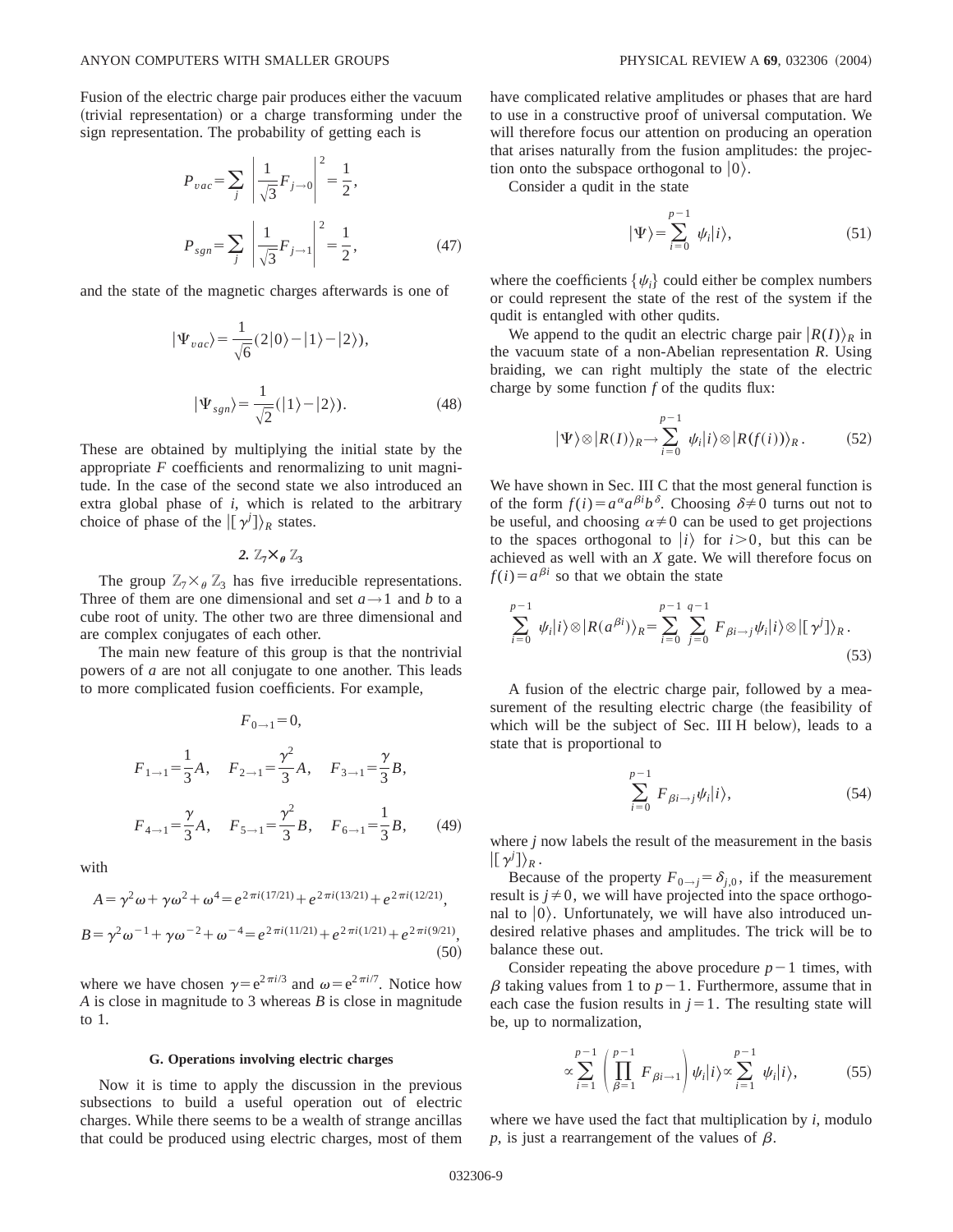The above procedure is a probabilistic projection onto  $K$  $=$   $\vert 0 \rangle^{\perp}$ . As usual, if we do not obtain *j* = 1 as the result of each measurement, we just discard the state being projected.

What is the probability of success of the above procedure? The probability for obtaining  $j=1$  on the first try is

$$
P_{j=1} = \sum_{i=1}^{p-1} |F_{i \to 1} \psi_i|^2 \ge \min_{i > 0} (|F_{i \to 1}|^2) \sum_{i=1}^{p-1} |\psi_i|^2. \tag{56}
$$

On subsequent measurements, the state has previously been projected to  $|0\rangle^{\perp}$  and renormalized. Therefore the probability of success for each trial is simply bounded by

$$
P_{j=1} \ge \min_{i>0} (|F_{i\to 1}|^2). \tag{57}
$$

The total probability of success is just the product of these quantities. In particular, the probability  $p_{PP}$  associated with the probabilistic projection can be bounded by

$$
p_{PP} \ge \min_{i>0} (|F_{i\to 1}|^2)^{p-1} > 0,
$$
\n(58)

where we used the fact that  $|F_{i\rightarrow j}| > 0$  for  $i > 0$ .

Of course, the above is a underestimation of the probability of obtaining a good projection. For example, if all the results *j* were equal to some fixed  $j > 1$ , the same argument would show that a correct projection was obtained. Furthermore, there are many other ways in which the relative phases and amplitudes can cancel out. A classical computer, with knowledge of the values of  $F_{i\rightarrow j}$ , can keep repeating the procedure until such a cancellation occurs. The computer would also be required to stop after a long sequence of *j*  $=0$  results, in which case the state would have been projected onto  $|0\rangle$ .

In the end, as long as  $p_{PP}$  is fixed and finite, we have produced the desired probabilistic projection to the space  $|0\rangle^{\perp}$ . Different values of  $p_{PP}$  will just affect the complexity of an algorithm as a multiplicative constant. Furthermore, for the small groups that are likely to appear in the laboratory,  $p_{PP}$  should be reasonably large. For example, in the case of  $G = S_3$ ,  $p_{PP}$  can be made exponentially close to 1 in the number of measurements.

It should be noted that because we are working with qudits of dimension  $d=p$  and the semidirect product requires  $p > q \ge 2$ , the above projection will always be a nontrivial operation. In fact, it will always be powerful enough to complete a universal gate set.

At this point, all that remains to be done is to prove the universality of the gates constructed from the basic anyon operations. This will be the subject of Sec. IV. However, before closing this section, we shall discuss some issues regarding the measurability of electric charges and look at some alternative operations that could have been employed.

## **H. On the measurement of one-dimensional representations**

The feasibility and accuracy of the probabilistic projection onto  $|0\rangle$ <sup> $\perp$ </sup> depend crucially on being able to identify electric charges carrying one-dimensional representations. However, these charges have a special property that makes them hard to identify: when only using braiding, a onedimensional representation is indistinguishable from the vacuum.

The reason behind the above difficulty is that onedimensional representations of a group *G* are constant on conjugacy classes of *G*. Therefore, a magnetic charge that is braided around one of these electric charges will have its state change by an overall phase. These global phases are not measurable in quantum mechanics.

Of course, an interference experiment would produce a measurement of the charge. The standard double-slit experiment, with the electric charge located in between the slits, will produce a pattern on the screen that depends on the representation of the electric charge. However, during the experiment, the anyon will be in a superposition of spatial positions which is no longer protected from decoherence by topology. Since the interference experiment can be repeated many times without affecting the electric charge, this may not necessarily be a problem. However, it does involve working in a regime where the anyons can be treated as waves rather than particles.

On the bright side, these electric charges can also be detected by fusion, assuming the availability of electric charge ancillas with one-dimensional representations. Their fusion rules are particularly simple because these states have a onedimensional internal Hilbert space. Furthermore, their fusions always produce unique results. If  $\gamma(g)$  and  $\gamma'(g)$  are two one-dimensional representations of a group *G*, then the fusion of the electric charges carrying these representations produces a charge of representation  $\gamma''(g) = \gamma(g)\gamma'(g)$ . A charge will only fuse into the vacuum when fused with its conjugate representation. Therefore, after a series of fusions that end up producing the vacuum state, we can determine the representation of the original electric charge.

In fact, for groups with  $q=2$  such as  $S_3$ , there is a further simplification. In these groups there are only two onedimensional representations: the vacuum and sign representations. Since the fusion of  $|R(a^i)\rangle_R$  produces a onedimensional charge, if it does not fuse into the vacuum, then it must have produced the sign charge. Therefore, for these groups, we do not even require one-dimensional electric charge ancillas.

# **I. Other possibilities**

In this section, we will briefly discuss one last possibility for producing useful operations: using the products of fusion. Though not strictly needed to complete a universal gate set, this subsection is an interesting study of alternative operations and the effects of decoherence during fusion.

At first sight, it appears that the projection onto  $|0\rangle^{\perp}$  can be done without using electric charges with the following procedure: first fuse one anyon from the state to be measured with a  $b^{-1}$  flux. Only the  $|0\rangle$  state can fuse into the vacuum. If an anyon remains, fuse again with a *b* flux to restore it to its previous state and pair it with its old partner. Repeating the procedure multiple times (because the  $|0\rangle$  could turn into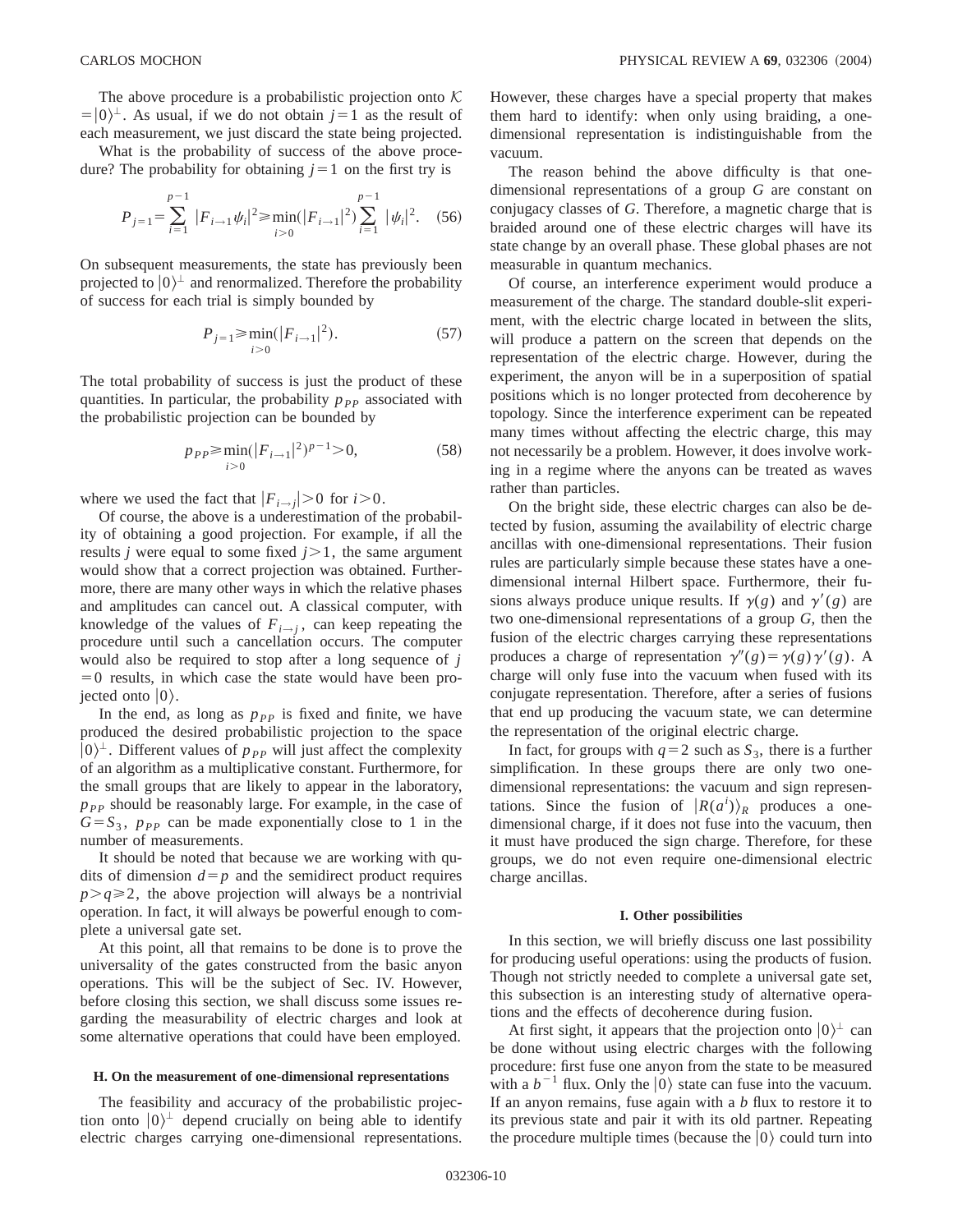an electric charge rather than the vacuum) yields the desired projection.

There are, however, two problems with the above construction. The first, and smaller, problem is that when fusing with  $b^{-1}$  or with *b* we could be turning our magnetic charges into dyons. For groups of the form  $\mathbb{Z}_p\times_{\theta}\mathbb{Z}_q$  the dyonic electric charges are all one dimensional, however, and will therefore have no effect on braiding, as discussed in the previous section. The probabilities of fusion into the vacuum will be reduced and, therefore, so will the respective projection probabilities, but they will still remain nonzero. In fact, a careful examination of the operations constructed so far shows that they work with a probabilistic mixture of dyons and regular magnetic charges.

The second and larger problem, though, is decoherence. The fluxes  $a^i b a^{-i} b^{-1} = a^{i(1-t)}$  belong, in general, to different conjugacy classes and therefore different superselection sectors. When the quantum state is encoded in this form, it is susceptible to decohere into the different superselection sectors.

When does this decoherence occur? It occurs during fusion. In general, fusion takes two *n*-dimensional Hilbert spaces H and maps them to one:  $\mathcal{H}_1 \times \mathcal{H}_2 \rightarrow \mathcal{H}_3$ . But quantum mechanics is unitary; therefore, what must really be happening is a mapping to a tensor product of  $H$  and the environment:  $\mathcal{H}_1 \times \mathcal{H}_2 \rightarrow \mathcal{H}_3 \times \mathcal{E}$ . When two states are mapped onto new states that are orthogonal in the environment subspace, decoherence occurs.

How do we know if states will have orthogonal environment components after fusion? If two states belong to the same superselection sectors, they are related by symmetry, which protects them from decoherence. This may not be the case when they come from different superselection sectors, though.

For example, consider the states  $|a^i\rangle \otimes |a^j b\rangle$  for *i* and *j* between 0 and  $p-1$ , where the kets will denote single anyons in this paragraph and the next. States of different *j* are all in the same conjugacy class, but states of different *i* are grouped into conjugacy classes of  $q$  elements (except for  $i$  $=0$ , which is its own conjugacy class). In total, we are talking about  $p^2$  states.

These states fuse into the states with flux  $a^k b$  for  $0 \le k$  $\leq p$ . The resulting states may also have one of *q* electric charges. In total, we fuse into a space containing *pq* states. Since  $pq < p<sup>2</sup>$ , what must be happening is that different conjugacy classes are mapped to states that are orthogonal in the environment subspace.

Note that the decoherence seems to occur when fusing out of a state made up of different superselection sectors. However, fusion is the only operation that could have measured the relative phase between the sectors, and it clearly does not. Therefore, it is acceptable to assume that the decoherence occurs as soon as states are mapped into different superselection sectors.

Returning to the question of alternative implementations of the projection onto  $|0\rangle^{\perp}$ , it is clear that the procedure described above does not achieve its goals without causing decoherence in the general case. However, in the special case when  $q=p-1$ , the nontrivial powers of *a* form one conjugacy class. Therefore, the above trick can produce a projection onto  $|0\rangle^{\perp}$  using only magnetic charges. Of course, *q*  $=p-1$  only holds for  $G=S_3$ .

For other groups, the operation could become useful if we could tell into which superselection sector the state decohered, producing a probabilistic projection onto a smaller space. The smaller projections may also be computationally powerful. However, since we have completed a universal gate set without the results of this subsection, we shall work on proving universality from the previously constructed gates, rather than pursuing this matter further.

# **IV. GATE-SET UNIVERSALITY**

The goal of this section is to prove the universality of the following qudit gate set, which includes measurements (i) controlled-*X* gate, (ii) probabilistic projection onto  $|0\rangle$ , (iii) probabilistic projection onto  $|\tilde{0}\rangle$ , and (iv) probabilistic projection onto  $|0\rangle^{\perp}$ , where we assume that the qudits are of dimension  $d > 2$ , with *d* prime. The first requirement on *d* is needed to make the gate set universal, whereas the second one will allow us to relate this gate set to Gottesman's gate set  $[8]$ . The above gate set must be supplemented by a controlling computer capable of universal classical computation.

The above gates were selected as those arising naturally from the anyons based on the groups  $\mathbb{Z}_p\times_{\theta} \mathbb{Z}_q$ . The proof of universality of the above gate set is the last step needed to show that universal quantum computation is feasible with these anyons.

The proof of universality will proceed in two steps. In the first step we will turn the second and third gates into proper measurements in the *Z* and *X* bases. Most of the methods of the first step were described while building computation with nonsolvable anyons  $[1]$ . The second step involves using the probabilistic projection onto  $|0\rangle^{\perp}$  to construct magic states that complete the universal gate set. This is the new element needed to achieve universality with solvable anyons.

#### **A. Nondestructive measurement of** *Z* **and** *X*

By the end of this subsection we will have constructed measurements in the *Z* and *X* bases. These measurements will be nondestructive in the sense that if result *i* was obtained, the measured qudit will be in state  $|i\rangle$  or  $|\tilde{i}\rangle$ , respectively. Because the measurements in question are complete, the nondestructive requirement can be achieved by having ancillas for every eigenstate of *X* and *Z*, and then using the controlled-*X* gate to swap the ancillas into the computational space.

The construction begins by producing a set of basic ancillas. Along the way we will also produce the *X* and *Z* unitary gates.

# *1.*  $|0\rangle$  *and*  $|\tilde{0}\rangle$  *ancillas*

Clearly, given  $|0\rangle$  ancillas we can use the third gate to produce  $|\tilde{0}\rangle$  ancillas. Similarly, given  $|\tilde{0}\rangle$  ancillas we can use the second gate to produce  $|0\rangle$  ancillas. Therefore, if the initial state of the quantum computer overlaps with either state, we can produce both kinds of ancilla.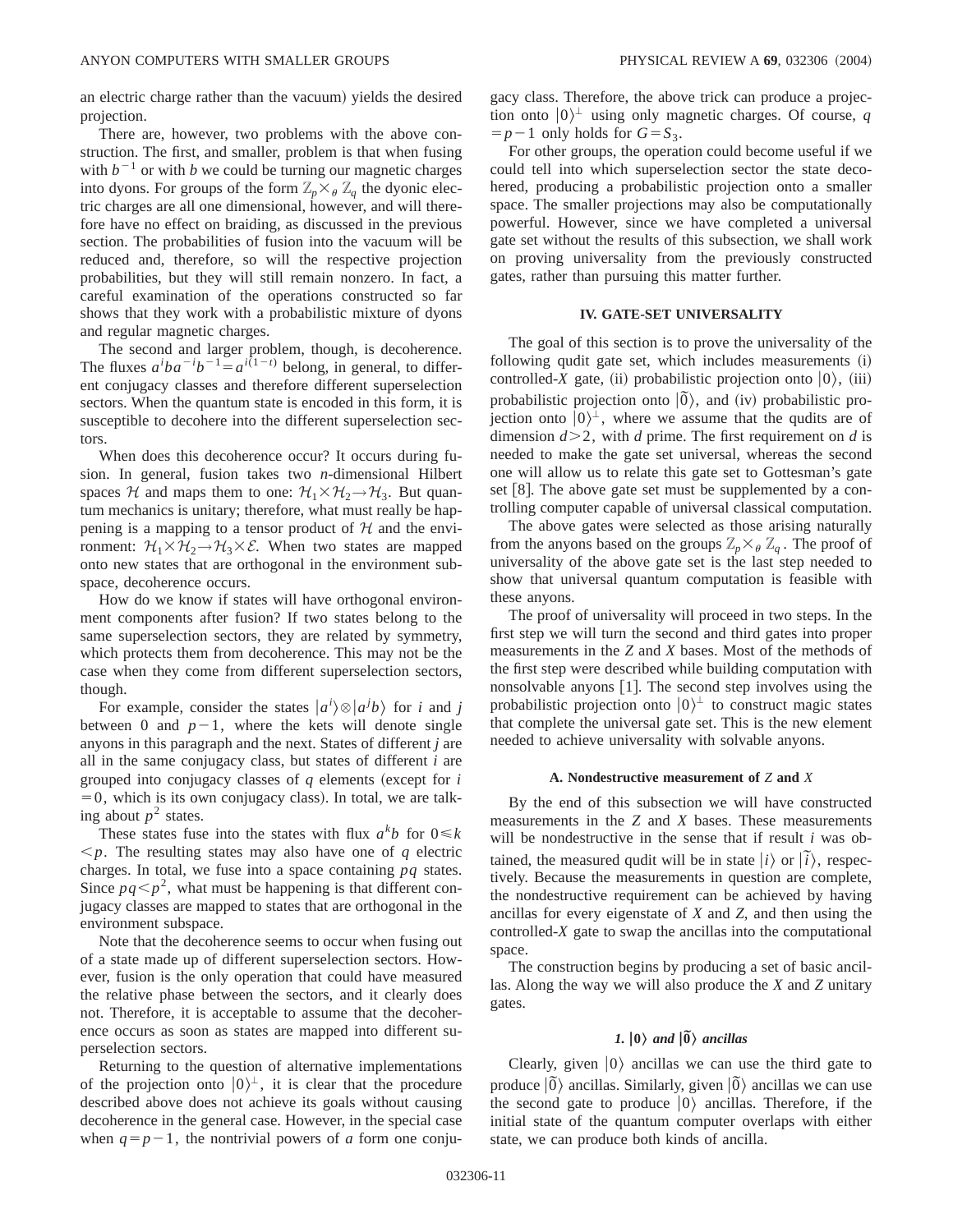Usually, the initial state of the quantum computer is  $|0\rangle$ . However, by using the controlled-*X* gate, in combination with the projections onto  $|0\rangle$ , we can obtain these states no matter what the qudits are initialized to. The procedure is just to apply a controlled- $X^{-1}$  gate (equivalent to  $d-1$ controlled- $X$  gates) to two qudits and then project the target to the  $|0\rangle$  space. If the initial state had some overlap with any of the states  $|i\rangle\otimes|i\rangle$ , then this produces the desired ancillas. Furthermore, even if we allow states that are initially entangled, once we involve more than *d* qudits, at least one pair must have an overlap with the diagonal states. Therefore,  $|0\rangle$ states can always be produced.

Henceforth, we shall assume an ample supply of  $|0\rangle$  and  $|\tilde{0}\rangle$  ancillas.

# $2. |1\rangle$  *states,*  $|\tilde{1}\rangle$  *states; X gates, Z gates*

The next step is to produce  $|1\rangle$  and  $|\tilde{1}\rangle$  ancillas. The importance of these ancillas is that they will break the symmetry currently present in the one-qudit Hilbert space.

There are two symmetries in the Hilbert space that are not fixed by the basic four gates of our set. The first symmetry is a relabeling  $\ket{ix} \rightarrow \ket{i}$ , calculated modulo *d*, for some  $0 \leq x$  $\leq d$ . The second, is the relabeling  $Z^y \rightarrow Z$ , for integer  $0 \leq y$  $\leq d$ . For fixed *x*, the second symmetry is a relabeling of our *d*. For fixed *x*, the second symmetry is a relabeling of or  $d$ th root of unity  $\omega$  by  $\omega^y \rightarrow \omega$  and a relabeling  $|\overrightarrow{j}y\rangle \rightarrow |\overrightarrow{j}y\rangle$ .

Therefore, given an ancilla in a state  $|x\rangle$ , with  $x>0$ , we can just rename it so that it becomes a  $|1\rangle$  ancilla. Similarly, given an ancilla in a state  $|\tilde{y}\rangle$ ,  $y>0$ , we can relabel it as  $|\tilde{1}\rangle$ . In fact, both can be done simultaneously in a consistent fashion, even if we do not know the values of *x* and *y*.

The initial states  $|x\rangle$  and  $|\tilde{y}\rangle$  can be obtained from two maximally mixed states. The maximally mixed states can be described either as a state  $|x\rangle$  with *x* chosen at random or a state  $|\tilde{y}\rangle$  with *y* chosen at random. Therefore, two maximally mixed states serve our purpose as long as we do not obtain  $x=0$  or  $y=0$ . These two bad cases will be detected below, in which case the process can be restarted with two new mixed states.

To produce the maximally mixed states we apply a controlled-*X* gate with  $|\tilde{0}\rangle$  as source and  $|0\rangle$  as target. The result is a maximally entangled state, which can be turned into a maximally mixed state by discarding one of the two qudits. Two of these mixed states will serve as our ancillas.

Given our two ancillas, which we have now labeled  $|1\rangle$ and  $|\tilde{I}\rangle$ , we can build *X* and *Z* gates which are consistent with the new labeling. The *X* gate is clearly just a controlled-*X* gate with a  $|1\rangle$  state as control, whereas the *Z* gate is just a controlled-*X* gate with a  $|\tilde{I}\rangle$  as target. The less familiar second construction is just a specific case of the following circuit:



At this point, if we were unlucky enough to get  $x=0$  or  $y=0$ , then one of the transformations *X* or *Z* will be the identity operator. This can easily be checked by applying them to  $|0\rangle$  or  $|\tilde{0}\rangle$  ancillas and then using the available probabilistic projections.

The *X* and *Z* gates can also be used to produce a reservoir of  $|1\rangle$  and  $|\tilde{1}\rangle$  ancillas that will be consistent with the original states. Two elements in the reservoir can also be compared, for example, by applying a *Z* built from one ancilla followed by a  $Z^{-1}$  built from the other. Therefore, even if the states were to decay over time, by using majority voting the damaged states can be weeded out.

In some cases, the one-qubit Hilbert spaces do have natural  $|1\rangle$  or  $|\tilde{1}\rangle$  states, which implies a natural way of measuring or obtaining such states. For those systems, either the natural ancillas or the arbitrary ones constructed above can be used. For example, for the anyons  $|1\rangle = |aba^{-1}\rangle$ . However, choosing a different  $|1\rangle$  state is equivalent to choosing a different element *a*.

### *3. Measurements of Z and X*

At this point all the elements are in place to produce measurements in either the *Z* basis or the *X* basis.

The key element of the *X* basis measurement is the circuit



applied to a  $|\tilde{0}\rangle$  ancilla and the state to be measured. If the above circuit is repeated many times, each time with a different  $|\tilde{0}\rangle$  ancilla and with *j* varying from 0 to  $d-1$ , we obtain the transformation obtain the transformation

$$
\sum_{i} \beta_{i}|\tilde{i}\rangle \rightarrow \sum_{i} \beta_{i}|\tilde{i}\rangle \otimes |\tilde{i}\rangle \cdots \otimes |\tilde{i-1}\rangle \otimes |\tilde{i-1}\rangle \cdots
$$

$$
\otimes |\tilde{i-d+1}\rangle. \tag{59}
$$

A probabilistic projection onto  $|0\rangle$  can then be applied to each qudit. If one of the qudits of the form  $\left| i-j \right\rangle$  projects onto the space  $|\tilde{0}\rangle$ , then the outcome of the measurement is *j*.

Note that because of the one-sided error model of the probabilistic projection, an erroneous measurement result can never be obtained, no matter how small  $p_{PP}$  is. The worst possible outcome is that after all the qudits have been measured, no conclusion can be reached. Of course, a standard small two-sided probability of error can also be made exponentially small by using enough qudits in the above measurement.

The measurement in the *Z* basis proceeds similarly, where the transformation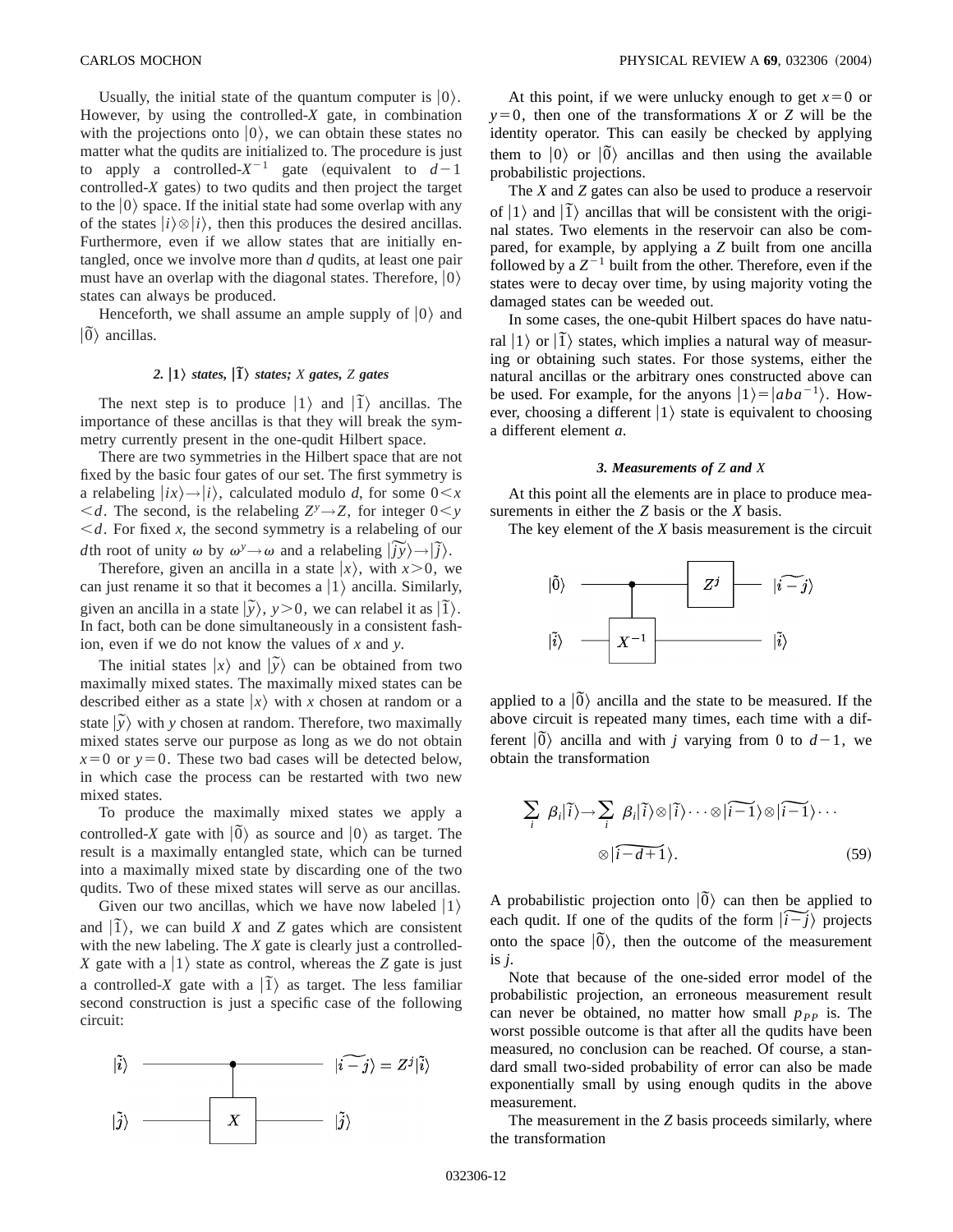$$
\sum_{i} \alpha_{i}|i\rangle \rightarrow \sum_{i} \alpha_{i}|i\rangle \otimes |i\rangle \cdots \otimes |i-1\rangle \otimes |i-1\rangle \cdots
$$
  

$$
\otimes |i-d+1\rangle \qquad (60)
$$

is performed using the *X* and controlled-*X* gates, followed by a probabilistic projection onto  $|0\rangle$ .

Finally, the above measurements can be performed nondestructively, by projecting all but one of the qudits. Alternatively, the eigenstates of *X* and *Z* can be directly constructed from these gates and  $|0\rangle$  or  $|\tilde{0}\rangle$  eigenstates.

#### **B. Completing the gate set**

So far, we have only shown that our gates can realize operations in the Clifford group. In order to achieve universal quantum computation we need to complete the gate set with an operation outside the Clifford group.

It was shown in Ref.  $[1]$  that the Toffoli gate, combined with measurements in the *X* and *Z* bases, is universal for quantum computation. Therefore, a successful construction of the Toffoli out of our gate set will prove it universal. The Toffoli gate will be constructed out of the previously described operations, together with the thus far unused probabilistic projection onto  $|0\rangle^{\perp}$ .

In addition to producing measurement gates, probabilistic projections are particularly useful for preparing magic states, which are ancillas whose use allows us to perform new gates such as the Toffoli. In particular, we shall show that we can produce the two magic states

$$
|\phi_{M1}\rangle = \frac{1}{d} \sum_{i,j} |i\rangle \otimes |j\rangle \otimes |ij\rangle,
$$
  

$$
|\phi_{M2}\rangle = \frac{1}{d} \sum_{i,j} \omega^{\delta_{i,0}\delta_{j,0}} |i\rangle \otimes |j\rangle,
$$
 (61)

where  $\delta_{i,j}$  is the Kronecker delta function. The first of these states produces the Toffoli gate up to some errors in the Clifford group. The second magic state allows us to correct these errors and, in fact, allows the construction of the complete Clifford group even without the use of the first magic state.

We shall begin by discussing how to use each of the magic states and then afterwards turn to the task of describing their construction out of the available operations.

# *1. Using*  $|\phi_{M1}\rangle$

The magic state  $|\phi_{M1}\rangle$  and its use in producing the Toffoli gate was first introduced by Shor [9] and generalized to qudits in Ref. [8]. We shall give a brief description of its use in order to give an account of the exact Clifford group operations needed in the last step as corrections.

The procedure begins with a general state

$$
|\Psi\rangle = \sum_{a,b,c} \psi_{a,b,c} |a\rangle \otimes |b\rangle \otimes |c\rangle, \tag{62}
$$

to which an ancilla  $|\phi_{M1}\rangle$  is appended. A controlled- $X^{-1}$ gate is applied to the first data qudit with the first ancilla qudit as control. Similarly, a controlled- $X^{-1}$  gate is applied to the second data qudit from the second ancilla qudit, and a controlled-*X* gate is applied to the third ancilla qudit, from the third data qudit. The first two data qudits are then measured in the *Z* basis and the third data qudit is measured in the *X* basis. If the results of the measurements are  $\alpha$ ,  $\beta$ , and  $\gamma$ , respectively, then the remaining qudits are left in the state

$$
\sum_{a,b,c} \psi_{a,b,c} \omega^{\gamma c} |a - \alpha\rangle \otimes |b - \beta\rangle \otimes |(a - \alpha)(b - \beta) + c\rangle. \tag{63}
$$

The corrections begin by applying an  $X^{\alpha} \otimes X^{\beta} \otimes X^{-\alpha \beta}$ gate followed by a controlled- $X^{\beta}$  gate from the first qudit to the third qudit and a controlled- $X^{\alpha}$  gate from the second qudit to the third qudit. The state then becomes

$$
\sum_{a,b,c} \psi_{a,b,c} \omega^{\gamma c} |a\rangle \otimes |b\rangle \otimes |ab+c\rangle. \tag{64}
$$

All that is needed to complete the Toffoli gate is a  $Z^{-\gamma}$  gate applied to the third qudit and a phase  $\omega^{\gamma ab}$  applied to the first two qudits. Unfortunately, we must first build the latter transformation out of the second magic state.

# 2. Using  $|\phi_{M2}\rangle$

Once again, the magic state is appended to a pair of qudits. Now controlled-*X* gates are applied with the data qudits as source and the ancilla qudits as targets. Then the ancilla qudits are measured in the computational basis. The outcomes  $\alpha$  and  $\beta$  will be uniformly distributed, and at the end we will have produced the transformation

$$
\sum_{a,b} \psi_{a,b}|a\rangle \otimes |b\rangle \rightarrow \sum_{a,b} \psi_{a,b} \omega^{\delta_{a,a}\delta_{b,\beta}}|a\rangle \otimes |b\rangle. \quad (65)
$$

This procedure randomly and uniformly chooses a computational basis state and multiplies it by a phase of  $\omega$ . Repeated application of this transformation will eventually yield any of the  $d^{d^2}$  states of the form

$$
\sum_{a,b} \psi_{a,b} \omega^{f(a,b)} |a\rangle \otimes |b\rangle, \tag{66}
$$

where *f* is an arbitrary integer-valued function. This process is effectively a classical random walk on a  $d^2$ -dimensional periodic lattice with  $d^{d^2}$  nodes, where each use of a magic state is equivalent to taking one step. Because the lattice is finite, after a polynomially large number of steps the probability of not having arrived at least once at any one of the above states becomes exponentially small.

The final correction needed to complete the Toffoli gate was the phase transformation to the state with  $f(a,b)$  $= \gamma ab$  and can therefore be realized using many copies of the second magic state. All that remains to prove universality is to describe the production of the magic states.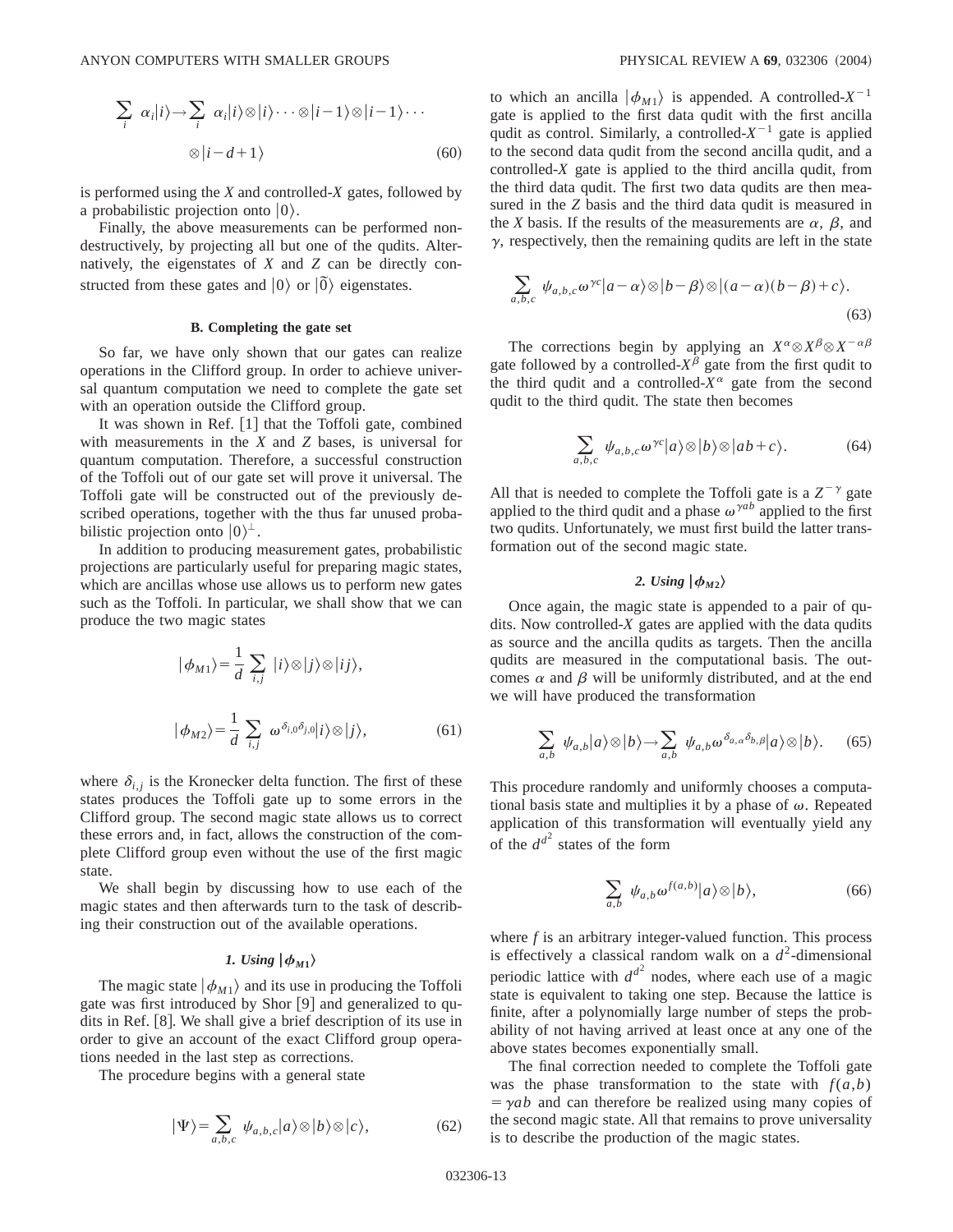# *3. Making the magic states*

The final piece of the puzzle is the production of the magic states using the probabilistic projection onto  $|0\rangle^{\perp}$ .

Probabilistic projections onto a subspace are particularly powerful for making magic states, because it can be assumed that they successfully project into the subspace every time. That is, if the probabilistic projection does not project onto the desired subspace, the state is tossed out and the procedure is restarted from the beginning. Therefore, the probabilistic projection onto  $|0\rangle^{\perp}$  effectively takes a state and removes the  $|0\rangle$  component of the state:

$$
\sum_{i=0}^{d-1} \alpha_i |i\rangle \rightarrow A \sum_{i=1}^{d-1} \alpha_i |i\rangle, \tag{67}
$$

where *A* is some normalization constant. In fact, by combining this projection with the *X* gate, we can remove any of the components  $|i\rangle$ .

The main strategy for this section is to construct a series of ancilla states of increasing complexity, until finally the desired magic states are obtained. At this point, we have a supply of ancillas of the form  $|i\rangle$  and  $|\tilde{j}\rangle$  for any *i* and *j*. From the  $|\tilde{0}\rangle$  state we can also make the ancilla ( $|0\rangle$ )  $+1$ )/ $\sqrt{2}$  by removing all  $|i\rangle$  for  $i>1$  with the probabilistic projection.

The next step is to produce entangled two-qudit ancillas. Given a supply of ancillas of the form  $|\Psi\rangle = \sum_i \psi_i |i\rangle$  we shall produce ancillas of the form

$$
|\Psi'\rangle = \psi_0|0\rangle \otimes |1\rangle + \sum_{i=1}^{d-1} \psi_i|i\rangle \otimes |0\rangle = \sum_{i=0}^{d-1} \psi_i|i\rangle \otimes |\delta_{i,0}\rangle.
$$
\n(68)

The procedure begins with the state

$$
|\Psi\rangle \otimes \left(\frac{1}{\sqrt{2}}|0\rangle + \frac{1}{\sqrt{2}}|1\rangle\right) = \frac{1}{\sqrt{2}} \sum_{i=0}^{d-1} \sum_{j=0}^{1} \psi_i |i\rangle \otimes |j\rangle, \tag{69}
$$

which in general has 2*d* nonzero coefficients. We need to remove *d* of these coefficients to obtain the state  $|\Psi'\rangle$ .

The procedure, done once for each *k* from 1 to  $d-1$ , is the following: First, apply a controlled- $X^k$  gate with the left qudit as source and the right qudit as target. Then, the right qudit is projected onto  $|0\rangle^{\perp}$ , and finally the controlled-X<sup>*k*</sup> gate is undone. For each *k*, we remove the components  $|0\rangle$  $\otimes$  |0) and  $|-1/k\rangle \otimes |1\rangle$ . The operation  $-1/k$  is modulo *d* as usual and ranges over all integers between 1 and  $d-1$  because *d* is prime. Therefore, given a supply of  $|\Psi\rangle$  ancillas, we can probabilistically convert some of them into a supply of  $|\Psi'\rangle$  ancillas.

Note that the above procedure works even if the coefficients  $\psi_i$  represent the state of other qudits, as long as these are ancilla qudits that can be tossed out if the projection procedure fails. In the same spirit, given ancillas of the form

$$
|\Phi\rangle = \sum_{i=0}^{1} \sum_{j=0}^{1} \phi_{i,j} |i\rangle \otimes |j\rangle, \qquad (70)
$$

we can produce the three-qudit ancillas

$$
|\Phi'\rangle = \sum_{i=0}^{1} \sum_{j=0}^{1} \phi_{i,j} |i\rangle \otimes |j\rangle \otimes |\delta_{i,0}\delta_{j,0}\rangle. \tag{71}
$$

The procedure again involves appending  $(|0\rangle+|1\rangle)/\sqrt{2}$  to the ancilla  $|\Phi\rangle$ , which now generically has eight nonzero coefficients, and removing four of them. This is done with a set of controlled-*X* gates with the third qudit as target, followed by a probabilistic projection of the third qudit onto  $|0\rangle^{\perp}$ , followed by the inverse controlled-*X* gates. If we use two controlled- $X^{-1}$  gates controlled by the first two qudits respectively, the projection will remove the components with labels  $|0\rangle|0\rangle|0\rangle$ ,  $|1\rangle|0\rangle|1\rangle$ , and  $|0\rangle|1\rangle|1\rangle$ . In addition, using two controlled- $X^{(d-1)/2}$  gates, we remove  $|1\rangle|1\rangle|1\rangle$  and  $|0\rangle|0\rangle|0\rangle$  (again). These are the four states that need to be removed to produce the ancilla  $|\Phi'\rangle$ .

The above two procedures allow us to finally produce the desired magic states. Starting with  $|\tilde{0}\rangle \otimes |\tilde{0}\rangle$ , we apply the first procedure to each ancilla and then apply the second procedure to the appended qudits. The resulting state is

$$
\frac{1}{d} \sum_{i=0}^{d-1} \sum_{j=0}^{d-1} |i\rangle \otimes |j\rangle \otimes |\delta_{i,0}\rangle \otimes |\delta_{j,0}\rangle \otimes |\delta_{i,0}\delta_{j,0}\rangle. \tag{72}
$$

If the last three qudits are measured in the *X* basis and the results are 0, 0, and 1, respectively, then we will have produced the magic state  $|\phi_{M2}\rangle$ .

In fact, measuring in the *X* basis and only accepting if the result is zero is a convenient way to unentangle the system with temporary qudits. Therefore, the previously described procedures can be combined into the probabilistic transformation

$$
\sum_{i=0}^{d-1} \sum_{j=0}^{d-1} \psi_{i,j} |i\rangle \otimes |j\rangle \rightarrow \sum_{i=0}^{d-1} \sum_{j=0}^{d-1} \psi_{i,j} |i\rangle \otimes |j\rangle \otimes |\delta_{i,n}\delta_{j,m}\rangle, \tag{73}
$$

where the first state is either transformed into the second state with some nonzero probability or else it is damaged. The above transformation has only been discussed so far for  $n=m=0$ , but a trivial use of *X* gates before and after the transformation will allow any *n* and *m*.

Starting with  $|0\rangle \otimes |0\rangle \otimes |0\rangle$ , repeated application of the above procedure can produce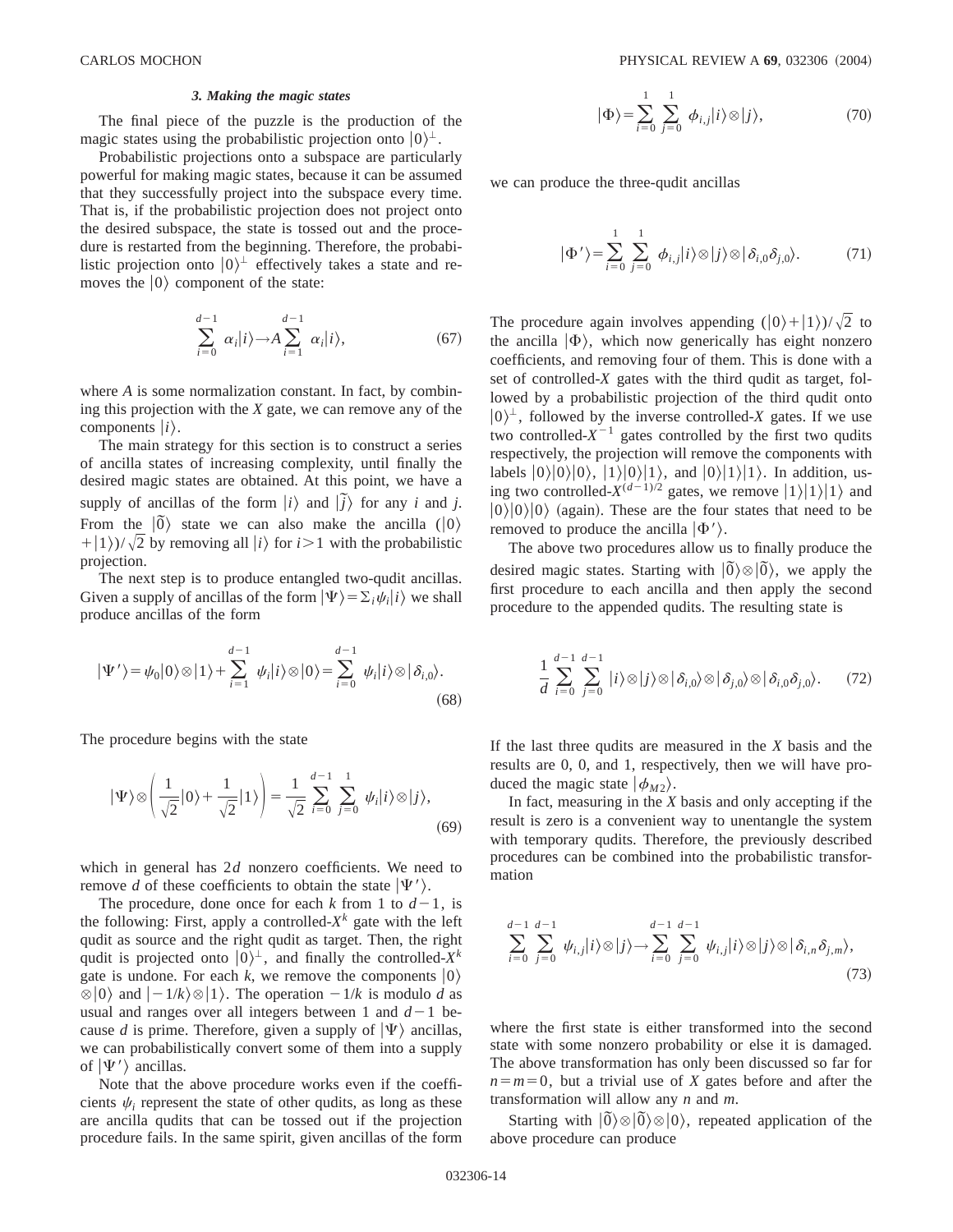$$
\frac{1}{d} \sum_{i=0}^{d-1} \sum_{j=0}^{d-1} |i\rangle \otimes |j\rangle \otimes |0\rangle
$$
\n
$$
\rightarrow \frac{1}{d} \sum_{i=0}^{d-1} \sum_{j=0}^{d-1} |i\rangle \otimes |j\rangle \otimes |0\rangle \otimes \otimes |\delta_{i,n}\delta_{j,m}\rangle
$$
\n
$$
\rightarrow \frac{1}{d} \sum_{i=0}^{d-1} \sum_{j=0}^{d-1} |i\rangle \otimes |j\rangle \otimes |ij\rangle \otimes \otimes |\delta_{i,n}\delta_{j,m}\rangle,
$$
\n
$$
\rightarrow \frac{1}{d} \sum_{i=0}^{d-1} \sum_{j=0}^{d-1} |i\rangle \otimes |j\rangle \otimes |ij\rangle \otimes \otimes |\delta_{i,n}\delta_{j,m}\rangle,
$$
\n(74)

where the second step involves only controlled-*X* gates from the extra qudits to the third qudit. Erasing the extra qudits with a measurement in the *X* basis and retaining only when all results are zero produces the desired magic state  $|\phi_{M1}\rangle$ .

The construction of the magic states out of the probabilistic projection onto  $|0\rangle^{\perp}$  completes the description of the Toffoli gate. Though the procedures of this section are far from optimal in terms of resources, they are sufficient to demonstrate universality. In particular, this completes the proof that universal quantum computation is feasible with anyons from groups of the form  $\mathbb{Z}_p\times_{\theta}\mathbb{Z}_q$ .

# **V. COMPUTATIONAL POWER OF MAGNETIC CHARGES**

In this section, we will be interested in classifying the computational power that can be achieved by braiding anyonic magnetic charges of a finite group. The range of operations that can be achieved by braiding is closely related to the structure of the group to which the magnetic charges belong. In particular, the possibility of realizing the operations of controlled- $X$  and Toffoli gates (equivalently a doubly-controlled- $X$  gate) are, respectively, related to the group properties of nilpotency and solvability. These standard properties of group theory will also be defined below.

There are certain important assumptions that go into the discussion in this section. First, we assume that each qubit is carried by a pair of anyons. Furthermore, we choose a computational basis corresponding to the states of definite flux  $(e.g., |0\rangle=|g\rangle)$  for some  $g\in G$ ). We remind the reader at this point that the state  $|g\rangle$  corresponds to an anyon of magnetic charge *g* paired with a compensating anyon of charge  $g^{-1}$ whose only purpose is to allow the pair to move through the system without introducing undesired correlations. Finally, we will restrict the discussion to operations that can be achieved by braiding magnetic charges. The consequences of lifting these restrictions will be discussed near the end of this section.

Let the fluxes corresponding to the zero and one states be the elements  $b, b' \in G$ , respectively. If we desire a coherent superposition between the zero and one states, they must be in the same conjugacy class, and therefore  $b' = aba^{-1}$  for some nontrivial  $a \in G$ . This is summarized by

$$
|0\rangle = |b\rangle, |1\rangle = |b'\rangle = |aba^{-1}\rangle. \tag{75}
$$

Even if the basis in use is a qudit basis, with additional states, we will only concern ourselves with states that have support on the above two basis vectors.

Consider now a pair of these states. We are interested in the operations that can be achieved by conjugating the second state by the flux of the first state, with the help of ancillas. Let  $g \in \{b, b'\}$  be the flux of the first state. The most general conjugation possible is by a function of the form

$$
f(g) = c_1 g c_2 g c_3 g \cdots g c_n
$$
  
=  $(d_1 g' d_1^{-1})(d_2 g' d_2^{-1}) \cdots (d_{n-1} g' d_{n-1}^{-1}) d_n$  (76)

for some fixed elements  ${c_i} \in G$ . In the second line, the expression has been rewritten in terms of  $g' = gb^{-1}$  and new elements  ${d_i} \in G$  which can easily be determined in terms of  ${c_i} \in G$ . For example,  $d_2 = c_1bc_2$ .

The power of the second line is that it expresses the conjugation as a composition of two basic operations. The first is a conjugation by an ancilla with flux  $d_n$  and is independent of the state of the first qubit. The second is conjugation by a product of conjugates of  $g'$ , which was defined so that if  $g$  $= b$ , then  $g' = 1$  and the product of its conjugates is trivial. In the other case, if  $g=b'$ , then  $g'=[a,b] \equiv aba^{-1}b^{-1}$  and the operation is conjugation by a product of conjugates of  $[a,b]$ .

We define  $C_G(x)$  as the conjugacy class of x in G and  $C_G^*(x)$  as the group generated by the elements in  $C_G(x)$ . The operations discussed so far are conjugation by fixed elements in *G* and controlled conjugation by elements in  $C_G^{\#}([a,b])$ .

The most natural controlled operation is the logical controlled-*X* gate, which acts as a controlled conjugation by *a*. Naturally, if  $a^2 \neq 1$ , then we could arrive at the qudit state  $|2\rangle = |a^2ba^{-2}\rangle$ . However, our interest lies in proving that certain groups cannot produce a controlled-*X* gate, in which case it is sufficient to prove that a controlled conjugation by *a* is unfeasible.

It seems that a requirement for a controlled conjugation by *a* is the existence of elements *a*,*b* such that *a*  $\in C^*$ <sub>*G*</sub>([*a*,*b*]). There is a potential loophole in the argument, though, because different qubits could use different basis fluxes. The target qubit could use  $b_2$  as the zero state and  $a_2b_2a_2^{-1}$  as the one state. If  $a_2 \in C_G^{\#}([a_1,b_1])$ , then the controlled-*X* gate would be possible. Considering many qubits requires a sequence of nontrivial elements  $\{a_i\}$  and  $\{b_i\}$ which satisfy, at a minimum, the conditions

$$
a_{i+1} \in \mathcal{C}_G^{\#}([a_i, b_i]). \tag{77}
$$

The above equations are related to the series of subgroups of *G*, defined by

$$
G^{((j+1))} = [G^{((j))}, G], \tag{78}
$$

with base case  $G^{((0))} = G$ . By definition, if  $a_i \in G^{((j))}$ , then  $[a_i, b_i] \in G^{((j+1))}$ . Furthermore, since the group  $G^{((j+1))}$  is normal in  $G$ , the requirement on  $a_{i+1}$  reads

$$
a_{i+1} \in C_G^{\#}([a_i, b_i]) \subset G^{((j+1))}.
$$
 (79)

Of course,  $a_1 \in G^{((0))} = G$ . Therefore, repeating the above argument shows that a controlled-*X* gate requires *ai*  $\in G^{((i-1))}$  with  $a_i \neq 1$  for every  $i \geq 1$ .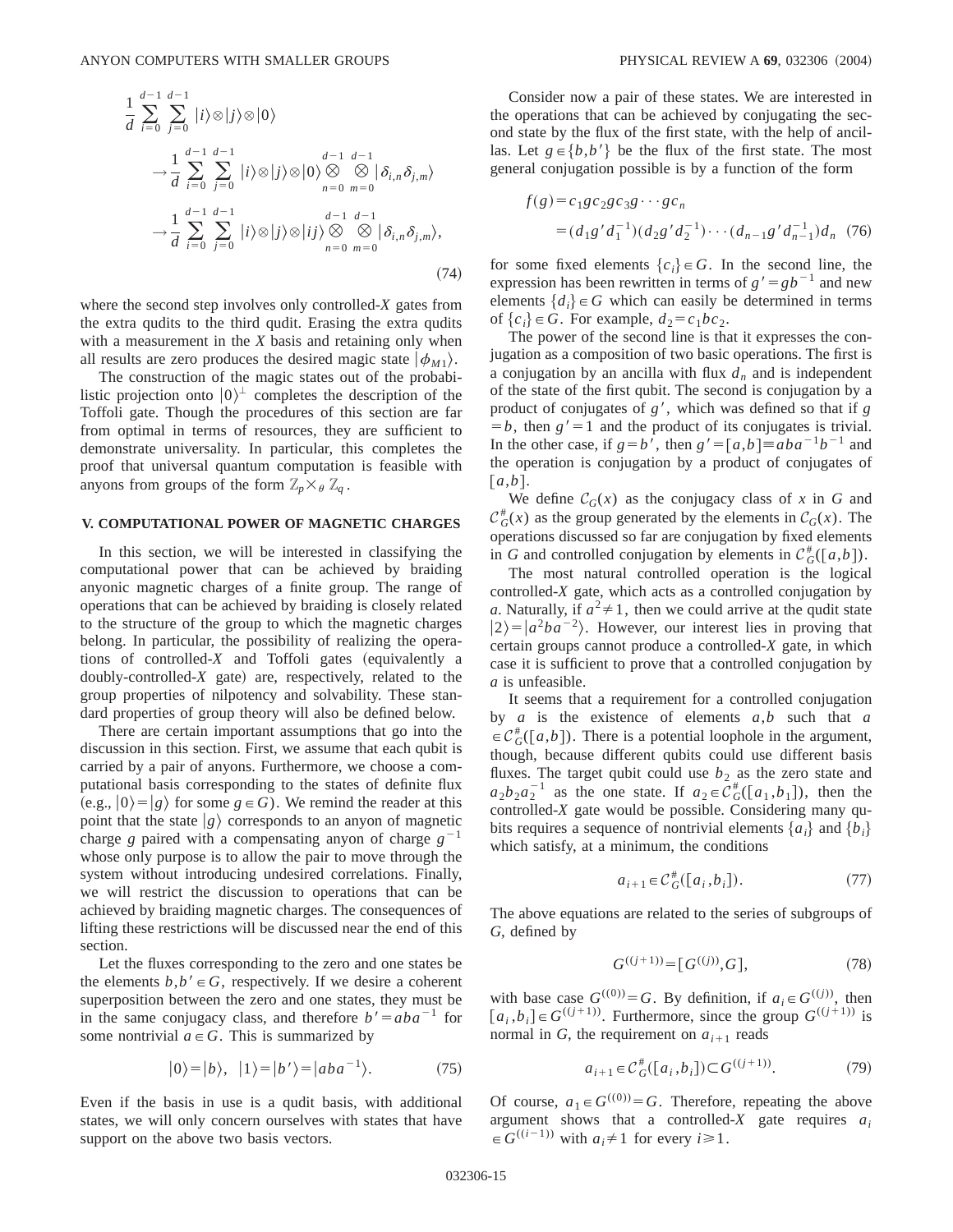Given that *G* is finite and  $G^{((j+1))} \subset G^{((j))}$ , the series must converge after a finite number of subgroups to some final subgroup  $G^{(\infty)}$ . The final subgroup can either be trivial or nontrivial. The groups with  $G^{(\infty)} = \{1\}$  are called nilpotent. The conclusion thus far is that nilpotent groups cannot implement a controlled-*X* gate by braiding. The inverse of this statement—i.e., that groups that are not nilpotent can implement the controlled-*X* gate—will be shown in Sec. VI.

#### **A. Conjugations with multiple sources**

A similar analysis can be used to study the relationship between group structure and gates produced using multiple qubits as sources of conjugation. Clearly any group that is not nilpotent can produce a series of controlled-*X* gates with different sources. However, certain groups are capable of producing much more powerful gates such as the Toffoli, which is universal for classical computation.

In the rest of this section we shall prove that groups that are solvable cannot produce a Toffoli gate, or equivalently universal classical computation, by braiding magnetic charges. This connection between universality for classical computation and nonsolvability had been previously identified by Barrington  $[10]$  in 1989. Though we shall mostly be interested in groups that are solvable, this result will place limits on the power that we can expect to obtain from braiding magnetic charges.

Just as above, the most general conjugation with *m* sources is the conjugation by a function of the form

$$
f(g_1, \ldots, g_m) = (d_1 g'_{i_1} d_1^{-1})
$$
  
 
$$
\times (d_2 g'_{i_2} d_2^{-1}) \cdots (d_{n-1} g'_{i_{n-1}} d_{n-1}^{-1}) d_n,
$$
  
(80)

where  $g_i' = g_i b^{-1}$  and the indices *i* take values from 1 to *m*. For brevity, we assume that all qubits are expressed in the same basis, though the general case would not be very different.

The Toffoli gate is simply a conjugation by a function  $f_T(g'_1, g'_2)$ , such that

$$
f_T(c^k, c^l) = a^{kl},\tag{81}
$$

which has been expressed as a function of  $g_i'$  and where we introduced  $c \equiv [a, b]$ . In order to produce the Toffoli gate using conjugation alone, we must be able to express the above equation in the form of Eq.  $(80)$  with  $m=2$ . We shall show that this is not possible for a solvable group.

For  $m=2$ , Eq. (80) is a product of conjugates of  $g'_1$  and  $g_2'$ . We can rewrite it by moving all the conjugates of  $g_1'$  to the left and all the conjugates of  $g'_2$  to the right. In the center we will pick up factors of the form  $\left[d_i g'_1 d_i^{-1}, d_j g'_2 d_j^{-1}\right]$  and commutators of commutators, and so on. In the end we will obtain

$$
f(g'_1, g'_2) = f_1(g'_1) f_C(g'_1, g'_2) f_2(g'_2) d_n, \tag{82}
$$

where  $d_n$  is a constant element of  $G, f_i$  is a product of conjugates of  $g_i'$ , and  $f_C(g_1', g_2')$  is the factor with all the commutators. The function  $f_C$  has the property that  $f_C(g_1', 1)$  $=f_C(1,g'_2)=1.$ 

Setting  $f = f_T$  implies the conditions

$$
1 = f(1,1) = d_n,
$$
  
\n
$$
1 = f(c,1) = f_1(c)d_n,
$$
  
\n
$$
1 = f(1,c) = f_2(c)d_n,
$$
  
\n
$$
a = f(c,c) = f_1(c)f_c(c,c)f_2(c)d_n,
$$
\n(83)

which imply  $f_C(c,c) = a$ .

However,  $f_c$  has the additional property that, if *N* is a normal subgroup of *G* containing *c*, then  $f_C(c, c) \in [N, N]$ . Furthermore, since  $c = [a, b]$ , the requirement on *c* needed to express the Toffoli function in product form is

$$
c \in N \Rightarrow c \in [N, N] \tag{84}
$$

for any normal subgroup *N*. This condition is related to the series of subgroups defined by

$$
G^{(j+1)} = [G^{(j)}, G^{(j)}],\tag{85}
$$

again with base case  $G^{(0)}=G$ . Just as before, this series must converge to a final subgroup  $G^{(\infty)}$ . The groups where  $G^{(\infty)} = \{1\}$  are known as solvable. Any group that is nilpotent is also solvable.

Because the subgroups  $G^{(j)}$  are all normal in *G*, the requirement of Eq.  $(84)$  can only be satisfied if *c*, which by definition cannot be 1, is contained in  $G^{(\infty)}$ . We have therefore shown that if the group is solvable, then the function  $f<sub>T</sub>$ cannot be expressed in product form, and therefore we cannot conjugate by it. This is true even if the target of conjugation is in a known state, which implies that even if we had used the target as a source of conjugations as well (i.e., by using it to conjugate ancillas and then using the ancillas) the Toffoli gate would still not be feasible by using only braiding of anyons from a solvable group.

The fact that the Toffoli gate can be produced for nonsolvable groups is a consequence of the results of Refs.  $[1]$  and  $[10]$  and will not be discussed here. In fact, the computational model discussed in this section resembles the nonuniform deterministic finite automata presented in Ref. [11]. For nonsolvable groups, the two models are almost identical. Nonetheless, for solvable groups, the magnetic charges presented in this section have significantly less computational power, because the zero and one states have to be represented by group elements in the same conjugacy class.

#### **B. Summary of computational power**

The results discussed so far have been summarized by Table I. For each type of group, it describes the computational operations that can be achieved through braiding of magnetic fluxes, as well as an example. The examples are the smallest group in the class, with the exception of the Abelian case where the trivial group could also be listed. For the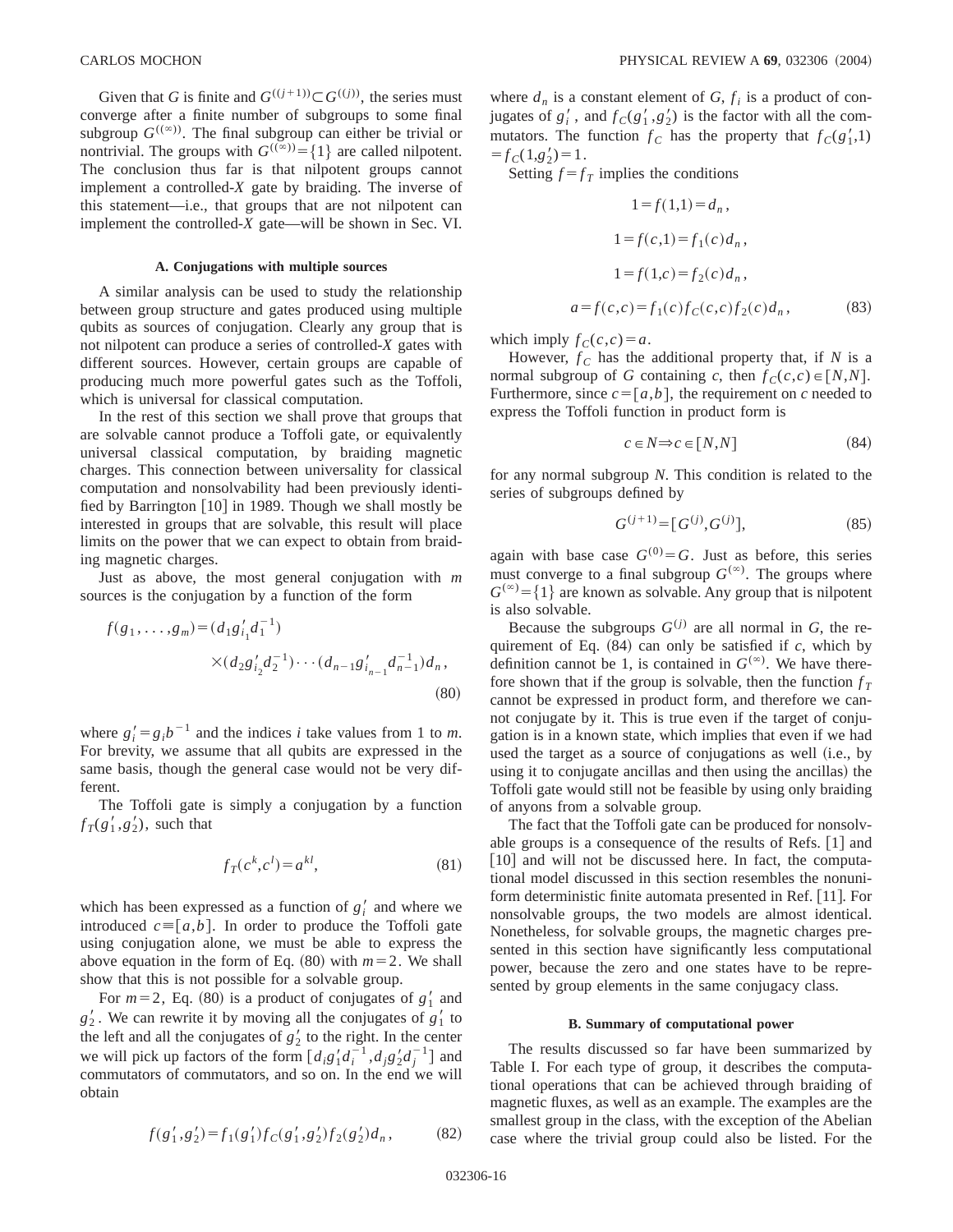TABLE I. Computational power achieved by conjugation for different groups.

| Abelian |     |     |         | Nilpotent Solvable Example Computational power |
|---------|-----|-----|---------|------------------------------------------------|
| yes     | yes | yes | 'L      |                                                |
| no      | yes | yes |         |                                                |
| no      | no  | yes | $S_3$   | $Controlled-X$                                 |
| no      | no  | no  | $A_{5}$ | Toffoli                                        |

non-Abelian, nilpotent case there are two examples with eight elements: the dihedral group  $D_4$  and the quaternionic group *Q*, which is listed in the table and has elements  $\pm 1$ ,  $\pm i, \pm j, \pm k.$ 

The most basic case is when *G* is Abelian, in which case it is also nilpotent and solvable. Clearly conjugation can only produce the identity transformation. In fact, every superselection sector consists of a one-dimensional Hilbert space, and therefore quantum information cannot even be stored in Abelian anyons in a topologically protected manner.

At the other extreme are anyons from nonsolvable groups. Universal classical computation can be accomplished through braiding, and universal quantum computation can be obtained by completing the gate set with measurements in the *X* and *Z* bases. The complete construction for this case is described in Ref.  $[1]$ .

Anyons from groups that are solvable, but not nilpotent, can also be used for universal quantum computation, but the construction is more complicated. A controlled-*X* gate can be constructed from flux braiding, and measurements in the *X* and *Z* bases can be constructed in a manner similar to the nonsolvable groups. However, to complete a universal gate set, fusions of electric charges must be employed. The proof of universality, along with the details of the gates, will be the subject of the rest of this paper.

Finally, anyons from groups that are nilpotent seem insufficient for universal computation. In the constructions for the non-nilpotent groups, the only operation that can produce entanglement between multiple qudits is the controlled-*X* or Toffoli gates obtained by braiding fluxes. However, for nilpotent groups, braiding fluxes does not seem to yield an operation capable of producing entanglement. Either a new type of operation or a different basis must be used. Simple modifications to the basis, such as encoding a qudit on multiple anyons, are of no help. However, there are countless strange bases that are hard to discredit. For example, a lattice of electric charges could serve as a Hilbert space, with magnetic charges used to create or measure entanglement among the charges. Therefore, while the prospects of universal computation with nilpotent anyons seem bleak, the question remains open.

The proof of universality will then be a small generalization of the ideas presented in Sec. III.

# **A. Group decomposition**

Let *G* be a group as above and define  $H \equiv G^{((\infty))}$  in terms of the series discussed in Sec. V. Because *G* is non-nilpotent, *H* is nontrivial, and because *G* is solvable,  $H \neq G$ . Furthermore, *H* is normal in *G* and *G*/*H* is nilpotent. The second fact is due to

$$
(G/H)^{((i+1))} = [(G/H)^{((i))}, (G/H)] = [G^{((i))}, G]/H
$$
  
=  $G^{((i+1))/H}$ , (86)

and therefore  $(G/H)^{((\infty))} = H/H = \{1\}.$ 

Any nilpotent group can be written as the direct product of its Sylow *p*-groups, which are groups whose order is a prime power. Therefore,

$$
G/H = K_{q_1} \times K_{q_2} \times \cdots \times K_{q_l},\tag{87}
$$

where  $K_q$  denotes a group of order  $q^m$  for some prime  $q$  and integer *m*. We further define  $NK_{q_i}$  to be the lifting of  $K_{q_i}$  to the full group *G* that is  $NK_{q_i}/N=K_{q_i}$ . Note that to maintain consistency with the notation in Sec. III, the primes involved in these *p*-groups are labeled by the letter *q*.

Having fully characterized *G*/*H*, we turn to the study of *H* itself. Let *N* be the largest normal subgroup of *G* that also satisfies  $NCH$  and  $N \neq H$ . If more than one subgroup satisfies the above requirements, then let *N* be any such subgroup. Because *H* is finite, there must be at least one maximal subgroup.

We shall prove that  $H/N = \mathbb{Z}_p^n$  for some prime *p* and integer *n*. The basic idea is that working modulo *N*, *H*/*N* is a normal subgroup of *G*/*N*. Furthermore, *H*/*N* has no proper subgroups that are normal in *G*/*N*. In particular, this implies that *H*/*N* is Abelian, because its commutator subgroup is a normal subgroup of *G*/*N*. Note that the possibility that the commutator subgroup of *H*/*N* is equal to *H*/*N* is excluded because *H*/*N* is solvable.

For any  $x \in H/N$  consider  $C_{G/N}^{\#}(x)$ , the group generated by the conjugates of *x* in *G*/*N*. This is a subgroup of *H*/*N* and is normal in *G*/*N*. Therefore,

$$
C_{G/N}^{\#}(x) = H/N, \quad \forall x \in H/N,
$$
\n(88)

which implies that all elements in *H*/*N*, with the exception of the identity, have the same order. That is because conjugates of *x* have the same order as *x* and a product of elements of order *k* in an Abelian group must have order less than or equal to *k*. This concludes the proof that  $H/N = \mathbb{Z}_p^n$ .

Thus far, we have the following tower of groups

$$
N\subset H\subset HK_{q_i}\subset G,\tag{89}
$$

In this section, we will prove that anyons based on a finite group that is solvable but not nilpotent are sufficient for universal quantum computation. The first step will be to decom-

pose an arbitrary group *G* that is solvable, but non-nilpotent, into a form similar to the previously studied  $\mathbb{Z}_p\times_{\theta}\mathbb{Z}_q$  groups.

**VI. SOLVABLE NON-NILPOTENT GROUPS**

where *N*, *H*, and  $HK_{q_i}$  are all normal in *G* and the group  $HK_{q_i}$  can be any of the groups found above.

Because  $(G/N)^{((\infty))} = H/N = \mathbb{Z}_p^n$ , the group  $G/N$  is also solvable and non-nilpotent. However, its structure is simpler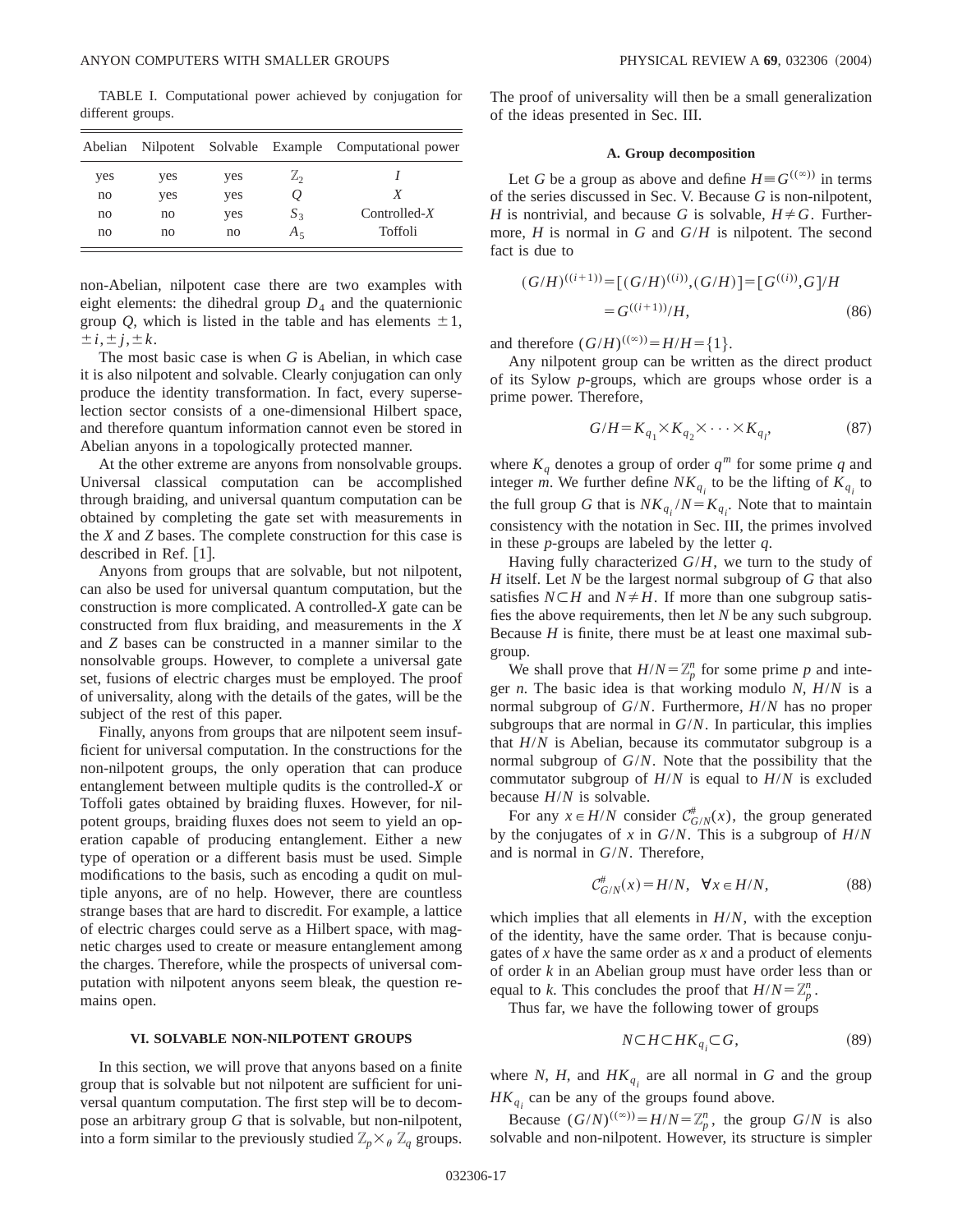than that of the full group *G*. We shall therefore be interested in working modulo *N* and shall denote groups modulo *N* by a tilde. That is,

$$
\widetilde{G} = G/N, \quad \widetilde{H} K_{q_i} = H K_{q_i}/N, \quad \widetilde{H} = H/N = \mathbb{Z}_p^n. \tag{90}
$$

The final step is to study the relationship between  $\tilde{H}$  and the groups  $\widetilde{H}K_{q_i}$ . By construction, we know  $\left[\widetilde{G},\widetilde{H}\right]=\widetilde{H}$  $Z_p^n$ , but what about  $[\widetilde{H}K_{q_i}, \widetilde{H}]$ ? Because both  $\widetilde{H}K_{q_i}$  (for any *i*) and  $\widetilde{H}$  are normal in  $\widetilde{G}$ ,  $[\widetilde{H}K_{q_i}, \widetilde{H}]$  is normal in  $\widetilde{G}$  and, furthermore, is contained in  $\tilde{H}$ . But  $N$  was defined to be the largest proper subgroup of  $H$  that was normal in  $\tilde{G}$ . Therefore  $\tilde{H}$  has no proper subgroups that are normal in  $\tilde{G}$ , and  $[\tilde{H}K_{q_i}, \tilde{H}]$  must be either the trivial group or all of  $\tilde{H}$ .

If  $q_i = p$ , then  $\widetilde{H}K_{q_i}$  is a *p*-group and, therefore, nilpotent. This means that  $[\widetilde{H}K_p, \widetilde{H}]\neq \widetilde{H}$  and by the previous paragraph  $[\widetilde{H}K_p, \widetilde{H}]=\{1\}$ . The rest of the groups  $\widetilde{H}K_q$  can either commute or not with  $\tilde{H}$ . However, because  $[\tilde{G}, \tilde{H}]$  $=$   $\tilde{H}$ , at least one of them must not commute. Fix an *i* such that  $[\widetilde{H}K_{q_i}, \widetilde{H}] = \widetilde{H}$ , and define  $K = K_{q_i}$ ,  $\widetilde{H}K = \widetilde{H}K_{q_i}$ , and *q*  $=q_i$ . This will be the group to take the place of  $\mathbb{Z}_q$ .

We would like to show that there exists an element *b*  $\in \widetilde{H}K$ , such that  $\lceil b, \widetilde{H} \rceil = \widetilde{H}$ . Let *X* be the stabilizer of  $\widetilde{H}$  in  $\widetilde{H}K$ —that is, the largest subgroup of  $\widetilde{H}K$  such that  $[X,\widetilde{H}]$  $=1$ . Clearly  $H\subset X$  and  $X \neq \widetilde{H}K$ . Because  $\widetilde{H}K/X$  is nilpotent, it has a nontrivial center. Let  $b \in \widetilde{H}$ *K* be any element that projects, modulo *X* to one of the nontrivial elements in the center. We will show that  $[b,\tilde{H}]$  is normal in  $\tilde{G}$ , which implies  $[b, \tilde{H}] = \tilde{H}$ . The proof is that modulo *X* (which is normal in  $\tilde{G}$ ), every element  $g \in \tilde{G}$  commutes with *b*. Therefore  $gbg^{-1}=bx$  for some  $x \in X$  and

$$
g[b,h]g^{-1} = bxh'x^{-1}b^{-1}h' - \frac{1}{2}bh'b^{-1}h' - \frac{1}{2}[b,\tilde{H}]
$$
\n(91)

for any  $h \in \tilde{H}$ , where  $h' = ghg^{-1} \in \tilde{H}$ .

To summarize, working modulo *N*, we have the following tower of subgroups:

$$
\tilde{H}\subset\tilde{H}K\subset\tilde{G},\tag{92}
$$

with  $\widetilde{H} = Z_p^n$  for some prime *p*. Furthermore,  $\widetilde{H}K/\widetilde{H} = K$  is a subgroup of order a power of *q*, for some prime *q* not equal to *p*. Finally,  $\exists b \in \tilde{H}K$  such that  $\lceil b, \tilde{H} \rceil = \tilde{H}$ .

Note that this notation is consistent with the one used in Sec. III. That is, if  $G = \mathbb{Z}_p \times \mathbb{Z}_q$ , then  $N = \{1\}$ ,  $H = \mathbb{Z}_p$ ,  $K$  $=\mathbb{Z}_q$ , and the definitions of p, q, and b would be consistent.

## **B. Examples**

There are a few good examples to keep in mind that illustrate the potential new complications arising from groups with more structure than  $\mathbb{Z}_p\times_{\theta}\mathbb{Z}_q$ .

The first example is  $A_4 = \mathbb{Z}_2^2 \times \mathbb{Z}_3$ . The group can be described as  $a_1 = (12)(34)$ ,  $a_2 = (23)(41)$ ,  $b = (123)$  with

$$
a_1^2 = a_2^2 = 1, \quad a_1 a_2 = a_2 a_1,
$$
  
\n
$$
b^3 = 1, \quad b a_1^i a_2^j b^{-1} = a_1^j a_2^{i+j}.
$$
\n(93)

For this group  $N = \{1\}$ ,  $H = \mathbb{Z}_2^2$ , and  $K = \mathbb{Z}_3$ . Its most important feature is that  $p=2$ , which was not previously possible. Because  $p=2$  implies working with qubits, these groups will be have to be handled specially.

The next example is  $G = (\mathbb{Z}_3^2) \times_{\theta} (\mathbb{Z}_3 \times \mathbb{Z}_2)$ . Let  $a_1, a_2$  be the generators of  $\mathbb{Z}_3^2$ , and let *b* be the generator of  $\mathbb{Z}_2$  and *x* be the generator of the remaining  $\mathbb{Z}_3$ . The semidirect product is defined by the conjugations

$$
ba_1^i a_2^j b^{-1} = a_1^{-i} a_2^{-j}, \quad xa_1^i a_2^j x^{-1} = a_1^{-j} a_2^{i-j}.
$$
 (94)

For this group  $H = \mathbb{Z}_3^2$  because  $[G,G] = [G,H] = H$ . The subgroup generated by  $a_1 a_2^{-1}$  is normal in *G* and therefore *N*  $=\mathbb{Z}_3$ . Finally  $H/N = \mathbb{Z}_3$  and  $K = \mathbb{Z}_2$ . Note that *x* commutes with *H* modulo *N*, as discussed in the last section.

The final pair of examples illustrate the case where *K* is non-Abelian. The examples are  $\mathbb{Z}_3^2 \times_{\theta} Q$  and  $\mathbb{Z}_3^2 \times_{\theta} D_4$ . Labeling the generators of  $\mathbb{Z}_3^2$  by  $a_1$  and  $a_2$ , the semidirect product for  $\mathbb{Z}_3^2 \times_{\theta} Q$  is defined by

$$
ia_1^x a_2^y i^{-1} = a_1^y a_2^{-x}, \quad ja_1^x a_2^y j^{-1} = a_1^{x+y} a_2^{x-y}, \qquad (95)
$$

where  $\pm 1$ ,  $\pm i$ ,  $\pm j$ ,  $\pm k$  are the standard quaternionic elements. For  $\mathbb{Z}_3^2 \times_{\theta} D_4$  the semidirect product is defined by

$$
\beta a_1^x a_2^y \beta^{-1} = a_1^y a_2^{-x}, \quad \gamma a_1^x a_2^y \gamma^{-1} = a_1^y a_2^x, \tag{96}
$$

where the relations  $\beta^4 = \gamma^2 = 1$  and  $\gamma \beta \gamma = \beta^{-1}$  define  $D_4$ .

In both of the above cases  $p=3$ ,  $q=2$ ,  $N=\{1\}$ , and *H*  $= \mathbb{Z}_3^2$ . However, for  $\mathbb{Z}_3^2 \times_{\theta} Q$  the nontrivial elements of *H* are conjugate to one another, and none of the nontrivial elements of *Q* commute with any of the nontrivial elements of *H*. The  $\mathbb{Z}_3^2 \times_{\theta} D_4$  case divides *H* into three conjugacy classes (including the identity). Furthermore, each of the elements of the form  $\beta^i \gamma$  commute with two nontrivial elements of *H*. These differences will become important when discussing the operations involving electric charges.

#### **C.** *N***-invariant ancillas**

The first lesson from the above analysis is that we should work modulo *N*. That is, we want flux states labeled by elements of  $\tilde{G} = G/N$  that are invariant under *N*. The idea of *N*-invariant states was already discussed in Ref.  $\lceil 1 \rceil$  when generalizing simple non-Abelian anyons to nonsolvable ones, and therefore the discussion below will be brief.

A basis for the *N*-invariant magnetic fluxes is just  $|g\rangle$  for  $g \in \tilde{G}$ . The braiding and fusion properties of these states behave almost exactly as if the full group were  $\tilde{G}$  and these states were flux eigenstates. The only difference is that when fusing two anyons from pairs with opposite fluxes, the probability of disappearing into the vacuum is lower.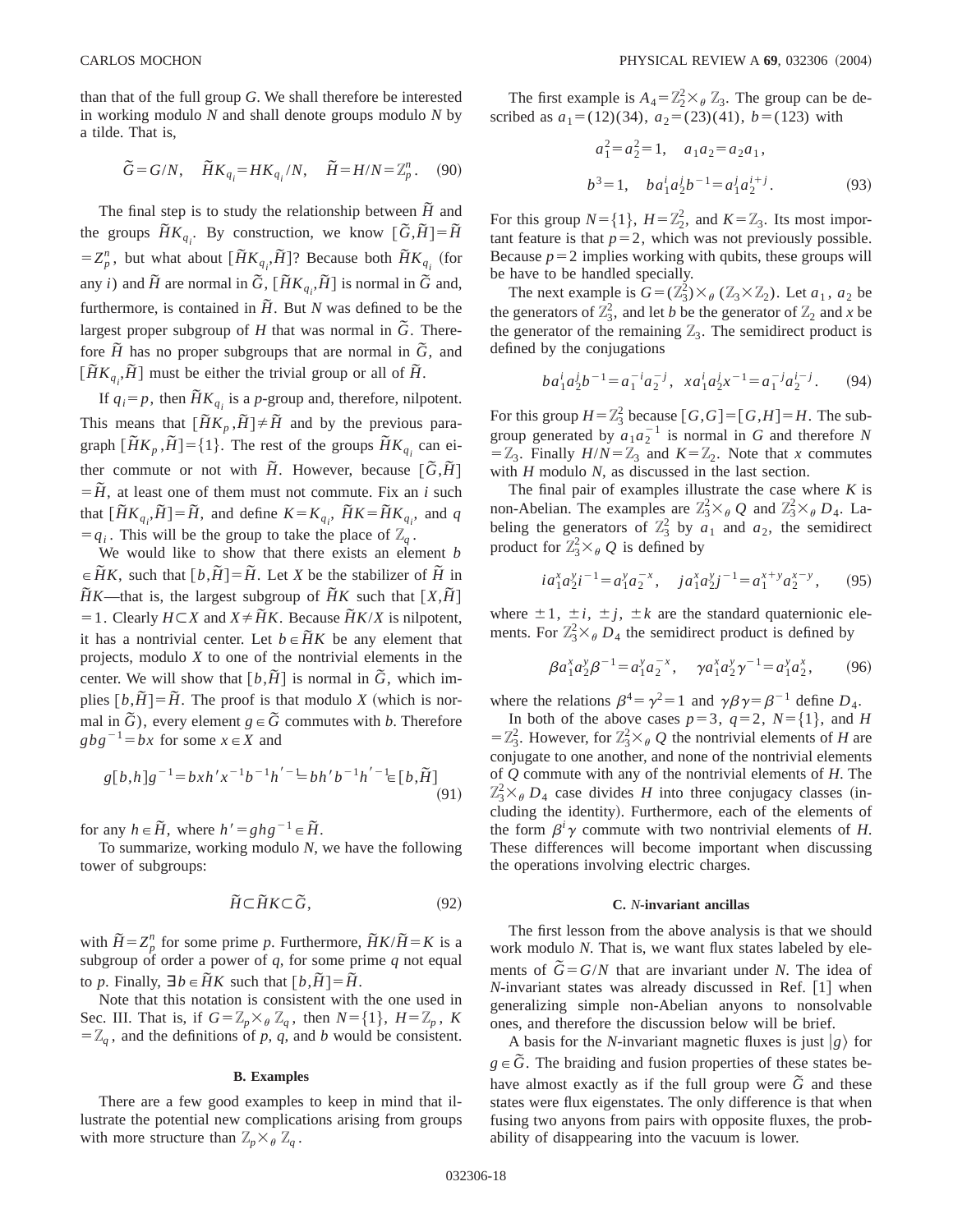Even producing anyons from the vacuum behaves correctly with respect to *N* invariance. Pairs produced from the vacuum are naturally invariant under the full group *G*. Normally, when braiding with other states, this invariance will be broken. However, if the vacuum pair only interacts with *N*-invariant states, then the invariance under the group *N* will remain.

At this point we will change our requirements for the physical system. Instead of requiring a reservoir of flux ancillas for every element of *G*, we will require a reservoir of *N*-invariant flux ancillas for every element of  $\tilde{G}$ . This is likely a reasonable modification, as it appears that the latter ancillas are no harder to produce than the original ones.

It should be noted that, when working modulo *N*, the electric charges need no modification. That is, because *N* is normal in  $G$ , any representation of  $\tilde{G}$  extends to a representation of *G* that is invariant under *N*. Furthermore, fusing two *N*-invariant electric charges must produce a new *N*-invariant electric charge. Therefore, working with *N*-invariant electric charges simply involves working with a subset of the charges of the group *G*.

Given the above caveats, we can effectively replace the group *G* with the group  $\tilde{G} = G/N$ , which will be done without further comment for the rest of this section.

# **D. Computational basis**

We will begin by defining an extended computational basis and discuss the operations that can be performed on this extended subspace. Toward the end of this section, a subset of these states will be singled out as the true computational basis.

Let  $a_1, \ldots, a_n$  be a set of generators for  $\widetilde{H} = \mathbb{Z}_p^n$ , and recall the definition of the element  $b \in \tilde{G}$ . The extended computational basis consists of the states

$$
|i_1, \dots, i_n\rangle = |a_1^{i_1} \cdots a_n^{i_n} b a_n^{-i_n} \cdots a_1^{-i_1}\rangle, \tag{97}
$$

where each of the *i*'s takes values from 0 to  $p-1$ .

To prove that the states are all distinct consider the map from  $H \rightarrow H$  defined by

$$
[g, \cdot ]: h \to [g, h]. \tag{98}
$$

Because  $\tilde{H}$  is Abelian, this map is an homomorphism for any  $g \in \tilde{G}$ . In particular, since  $[b,\tilde{H}] = \tilde{H}$ , the homomorphism defined by  $[b, \cdot]$  is surjective and has trivial kernel. That is, no element of  $\tilde{H}$  commutes with *b*. But

$$
h b h^{-1} = h' b h' \stackrel{-1}{\longrightarrow} (h'{}^{-1}h) b (h'{}^{-1}h)^{-1} = b \tag{99}
$$

for any elements  $h, h' \in \tilde{H}$ , which can only be true if *h*  $= h'.$ 

#### **E. Basic operations**

The generalized controlled-*X* gate is the transformation

$$
|i_1,\ldots,i_n\rangle \otimes |j_1,\ldots,j_n\rangle \rightarrow |i_1,\ldots,i_n\rangle
$$
  
 
$$
\otimes |i_1+j_1,\ldots,i_n+j_n\rangle.
$$
  
(100)

It can be implemented as a conjugation of the second anyon by a function of the flux of the first anyon such that

$$
f(hbh^{-1}) = h \tag{101}
$$

for any  $h \in \tilde{H}$ . Because the map  $\lceil b, \cdot \rceil$  defined above is just a permutation of the elements of  $\tilde{H}$ , it has a finite period (say, *l*). The desired function is

$$
f(g) = [[[gb^{-1}, b], b], \dots, b], \tag{102}
$$

which consists of  $l-1$  nested commutators. The final commutator needed to complete the period is the one formed in the expression  $gb^{-1}$  when g has the form  $hbh^{-1}$ .

At this point, one may wonder how does working modulo a normal subgroup *N* affect the discussion regarding the computability of the controlled-*X* gate. The controlled-*X* gate can only be implemented because  $\tilde{G}$  is non-nilpotent. In a sense,  $\tilde{G}$  was constructed to be as small as possible, but still maintain the property of being non-nilpotent. On the other hand, if a group *G* is nilpotent to begin with, then any subgroup or quotient group will also be nilpotent, and no controlled-*X* gate can be constructed using braiding.

Using the same techniques as in Sec. III D, anyon fusions can be used to perform measurements. Fusion with  $|b^{-1}\rangle$ ancillas produces a probabilistic projection onto  $|0, \ldots, 0\rangle$ . Fusing the two anyons that form a qudit is a probabilistic projection onto

$$
|\tilde{0},\ldots,\tilde{0}\rangle \equiv \frac{1}{\sqrt{p^n}} \sum_{i_1=0}^{p-1} \cdots \sum_{i_n=0}^{p-1} |i_1,\ldots,i_n\rangle. \tag{103}
$$

As usual, to complete the probabilistic projection, these fusions must be supplemented by a reservoir of  $(0, \ldots, 0)$  and  $|\tilde{0}, \ldots, \tilde{0}\rangle$  ancillas. The first case is trivial, because the existence of these ancillas has been assumed as one of the physical requirements of the system. The production of  $\ket{\tilde{0}, \ldots, \tilde{0}}$ ancillas is more complicated and will occupy the rest of the subsection.

The procedure to distill  $|\tilde{0}, \ldots, \tilde{0}\rangle$  states begins with a pair created from the vacuum and a  $|0, \ldots, 0\rangle$  ancilla:

$$
|\text{Vac}\rangle \otimes |0, \dots, 0\rangle. \tag{104}
$$

Using only braiding, an incomplete swap is applied to the state:

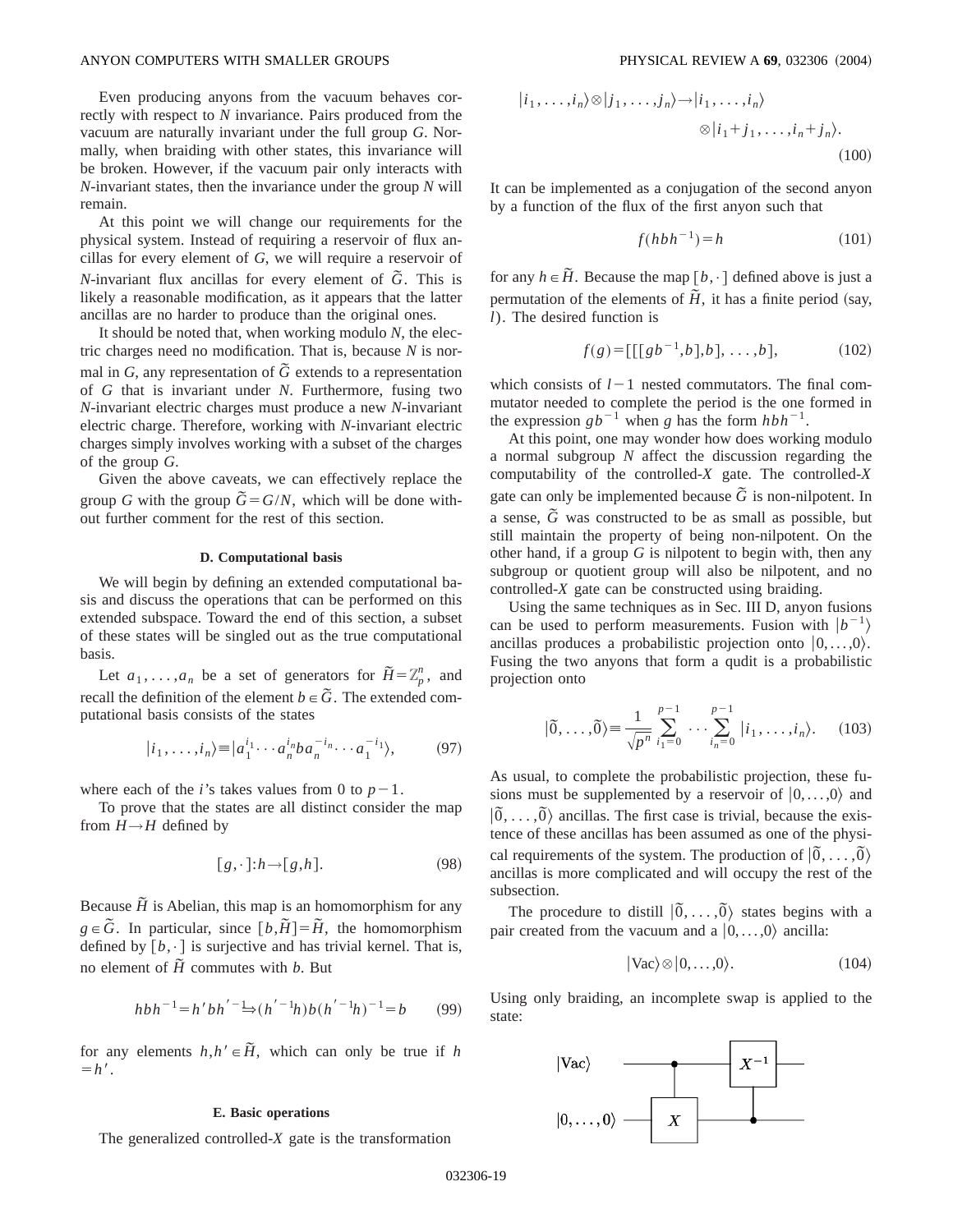Once again, the circuit denotes the action of the conjugations on the computational basis, but their extension to the full Hilbert space needs to be discussed. After applying the necessary braidings to perform the circuit, the top state is fused with a  $\vert b^{-1} \rangle$  ancilla. If the fusion does not produce the vacuum state, the final product is discarded and the procedure restarted from the beginning. Since conjugations cannot change the superselection sector, the only case that needs to be considered is when the vacuum state is created in the superselection sector that contains the computational subspace (i.e., the conjugacy class of  $b$ ). In this superselection sector the vacuum state has the form

$$
|\text{Vac}\rangle \propto |\tilde{0}, \dots, \tilde{0}\rangle + |\Psi^{\perp}\rangle, \tag{105}
$$

where  $|\Psi^{\perp}\rangle$  is a state in the space spanned by vectors of the form  $|gbg^{-1}\rangle$  that are not contained in the computational basis.

Because we want to guarantee that after the controlled-*X* gate the state  $|0, \ldots, 0\rangle$  remains in the computational subspace, we need the conjugation function to satisfy

$$
f(\tilde{G}) \in \tilde{H},
$$
  

$$
f(hbh^{-1}) = h \quad \forall h \in \tilde{H}.
$$
 (106)

The second requirement can be satisfied by choosing *f* as a sequence of commutators as in Eq.  $(102)$ , as long as the number of commutators is one minus a multiple of *l* (the period of  $[b, \cdot]$ ). Furthermore, the result after *i* commutators must be contained in  $\tilde{G}^{((i))}$ . Because the series is finite,  $\tilde{G}^{((j))} = \tilde{G}^{((\infty))} = \tilde{H}$  for some finite *j*, and the first requirement can also be satisfied by defining *f* to be a long enough sequence of commutators. Both requirements can be satisfied simultaneously by correctly choosing the number of commutators in the expression, and this completes the definition of the first controlled-*X*.

The second controlled-*X* gate can be a regular controlled-*X* gate because in this case the control is known to be in the computational subspace. In the end, the vacuum state will be conjugated by an element of  $\tilde{H}$  and, therefore, can only have flux *b* if it was originally in the computational subspace.

Having completed the construction of the  $|\overline{0}, \ldots, \overline{0}\rangle$  ancillas, all that is required to complete a universal set of gates is an analog of the probabilistic projection onto  $|0\rangle^{\perp}$  constructed out of fusions of electric charges.

#### **F. Using electric charges**

The ideal goal for this section would be the construction of the probabilistic projection onto  $(0, \ldots, 0)^{\perp}$  gate. Unfortunately, this is not possible for most groups. However, we will produce a pair of gates that have an equivalent computational power.

The first gate involves a nontrivial subgroup  $\overline{\Lambda} \subset \overline{H}$ , to be defined later, which could equal all of  $\tilde{H}$ . Note that this subgroup defines a subspace of the computational space spanned by

$$
|\lambda b \lambda^{-1}\rangle \tag{107}
$$

for all elements  $\lambda \in \tilde{\Lambda}$ , which will also be denoted by  $\tilde{\Lambda}$ . The probabilistic projection onto  $\tilde{\Lambda}$  will be the first gate.

The second gate is the probabilistic projection onto  $\vert 0, \ldots, 0 \rangle^{\perp} \cap \tilde{\Lambda}$ . This second gate can be though of as an application of the first gate, followed by a probabilistic projection onto  $|0\rangle^{\perp}$  that only works on states contained in  $\tilde{\Lambda}$ . For the moment, we will assume that the first gate can be implemented and work on the construction of the second gate.

The basic building block for this section involves working with the state to be measured  $|\Psi\rangle$  and an electric charge pair in the vacuum state  $|R(I)\rangle_R$  of some non-Abelian representation *R*. The state to be measured is contained in the computational basis and can therefore be expanded as

$$
|\Psi\rangle = \sum_{h \in \tilde{H}} \psi_h | h b h^{-1} \rangle, \tag{108}
$$

where, as in Sec. III G, the coefficients  $\{\psi_h\}$  could be numbers or could denote the state of the rest of the system.

Using braiding, the state  $|\Psi\rangle$  can be entangled with the electric charges. In particular, if  $\phi(g)$  is a function constructed as a product of *g* and fixed elements of  $\tilde{G}$ , then the following transformation can be realized:

$$
|\Psi\rangle \otimes |R(I)\rangle_R \to \sum_{h \in \tilde{H}} \psi_h |h b h^{-1}\rangle \otimes |R(\phi(h))\rangle_R.
$$
\n(109)

Note that the state of the electric charge can depend on  $\phi(h)$ rather than  $\phi(hbh^{-1})$  by composing with the function defined in Eq. (102). That is  $\phi(f(hbh^{-1})) = \phi(h)$ .

Now the electric charge pair is fused together, and the resulting particle is measured. More specifically, in accordance with the discussion in Sec. III H, we just check whether the resulting particle belongs to some onedimensional representation labeled  $\gamma$ . If the charge  $\gamma$  is detected, then the electric charge will have disentangled with the state being measured, because its internal Hilbert space is one dimensional. Furthermore, because each onedimensional representation occurs only once in the decomposition of  $R \otimes R^*$ , the state will be unentangled with the environment as well. The proof of the latter property uses Schur's lemma and the fact that if  $|M_1\rangle_R$  and  $|M_2\rangle_R$  always fuse into representation  $\gamma$ , then  $|M_1M_2^{\dagger}\rangle_R$  will always fuse into the vacuum.

The result of the complete operation, when the outcome  $\gamma$ is obtained, is the transformation

$$
|\Psi\rangle \rightarrow \sum_{h \in \tilde{H}} F_{\phi(h)\rightarrow \gamma} \psi_h | h b h^{-1} \rangle, \tag{110}
$$

where the state after the measurement has been left unnormalized. The coefficients  $F_{h\to\gamma}$  depend implicitly on the original representation *R* and will be defined carefully below.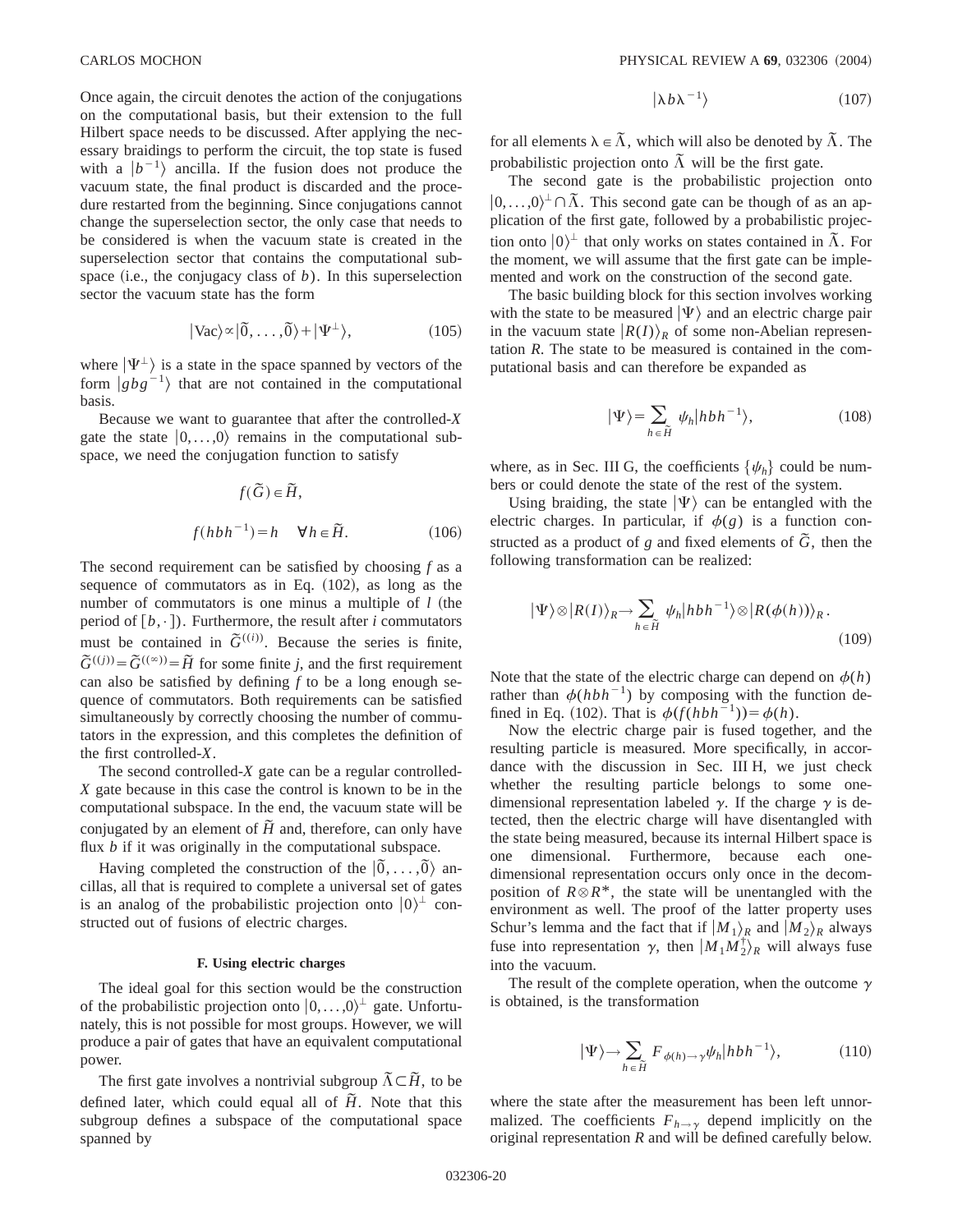The above procedure can be repeated many times for different functions  $\phi(g)$ . If on each occurrence the outcome  $\gamma$ is obtained, the resulting (unnormalized) state will be

$$
\sum_{h \in \widetilde{H}} \left( \prod_{\phi \in \Phi} F_{\phi(h) \to \gamma} \right) \psi_h | h b h^{-1} \rangle, \tag{111}
$$

where  $\Phi$  is the set of functions used. As usual, if the outcome  $\gamma$  is not obtained on each instance, the state is discarded, and the probabilistic projection reports a projection onto the complement.

We assume that all functions in the set  $\Phi$  are products of conjugates of the input, and therefore  $\phi(I)=I$  for any  $\phi$  $\in \Phi$ . Because  $\left| R(I) \right\rangle_R$  is the vacuum state, it will always fuse back into the vacuum. Therefore, if  $\gamma$  is a nontrivial representation, then  $F_{I\rightarrow \gamma}=0$  and the above operation projects out the  $|0, \ldots, 0\rangle$  state.

At this point we have almost constructed a probabilistic projection onto  $(0, \ldots, 0)^\perp \cap \tilde{\Lambda}$ . The states outside of  $\tilde{\Lambda}$  can be removed using the probabilistic projection onto  $\tilde{\Lambda}$ , which for the moment we assume can be implemented. Therefore, the desired gate will be complete if the coefficients

$$
\prod_{\phi \in \Phi} F_{\phi(\lambda) \to \gamma} \tag{112}
$$

are nonzero and equal for every nontrivial  $\lambda \in \tilde{\Lambda}$ . The requirement of equality is accomplished if the orbits under the functions in  $\Phi$ , of all nontrivial  $\lambda \in \overline{\Lambda}$ , are equal.

More specifically, let  $\Phi$  be a set of maps from  $\tilde{\Lambda}$  to  $\tilde{\Lambda}$  that fix the identity. We say that  $\Phi$  is balanced on  $\tilde{\Lambda}$  if it satisfies the relation

$$
\mathcal{N}_{\lambda_1 \to \lambda'} = \mathcal{N}_{\lambda_2 \to \lambda'} \quad \forall \lambda_1, \lambda_2, \lambda' \in \tilde{\Lambda} - \{I\}, \quad (113)
$$

where  $\mathcal{N}_{\lambda\to\lambda}$  denotes the number of elements  $\phi \in \Phi$  such that  $\phi(\lambda) = \lambda'$ . The requirement that  $\Phi$  be balanced guarantees that the expressions in Eq. (112) are equal for every  $\lambda$ . Of course, for the coefficients to be nonzero, we must prove separately that the value of  $F_{\lambda \to \gamma}$  is nonzero for every nontrivial  $\lambda \in \overline{\Lambda}$ .

The goal for the rest of this section is, therefore, to find a subgroup  $\tilde{\Lambda}$  of  $\tilde{H}$ , an irreducible representation *R* of  $\tilde{G}$ , and a one-dimensional representation  $\gamma$  of  $\tilde{G}$  such that (i) the probabilistic projection onto  $\tilde{\Lambda}$  can be implemented, (ii)  $F_{\lambda \to \gamma} \neq 0$  for every nontrivial  $\lambda \in \Lambda$ , and (iii) there exists a set of maps from  $\tilde{\Lambda}$  to  $\tilde{\Lambda}$  that is balanced on  $\tilde{\Lambda}$  and can be expressed as

$$
\phi(g) = \prod_i g_i g_i^{-1} \tag{114}
$$

for some elements  ${g_i} \in \tilde{G}$ .

# 1. Choosing  $\tilde{\Lambda}$

There are groups, such as  $\mathbb{Z}_3^2 \times_{\theta} D_4$ , for which there is no choice of *R* and nontrivial  $\gamma$  such that  $F_{h\to\gamma}\neq 0$  for all nontrivial  $h \in \tilde{H}$ . It is therefore advantageous to choose  $\tilde{\Lambda}$  as small as possible. Furthermore, a small  $\tilde{\Lambda}$  will also help when proving the existence of a set of functions balanced on  $\tilde{\Lambda}$ .

Let *a* be a nontrivial element of  $\tilde{H}$ , and consider the set of functions of the form

$$
\phi(g) = \prod_i g_i g_i^{-1}, \qquad (115)
$$

such that  $\phi(a) = I$ . The kernel of each of these functions is a subgroup of  $\tilde{H}$  that contains the element *a*. We define  $\tilde{\Lambda}$  as the intersection of all these kernels.

Because there are a finite set of maps from  $\tilde{H}$  to  $\tilde{H}$ , we can find a finite set of functions  $\{\phi_i\}$ , in the form of Eq.  $(115)$ , satisfying

$$
\lambda \in \tilde{\Lambda} \Rightarrow \forall i \phi_i(\lambda) = I,
$$
  
\n
$$
h \notin \tilde{\Lambda} \Rightarrow \exists i \phi_i(h) \neq I.
$$
 (116)

A probabilistic projection onto  $\tilde{\Lambda}$  can be constructed using controlled conjugations on an ancilla  $|b\rangle$ ,

$$
\sum_{h \in \widetilde{H}} \alpha_h | h b h^{-1} \rangle \otimes | b \rangle \rightarrow \sum_{h \in \widetilde{H}} \alpha_h | h b h^{-1} \rangle
$$
  
 
$$
\otimes | \phi_i(h) b \phi_i(h)^{-1} \rangle, \quad (117)
$$

and then using fusion to make sure that the ancilla remains in the  $|b\rangle$  state. Repeating the procedure for each  $\phi_i$  produces the desired projection.

To build the set of functions that are balanced on  $\overline{\Lambda}$ , let  $\Phi$ be the set of functions in the form of Eq.  $(115)$  such that  $\phi(a) \in \overline{\Lambda} - \{I\}$ . We shall prove that this is the desired set of functions.

Let  $\lambda \in \overline{\Lambda}$  be nontrivial and let  $\phi$  be any map in  $\Phi$ . The value of  $\phi(\lambda)$  must be nontrivial and contained in  $\tilde{\Lambda}$ . Otherwise, it would be possible to construct a map in product form such that  $a$  is in its kernel but  $\lambda$  is not, contrary to the definition of  $\tilde{\Lambda}$ . In fact, the functions in  $\Phi$  are just automorphisms of  $\tilde{\Lambda}$  and form a group with multiplication given by function composition. Furthermore, because  $C^*_{\tilde{G}}(a) = \tilde{H}$ , for any nontrivial  $\lambda \in \tilde{\Lambda}$  there exists a function  $\phi_{a\to\lambda} \in \Phi$  such that  $\phi_{a\to\lambda}(a) = \lambda$ . If  $\lambda' \in \tilde{\Lambda}$  is a third nontrivial element, then for every function  $\phi \in \Phi$  such that  $\phi(\lambda) = \lambda'$  there is a function  $\phi'(a) = \lambda'$  given by  $\phi' = \phi \circ \phi_{a \to \lambda}$ . Therefore,  $\Phi$ is balanced on  $\tilde{\Lambda}$ .

# 2. The amplitudes  $F_{h\rightarrow\gamma}$

To choose  $R$  and  $\gamma$  we first need to examine and define  $F_{h\rightarrow\gamma}$  more carefully. Since we are mostly interested in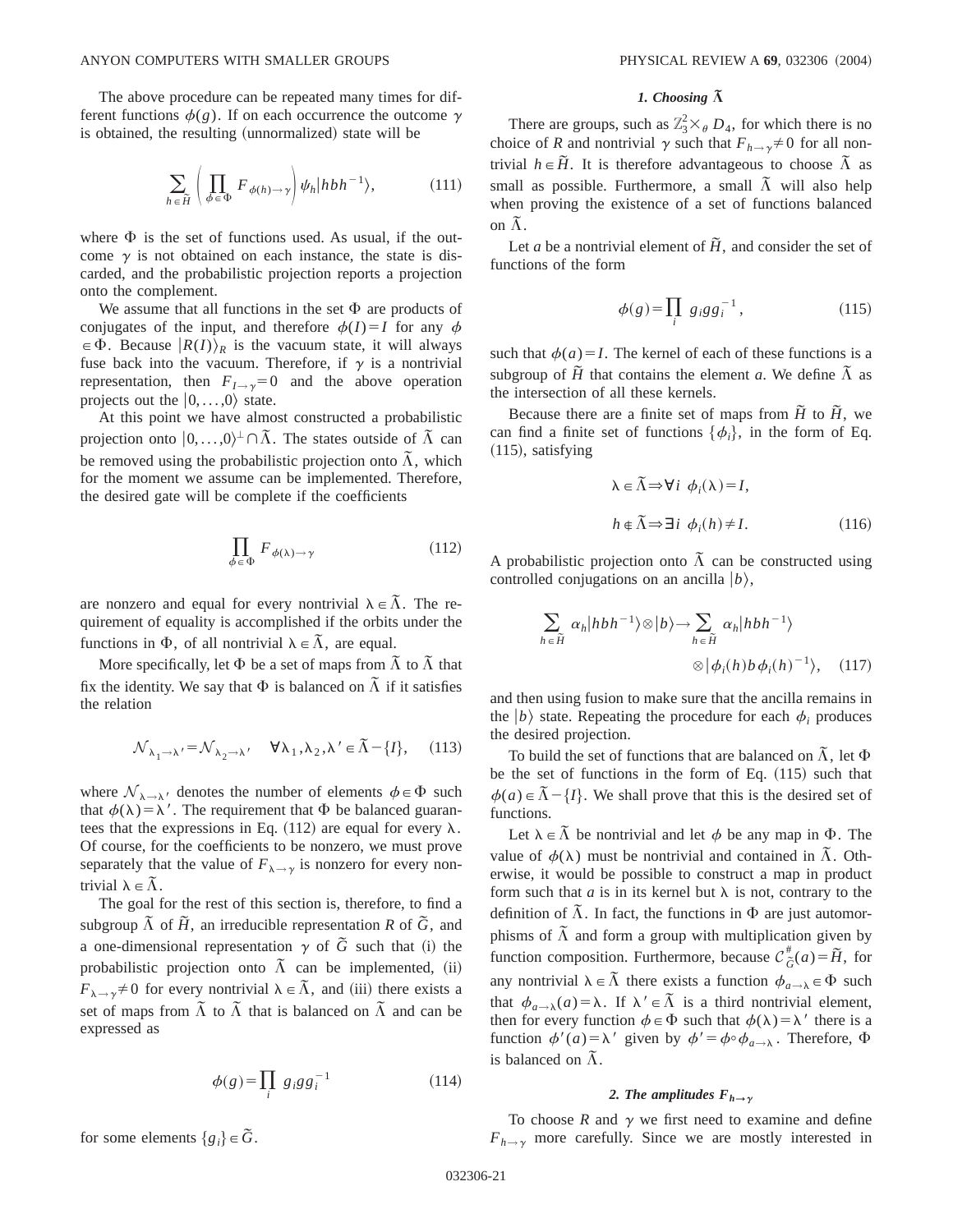whether  $F_{h\to\gamma}$  is zero or nonzero, we will generally work with its magnitude squared, which has the simple expression

$$
|F_{h\to\gamma}|^2 = |P_{\gamma}|R(h)\rangle_R|^2,\tag{118}
$$

where  $P_{\gamma}$  is the projector onto the space that will turn into the representation  $\gamma$  after fusion. This subspace is just the subspace that transforms as  $\gamma$  under conjugation. It can be projected out using the orthogonality of characters (and matrix entries for non-Abelian representations):

$$
P_{\gamma}|\Psi\rangle = \frac{1}{|\tilde{G}|} \sum_{g \in \tilde{G}} \bar{\gamma}^g U(g) \otimes U(g) |\Psi\rangle, \qquad (119)
$$

where  $\bar{\gamma}$  is the conjugate representation. Note that the values of the representation  $\gamma$  on  $g \in \tilde{G}$  will be denoted by  $\gamma^g$ , as a reminder that it is always a power of some root of unity which we shall also denote by  $\gamma$ .

Combining the expressions for the projector and the electric charge state we obtain

$$
|F_{h\to\gamma}|^2 = \left| \frac{1}{|\tilde{G}|} \sum_{g \in \tilde{G}} \overline{\gamma}^g |R(ghg^{-1})\rangle_R \right|^2
$$
  

$$
= \frac{1}{d_R |\tilde{G}|^2} \left| \sum_{g \in \tilde{G}} \overline{\gamma}^g R(ghg^{-1}) \right|^2, \qquad (120)
$$

where  $d<sub>R</sub>$  is the dimension of representation *R*. In the second line, the magnitude squared of the matrix is given by  $|M|^2$  $= Tr(M M^{\dagger})$ , which is equivalent to the sum of the magnitude squared of the entries of the matrix.

Because  $\tilde{H}$  is Abelian, the representation  $R$  can be diagonalized on  $\tilde{H}$  so that the diagonal entries are one-dimensional representations of  $\tilde{H}$ . These representations can be labeled by an index *i* running along the diagonal of the matrices *R* and described by functions  $\omega_i^h : \tilde{H} \to \mathbb{C}$ . With the new notation,

$$
|F_{h\to\gamma}|^2 = \frac{1}{d_R|\tilde{G}|^2} \sum_{i=1}^{d_R} \left| \sum_{g \in \tilde{G}} \bar{\gamma}^g \omega_i^{ghg^{-1}} \right|^2, \qquad (121)
$$

where the representation  $R$  is now implicit in the definition of the representations  $\{\omega_i\}$ .

Finally, let  $\overline{S}$  be the stabilizer of  $\overline{H}$  in  $\overline{G}$ —that is, the subgroup of *G* that commutes with every element of  $\tilde{H}$ . Clearly, it is a normal subgroup of  $\tilde{G}$  and  $\tilde{H}\subset \tilde{S}$ . Furthermore, we had argued that if  $q_i = p$ , then  $K_{q_i} \in \tilde{S}$ . Therefore  $|\tilde{G}/\tilde{S}|$  is not divisible by *p*.

Since the function  $F_{h\to\chi}$  will be zero unless we choose a representation such that  $\gamma^S = 1$ , we shall assume this from now on and write

$$
|F_{h\to\gamma}|^2 = \frac{|\widetilde{S}|^2}{d_R|\widetilde{G}|^2} \sum_{i=1}^{d_R} \left| \sum_{g \in \widetilde{G}/\widetilde{S}} \overline{\gamma}^g \omega_i^{ghg^{-1}} \right|^2. \tag{122}
$$

We are now guaranteed that  $\gamma$  corresponds to powers of an *n*th root of unity such that *p* does not divide *n*. The terms in the above expression have the form

$$
\sum_{i=0}^{p-1} c_i \omega^i, \tag{123}
$$

where the coefficients  $c_i$  are sums of *n*th roots of unity. By Ref.  $[7]$ , the expression will be zero if and only if the *n* coefficients *ci* are all equal.

Using the above notation it is easy to show two properties of the amplitudes  $F_{h\to\gamma}$ . If  $|F_{h\to\gamma}| \neq 0$ , then

$$
|F_{h^j \to \gamma}|^2 = \frac{|\tilde{S}|^2}{d_R |\tilde{G}|^2} \sum_{i=1}^{d_R} \left| \sum_{g \in \tilde{G}/\tilde{S}} \overline{\gamma}^g (\omega_i^{ghg^{-1}})^j \right|^2 \neq 0,
$$
\n(124)

as long as *p* does not divide *j*. Note that in general  $|F_{h\rightarrow\gamma}|$  $\neq$   $F_{h^j \to \gamma}$ . The fact that was used above is that  $|F_{h \to \gamma}| \neq 0$ implies that at least two coefficients of different powers of  $\omega$ must be different. Replacing  $\omega$  by a power of itself just permutes the coefficients  $c_i$  in Eq.  $(123)$ .

The second property is easier to prove in the form of Eq. (121) and states that given  $|F_{h\to\gamma}| \neq 0$ , then

$$
|F_{xhx \to \gamma}|^2 = \frac{1}{d_R |\tilde{G}|^2} \sum_{i=1}^{d_R} \left| \sum_{g \in \tilde{G}} \overline{\gamma}^g \omega_i^{g x h x g^{-1}} \right|^2
$$
  

$$
= \frac{1}{d_R |\tilde{G}|^2} \sum_{i=1}^{d_R} \left| \sum_{g \in \tilde{G}} \overline{\gamma}^{g x^{-1}} \omega_i^{g h g^{-1}} \right|^2 = |F_{h \to \gamma}|^2 \neq 0
$$
(125)

for any  $x \in \tilde{G}$ . The second line involves a relabeling of the summation variable, whereas the third line is true because  $\gamma$ is a group homomorphism and  $\bar{\gamma}^{-x}$  is just an overall phase.

Together, the two properties imply that, if  $|F_{h\to\gamma}|^2$  is nonzero, then so are the amplitudes  $|F_{h' \to \gamma}|^2$  for any nontrivial  $h' = gh<sup>i</sup>g<sup>-1</sup>$ . Unfortunately, even after adding the identity element, this set is in general not a group. Furthermore, it remains to be shown that the amplitude is nonzero for at least one *h*.

#### *3. Finding a nonzero amplitude*

It is possible to indirectly show that, for every element  $h \in \tilde{H}$ , there is a pair of representations *R* and  $\gamma$  meeting our requirements, such that  $|F_{h\rightarrow y}|^2 \neq 0$ .

The basic idea is to consider the regular representation of  $\tilde{G}$ . Let  $\mathcal{H}_{\tilde{G}}$  be the Hilbert space spanned by the vectors

$$
|g\rangle_{\tilde{G}}\tag{126}
$$

for  $g \in \tilde{G}$ . For the moment, these are just abstract vectors in a Hilbert space, and therefore we use the above notation to distinguish them from the anyon magnetic charges.

The group  $\tilde{G}$  has both a left and a right action on this vector space, which transforms as the regular representation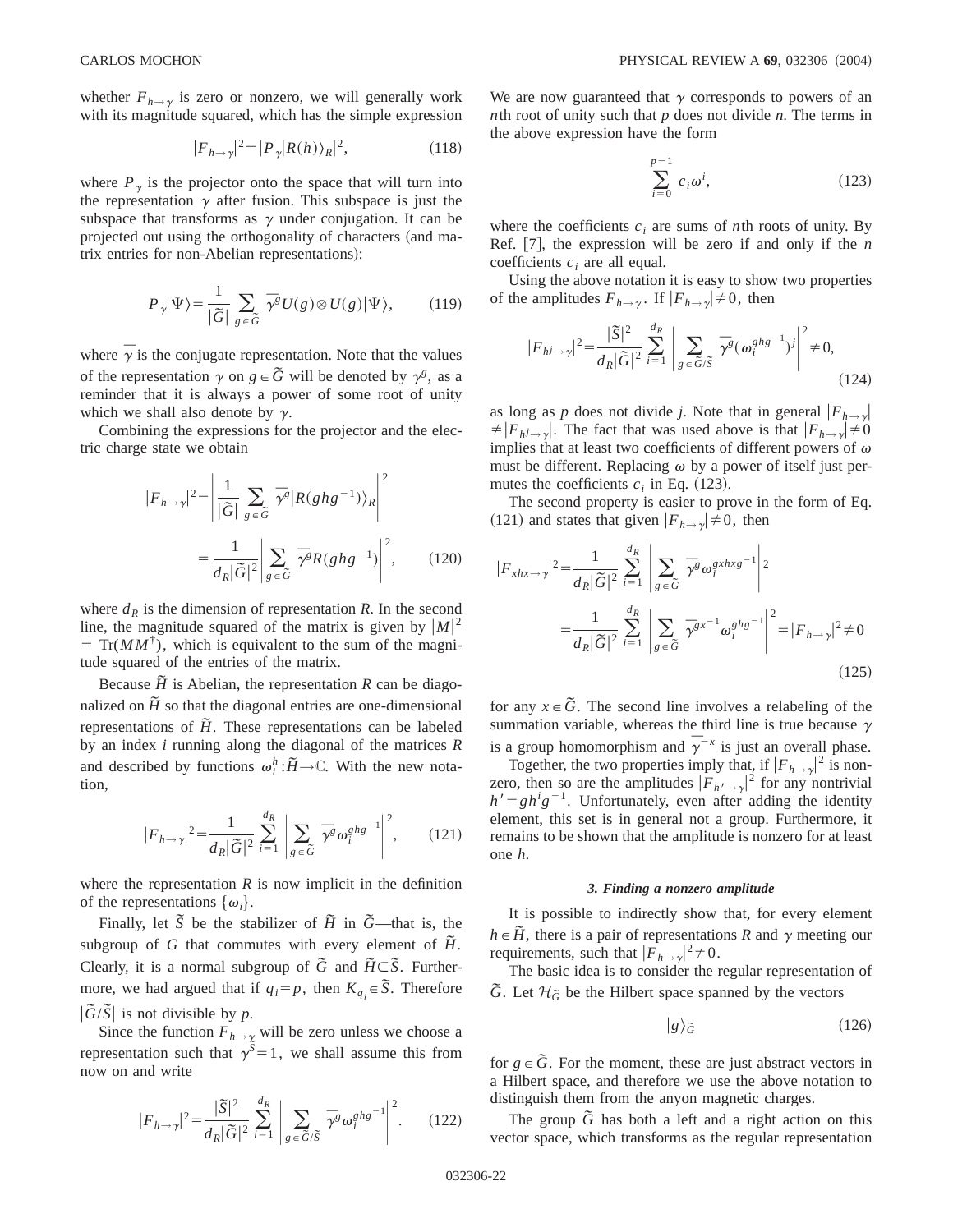in both cases. More generally, we could say that there is an action of the group  $\tilde{G} \times \tilde{G}$  on this vector space given by

$$
|g\rangle_{\tilde{G}} \rightarrow |g_1 g g_2^{-1}\rangle_{\tilde{G}} \tag{127}
$$

for any element  $g_1 \times g_2 \in \tilde{G} \times \tilde{G}$ .

Let  $\mathcal{H}_R$  be the Hilbert space spanned by the vectors of the form  $|M\rangle_R$ , where *R* in an irreducible representation of  $\tilde{G}$ . These spaces are also representations of  $\tilde{G} \times \tilde{G}$  and, in fact, are irreducible. The space  $\mathcal{H}_{\tilde{G}}$  decomposes as a sum of irreducible representations of  $\tilde{G} \times \tilde{G}$  as

$$
\mathcal{H}_{\tilde{G}} = \bigoplus_{R} \mathcal{H}_R, \qquad (128)
$$

with each irreducible representation *R* appearing exactly once. Fusion corresponds to a further decomposition into the irreducible representations of the diagonal group  $\tilde{G}$ . Therefore, if the state  $|h\rangle_{\tilde{G}}$  has a nonzero projection to a representation  $\gamma$  of the diagonal group, we know that  $|F_{h\rightarrow\gamma}| \neq 0$  for at least one irreducible representation *R*.

More explicitly, the projection is

$$
P_{\gamma}|h\rangle_{\tilde{G}} = \frac{1}{|\tilde{G}|} \sum_{g \in \tilde{G}} \bar{\gamma}^g |ghg^{-1}\rangle_{\tilde{G}}.
$$
 (129)

To make it nonzero, it is sufficient to choose  $\gamma$  to be constant over the stabilizer,  $S_h$ , in  $\tilde{G}$  of *h*. This is still possible, even with our requirements that  $\gamma$  be one dimensional and nontrivial, because  $S_h/\tilde{H}$  is a proper subgroup of the nilpotent group  $\tilde{G}/\tilde{H}$ . Proper subgroups of nilpotent groups are always contained in proper normal subgroups because the normalizer of the proper subgroup is always a larger group (and eventually the operation of replacing a subgroup with its normalizer must yield a normal subgroup). This concludes the proof that, for any nontrivial  $h \in \tilde{H}$ , there exists a choice of  $\gamma$  and *R* such that  $|F_{h\rightarrow\gamma}|\neq0$ .

In fact, for any two nontrivial elements  $\lambda_1, \lambda_2 \in \tilde{\Lambda}$ , the same representation  $\gamma$  is useful because  $S_{\lambda_1} = S_{\lambda_2}$ . However, it is not clear that it is possible to pick *R* such that both  $|F_{\lambda_1\to\gamma}|\neq0$  and  $|F_{\lambda_2\to\gamma}|\neq0$ . This is illustrated by working with the group  $\mathbb{Z}_5^2 \times \mathcal{A}(\mathbb{Z}_2 \times \mathbb{Z}_3)$ , where certain choices of  $\gamma$ consistent with the above discussion lead to zero amplitudes for at least one nontrivial element of  $\tilde{\Lambda}$ , no matter which *R* is used. On the other hand, the same example does have simultaneous choices of  $R$  and  $\gamma$  that satisfy all our requirements. It is unclear to the author whether it is possible, for any group  $\tilde{G}$ , to choose *R* and  $\gamma$  such that  $|F_{\lambda \to \gamma}| \neq 0$  for all nontrivial elements  $\lambda \in \tilde{\Lambda}$  simultaneously.

# 4. Alternative  $\tilde{\Lambda}$

What happens if  $R$  and  $\gamma$  cannot be chosen so that  $|F_{\lambda\rightarrow\nu}| \neq 0$  over all nontrivial elements  $\lambda \in \tilde{\Lambda}$ ? While none of the examples in this paper have this problem, if such a case arises, we could try to shrink  $\tilde{\Lambda}$ . In particular, if  $\overline{\Lambda} = \mathbb{Z}_p$ , then the problem is solved. That is, because we can always choose the representations so that the amplitude is nonzero for some element, then it is guaranteed to be nonzero for the powers of that element as well.

The set of functions balanced on  $\overline{\Lambda} = \mathbb{Z}_p$  can be easily constructed as simply  $\phi(g) = g^i$  for  $0 \lt i \lt p$ . However, the probabilistic projection onto  $\tilde{\Lambda}$  is more difficult. It can be achieved if we are willing to relax the error model of the probabilistic projections. That is, we use an approximate probabilistic projection, where the probabilities and projected states are close to the desired results. While the results will be exponentially close in the number of successful fusions, they will only be polynomially close in the number of actual fusions, and therefore the machinery of fault tolerant quantum computation must be employed. Computation with the approximate gate will still be feasible, but one of the advantages of topological quantum computation—that is, the exactness of gates—will be lost.

To construct this approximate projection, consider the amplitude for the fusion of the electric charges into the vacuum, denoted by  $F_{h\rightarrow I}$ . It is the same quantity that has been dealt with thus far, only with the representation  $\gamma$  replaced by the identity representation. These quantities have the expression

$$
|F_{h\to I}|^2 = \frac{1}{d_R|\tilde{G}|^2} \sum_{i=1}^{d_R} \left| \sum_{g \in \tilde{G}} \omega_i^{ghg^{-1}} \right|^2
$$

$$
= \frac{1}{d_R|\tilde{C}_0(h)|^2} \sum_{i=1}^{d_R} \left| \sum_{h' \in \tilde{C}_0(h)} \omega_i^{h'} \right|^2, \qquad (130)
$$

where  $C_{\tilde{G}}(h)$  is the conjugacy class of *h* in  $\tilde{G}$ . The amplitudes satisfy the properties

$$
0 < |F_{h \to l}|^2 < |F_{I \to l}|^2 \tag{131}
$$

for any nontrivial  $h \in \tilde{H}$ . The first inequality comes from the fact that we are summing *p*th roots of unity and the number of summands is not divisible by *p*. The second inequality comes from the fact that  $\omega_i^{h'}$  must be nonconstant over the conjugacy class of *h*. The equation

$$
I = \prod_{h' \in \mathcal{C}_{\tilde{G}}(h)} h'
$$
 (132)

is true because the right-hand side commutes with all of  $\tilde{G}$ and therefore must be the identity. Because the number of factors on the right is not divisible by  $p$ ,  $\omega_i$  cannot be constant over the conjugacy class unless it is the identity. Furthermore, since the conjugacy class generates  $\tilde{H}$  and  $R$  is nontrivial, one of the  $\omega_i$  must not be the identity. This proves the second inequality of Eq.  $(131)$ .

The standard procedure of entangling a state with an electric charge pair, which is then fused, can then be used. The state is now kept if the pair fuses into the vacuum, which always has a nonzero probability of occurring. The basis state that was entangled with  $|R(I)\rangle_R$  will have its amplitude increased relative to the other basis states. Using braiding to achieve a function of the form  $f(h) = ha^i$ , for some element  $a \in \overline{\Lambda}$  and different values of *i*, we can make the basis states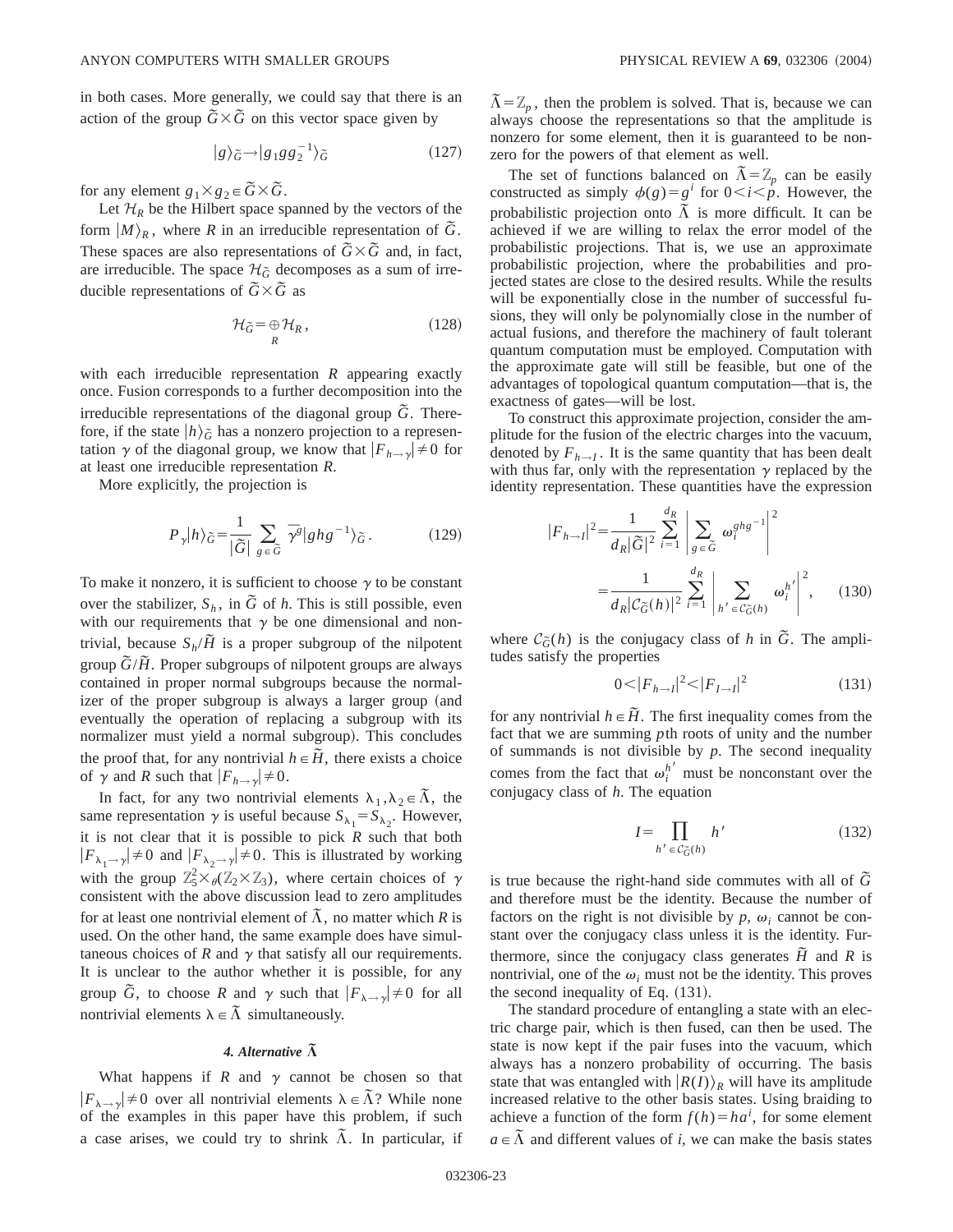in  $\tilde{\Lambda}$  consisting of powers of *a* have an arbitrarily large amplitude relative to the other states. Even if  $|F_{h\rightarrow I}|$  varies significantly over the nontrivial elements of  $\tilde{H}$ , we can use the old  $\tilde{\Lambda}$  projector and functions in  $\Phi$  to balance out the nontrivial elements while increasing the amplitude of the state with  $f(h)=I$ . After many repetitions, the basis states with flux  $a^i b a^{-i}$  can be made to have an amplitude much larger then all the other states. This completes the construction of the approximate probabilistic projection onto the new  $\tilde{\Lambda}$  for the special cases when we require  $\overline{\Lambda} = \mathbb{Z}_p$ .

## **G. Putting it all together**

At this point we have shown the existence of an extended computational space, with elements labeled by  $\widetilde{H} = \mathbb{Z}_p^n$ , on which we can perform the generalized controlled-*X* gate, and probabilistic projections onto  $|0, \ldots, 0\rangle$  and  $|\overline{0}, \ldots, \overline{0}\rangle$ . Furthermore, there exists a nontrivial subgroup  $\overline{\Lambda} \subset \overline{H}$ , such that we can implement probabilistic projections onto  $\tilde{\Lambda}$  and  $|0,\ldots,0\rangle^{\perp}\cap\tilde{\Lambda}.$ 

To define the real computational subspace, choose a nontrivial element  $a \in \tilde{\Lambda}$  and define

$$
|i\rangle \equiv |a^i b a^{-i}\rangle,\tag{133}
$$

for  $0 \le i \le p$ . This subspace corresponds to the subgroup  ${a^i} \subset \tilde{\Lambda}$  of powers of *a*.

A probabilistic projection onto the real computational space, corresponding to  $\{a^i\}$ , can be achieved in two steps. The first step is to apply the probabilistic projection onto  $\tilde{\Lambda}$ . The second step is repeated for each  $\lambda \in \overline{\Lambda}$  that is not in  $\{a^i\}$ . For fixed  $\lambda$ , we use an ancilla to conjugate by  $\lambda^{-1}$ , then do the probabilistic projection onto  $[0, \ldots, 0)^{\perp} \cap \overline{\Lambda}$ , and then conjugate by  $\lambda$  using another ancilla:

$$
\sum_{x \in \tilde{\Lambda}} \alpha_x | xbx^{-1} \rangle \rightarrow \sum_{x \in \tilde{\Lambda}} \alpha_x | \lambda xbx^{-1} \lambda^{-1} \rangle
$$
  
 
$$
\rightarrow C \sum_{x \in \tilde{\Lambda}, x \neq \lambda} \alpha_x | \lambda xbx^{-1} \lambda^{-1} \rangle
$$
  
 
$$
\rightarrow C \sum_{x \in \tilde{\Lambda}, x \neq \lambda} \alpha_x | xbx^{-1} \rangle, \qquad (134)
$$

where the probabilistic projection was assumed to succeed in the second step, and therefore the state is renormalized by the constant *C*. The net effect of one such operation is to project out the state  $\vert \lambda b \lambda^{-1} \rangle$ . If all the projections succeed, then we will have projected the original state into the computational basis, completing the probabilistic projection onto  $\{a^i\}.$ 

For the case of qudits with  $d=p>2$  we are now done. The generalized controlled-*X* gate behaves as a controlled-*X* gate when restricted to act on the computational space. A probabilistic projection onto  $|0\rangle$  is just the probabilistic projection onto  $|0, \ldots, 0\rangle$  because  $|0, \ldots, 0\rangle = |0\rangle$ . The probabilistic projection onto  $\left| \tilde{0}, \ldots, \tilde{0} \right\rangle$  behaves as a probabilistic projection onto  $|\tilde{0}\rangle$  because

$$
\langle \tilde{i}|\tilde{0},\ldots,\tilde{0}\rangle \propto \delta_{i,0},\qquad(135)
$$

with the caveat that we must use the projection onto the computational basis to turn the  $\vert \tilde{0}, \ldots, \tilde{0} \rangle$  ancillas into  $\vert \tilde{0} \rangle$ ancillas. Finally, the probabilistic projection onto  $|0,\ldots,0\rangle^{\perp} \cap \tilde{\Lambda}$  reduces to a probabilistic projection onto  $|0\rangle^{\perp}$ when acting on states in the computational subspace. These are the gates that were proven universal for quantum computation in Sec. IV.

# *Case*  $p = 2$

Special treatment must be given to the case when  $p=2$ —that is, when working with qubits. Though all the gates constructed above are valid for  $p=2$ , the gate set is not universal. The problem is that the probabilistic projection onto  $|0\rangle^{\perp} = |1\rangle$  does not provide any additional computational power beyond the probabilistic projection onto  $|0\rangle$ .

Just as in Sec. IV B, the gate set can be made universal given a supply of the magic states:

$$
|\phi_{M1}\rangle = \frac{1}{2} \sum_{i,j} |i\rangle \otimes |j\rangle \otimes |ij\rangle,
$$
  

$$
|\phi_{M2}\rangle = \frac{1}{2} \sum_{i,j} \omega^{\delta_{i,1}\delta_{j,1}} |i\rangle \otimes |j\rangle,
$$
 (136)

where the second state can be produced from the first one by measuring the third qudit in the *X* basis.

The production of the magic state  $|\phi_{M1}\rangle$  is the step that requires a projection constructed from the fusion of electric charges. Given our choice of  $a \in \tilde{\Lambda}$  above, assume that  $bab^{-1} \in \tilde{\Lambda}$ . This must be the case if  $\tilde{\Lambda}$  was defined as the intersection of kernels of functions. Clearly, we can apply a controlled conjugation by *a* and therefore, additionally, the controlled conjugation by  $bab^{-1}$  and by  $abab^{-1}$ . Note that  $a \neq bab^{-1}$  because *b* was chosen to not commute with *a*.

We begin with the  $|0\rangle \otimes |0\rangle \otimes |0\rangle$  state and append a  $|0\rangle$  $= |b\rangle$  ancilla. We then conjugate it to obtain

$$
\frac{1}{\sqrt{8}}\sum_{i=0}^{1}\sum_{j=0}^{1}\sum_{k=0}^{1}|i\rangle\otimes|j\rangle\otimes|k\rangle\otimes|f_{i,j,k}bf_{i,j,k}^{-1}\rangle,\quad(137)
$$

where

$$
f_{i,j,k} = a^{1-i} (bab^{-1})^{1-j} x^k,
$$
\n(138)

with *x* to be determined in a moment. A probabilistic projection onto  $\vert 0, \ldots, 0 \rangle^{\perp}$  is then applied to the last ancilla, and the conjugations are undone.

If the projection succeeds, we will have projected out two out of the initial eight basis states, depending on the value of  $x \in \{a, bab^{-1}, abab^{-1}\}.$  In all cases, the state  $|1\rangle \otimes |1\rangle$  $\otimes$  |0) is removed, and for each of the three values of *x*, one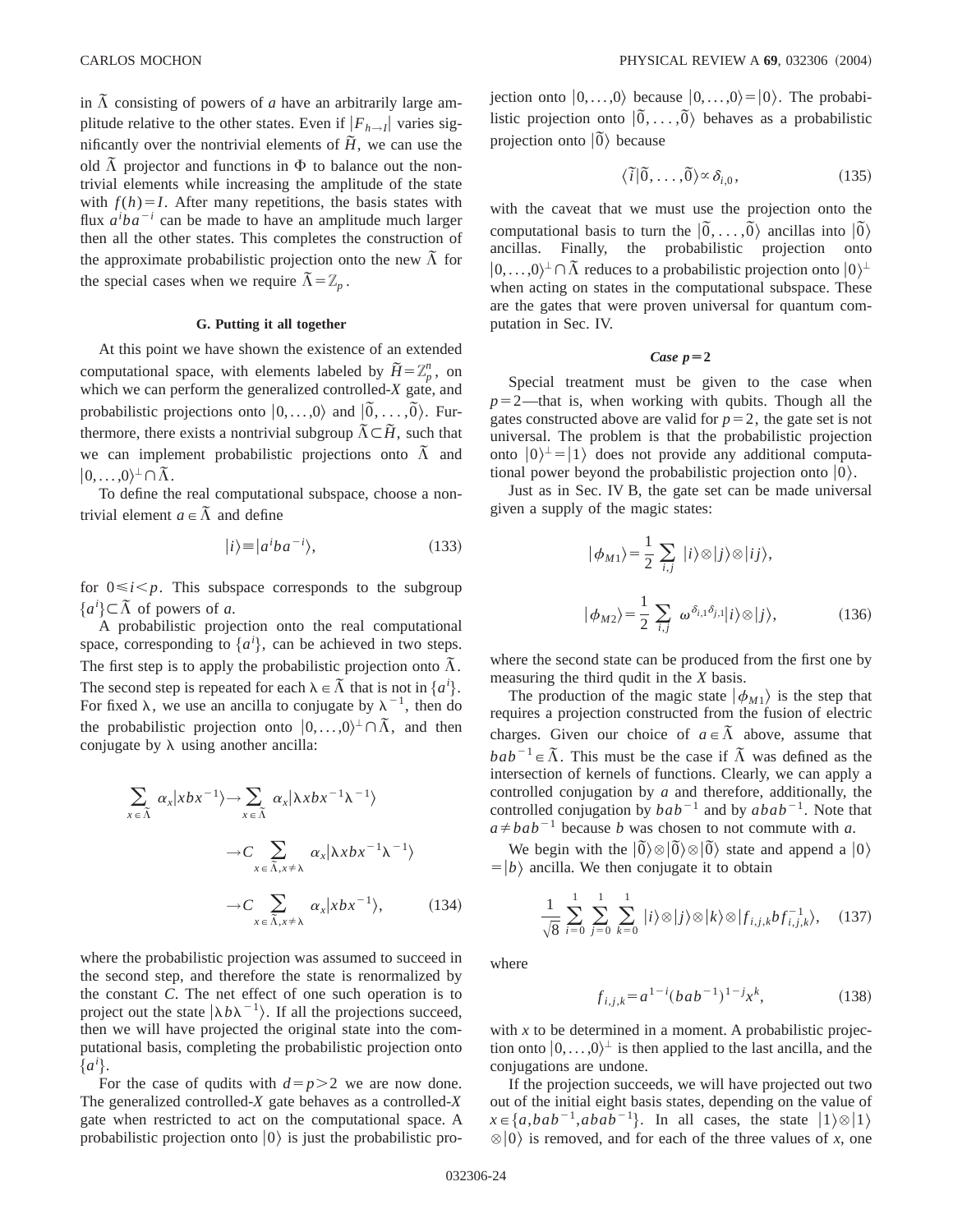of the other undesirable basis states is removed. Repeating the procedure once for each value of *x* produces the desired magic state  $|\phi_{M1}\rangle$ . Note that the above procedure succeeds because  $a^2=1$  and *a* commutes with  $bab^{-1}$ .

What happens if  $bab^{-1}$  is not in  $\tilde{\Lambda}$ ? This is the case when fusions of electric charges into the vacuum must be used. In particular, instead of projecting out the undesirable basis states, we increase the amplitude of the desired basis states and obtain an ancilla that is exponentially close to the desired magic state. The procedure is almost unchanged, except that the function involved is

$$
f_{i,j,k} = a^i (bab^{-1})^j x^{1-k}, \tag{139}
$$

and the function  $f'_{i,j,k} = a^{i}(bab^{-1})^{j}$  must also be used to adjust the relative amplitude of  $|1\rangle \otimes |1\rangle \otimes |1\rangle$  with respect to the other desired states.

In either case, we have now shown that case of qubits can be dealt with in a similar fashion to the general qudit case, and therefore, we have completed the construction of universal quantum computation for anyons based on solvable nonnilpotent groups.

# **VII. LEAKAGE CORRECTION**

Before concluding this paper, it is important to address the issue of fault tolerance. A physical system with anyons will have sources of errors due to the finite separation of anyons and nonzero temperature (see Refs.  $[1,3,4]$  for details). While the probability of error is exponentially small in the distance and temperature, it is in general nonzero. These errors could be especially relevant if anyons are used as long-term quantum memory, in which case error correcting codes must be employed.

While most of the machinery of error correcting codes can be applied directly to anyons, it requires that states with errors remain within the computational subspace (that is, the subspace on which universal quantum computation can be done). For our model of computation, this is only a small subspace corresponding to anyons that are magnetic charges with fluxes such as  $a^i b a^{-i}$  and arranged in pairs of trivial total flux. Note that only the magnetic charges need error correction as they are the ones in which the quantum state is stored.

All that is required to perform quantum error correction is to be able to replace qudits that have ''leaked out'' of the computational subspace with arbitrary states that are in the computational subspace. This step can then be followed by the standard error correcting step, which will remove the errors. The leakage correction step is equivalent to the swapif-leaked gate described by Kempe et al. [12].

In Ref.  $\lceil 1 \rceil$  a leakage correction scheme was presented for nonsolvable anyons. While a similar scheme could be constructed for the solvable anyons discussed in the present paper, it will be easier to present a generic leakage correction scheme that can also be applied to anyons.

The scheme is simply to teleport a computational qudit to a fresh qudit. The standard steps, shown in Fig. 1, are first to create the entangled ancilla  $|\Phi\rangle = \sum_i |i\rangle \otimes |i\rangle / \sqrt{d}$  and then



FIG. 1. Leakage correction circuit.

measure the computational qudit and the first ancilla qudit in the basis  $|a,b\rangle = X^a Z^b \otimes I | \Phi \rangle$ , obtaining outcome *a*,*b*. The correction gate  $X^a Z^b$  is then applied to the second ancilla qudit, which now becomes part of the computational space. All these operations can be performed using the anyon gates discussed so far.

If the original qudit was in the computational space, then its state will be flawlessly transfered into the new qudit (in our case, a fresh anyon pair). However, if the original qudit had leaked, then the new qudit will be guaranteed to be in the computational subspace, because it was obtained by applying Pauli operators to a qudit known to be in the computational subspace. This is the desired leakage correction protocol.

In fact, this scheme can be applied to almost any system, as long as we can guarantee that the measurement of the first two qudits will not affect the third qudit in any way, as should be the case if they are sufficiently separated.

The leakage correction scheme has caveat from a theoretical standpoint, though. We are effectively assuming that we possess a classical leakage detection machine, through which the data " $a$ , $b$ " is run. That is, if the measurement produced an outcome in the form of a voltage and then the gate  $X^a Z^b$ was constructed as a Hamiltonian controlled by this voltage, we would need to guarantee that only the  $d^2$  acceptable voltage signals could reach the machine operating on the third qudit. However, in practice, leakage correcting a classical signal is trivial, as classical information can be measured without any negative side effects.

A very similar scheme can be produced given a quantum system that is known to have exactly *d* states. The qudit is simply swapped into the new system; the first system is then erased and restored into the computational space, and then the qudit is swapped back. In this context, the teleportation scheme is in effect a way of swapping a qudit into a classical system.

Though the leakage correction scheme was discussed in general terms, it clearly applies to the anyons discussed in this paper, and its use allows quantum error correction and fault tolerance to be employed. We have therefore shown that even in the presence of small sources of noise, the anyons can still be used for universal quantum computation.

# **VIII. CONCLUDING REMARKS**

The main result of this paper is that anyons from finite groups that are solvable but not nilpotent are capable of universal quantum computation. This set includes many groups of small size, which are more likely to be found in a physical system. Combined with the results of Ref.  $[1]$ , we have proved that every finite group that is not nilpotent produces